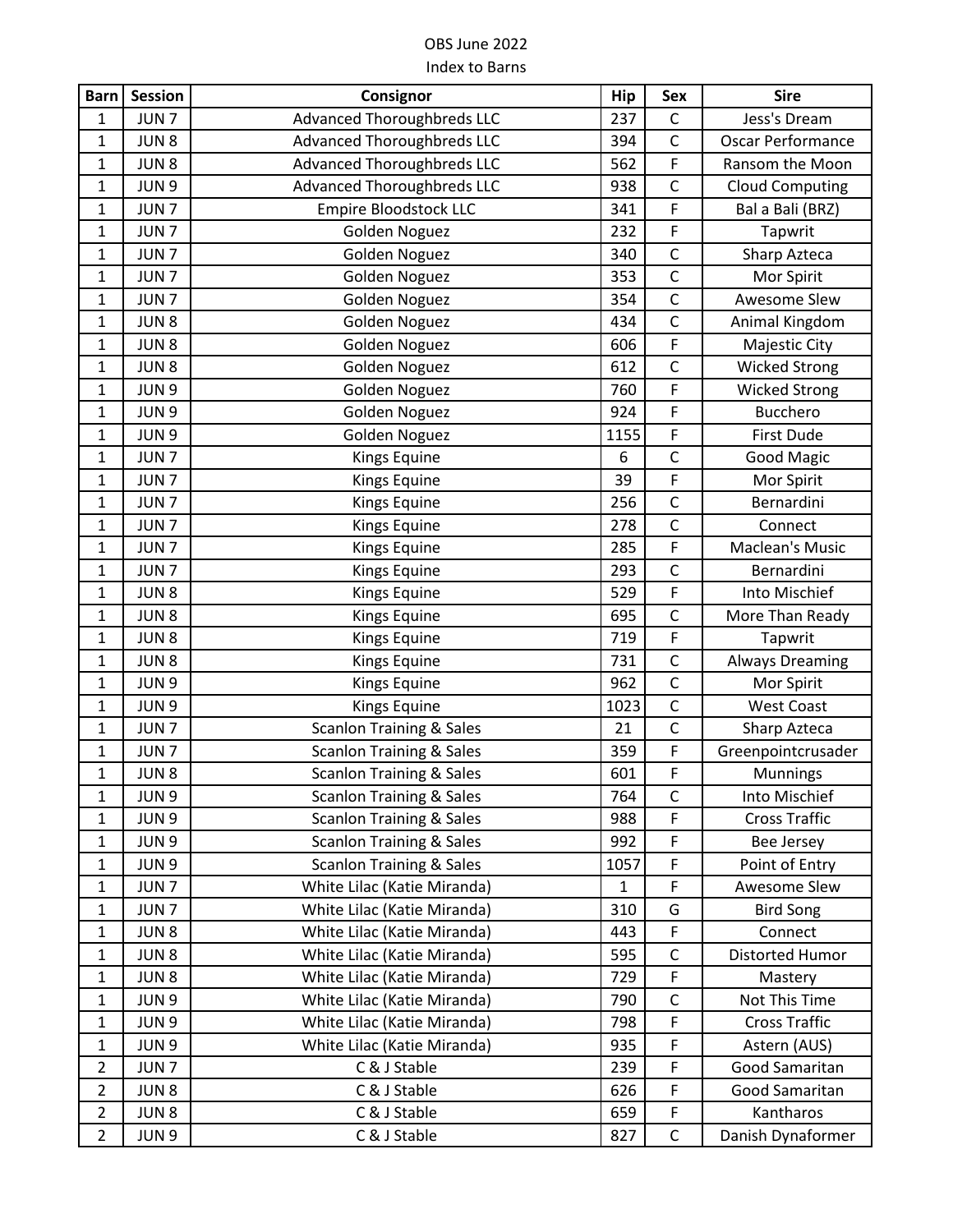| <b>Barn</b>    | <b>Session</b>   | Consignor                      | Hip  | Sex          | <b>Sire</b>            |
|----------------|------------------|--------------------------------|------|--------------|------------------------|
| $\overline{2}$ | JUN 9            | C & J Stable                   | 1073 | $\mathsf C$  | Achikulak              |
| $\overline{2}$ | JUN <sub>7</sub> | <b>Classic Bloodstock LLC</b>  | 49   | $\mathsf C$  | Destin                 |
| $\overline{2}$ | JUN <sub>7</sub> | <b>Classic Bloodstock LLC</b>  | 311  | $\mathsf{C}$ | War Correspondent      |
| $\overline{2}$ | JUN <sub>7</sub> | <b>Classic Bloodstock LLC</b>  | 313  | F            | <b>Munnings</b>        |
| $\overline{2}$ | JUN <sub>8</sub> | <b>Classic Bloodstock LLC</b>  | 397  | F            | Tapizar                |
| $\overline{2}$ | JUN <sub>8</sub> | <b>Classic Bloodstock LLC</b>  | 480  | $\mathsf{C}$ | <b>Distorted Humor</b> |
| $\overline{2}$ | JUN 9            | <b>Classic Bloodstock LLC</b>  | 887  | $\mathsf C$  | Munnings               |
| $\overline{2}$ | JUN 9            | <b>Classic Bloodstock LLC</b>  | 1088 | F            | City of Light          |
| $\overline{2}$ | JUN <sub>9</sub> | <b>Classic Bloodstock LLC</b>  | 1101 | B            | Tapwrit                |
| $\overline{2}$ | JUN <sub>9</sub> | Crystal G. Pickett             | 772  | F            | Air Force Blue         |
| $\overline{2}$ | JUN <sub>7</sub> | Halcyon Hammock Farm           | 33   | F            | Frosted                |
| $\overline{2}$ | JUN <sub>7</sub> | Halcyon Hammock Farm           | 52   | $\mathsf F$  | Ghostzapper            |
| $\overline{2}$ | JUN <sub>7</sub> | Halcyon Hammock Farm           | 222  | F            | <b>Gun Runner</b>      |
| $\overline{2}$ | JUN <sub>7</sub> | Halcyon Hammock Farm           | 265  | F            | Khozan                 |
| $\overline{2}$ | JUN <sub>7</sub> | Halcyon Hammock Farm           | 283  | $\mathsf{C}$ | Central Banker         |
| $\overline{2}$ | JUN <sub>8</sub> | Halcyon Hammock Farm           | 559  | F            | <b>Cloud Computing</b> |
| $\overline{2}$ | JUN <sub>8</sub> | Halcyon Hammock Farm           | 570  | F            | Carpe Diem             |
| $\overline{2}$ | JUN <sub>8</sub> | Halcyon Hammock Farm           | 582  | $\mathsf{C}$ | Mastery                |
| $\overline{2}$ | JUN <sub>8</sub> | Halcyon Hammock Farm           | 707  | F            | <b>Always Dreaming</b> |
| $\overline{2}$ | JUN <sub>8</sub> | Halcyon Hammock Farm           | 710  | F            | Kantharos              |
| $\overline{2}$ | JUN <sub>8</sub> | Halcyon Hammock Farm           | 737  | F            | <b>Good Magic</b>      |
| $\overline{2}$ | JUN <sub>9</sub> | Halcyon Hammock Farm           | 757  | F            | Candy Ride (ARG)       |
| $\overline{2}$ | JUN <sub>9</sub> | Halcyon Hammock Farm           | 863  | F            | Keen Ice               |
| $\overline{2}$ | JUN 9            | Halcyon Hammock Farm           | 886  | F            | Tiznow                 |
| $\overline{2}$ | JUN 9            | Halcyon Hammock Farm           | 919  | $\mathsf{C}$ | Super Saver            |
| $\overline{2}$ | JUN 9            | Halcyon Hammock Farm           | 966  | F            | <b>Union Rags</b>      |
| $\overline{2}$ | JUN <sub>7</sub> | Journeyman Bloodstock Services | 271  | $\mathsf{C}$ | Khozan                 |
| $\overline{2}$ | JUN <sub>7</sub> | Journeyman Bloodstock Services | 318  | F            | Khozan                 |
| $\overline{2}$ | JUN <sub>7</sub> | Journeyman Bloodstock Services | 369  | F            | Hard Spun              |
| $\overline{2}$ | JUN <sub>8</sub> | Journeyman Bloodstock Services | 414  | F            | Fury Kapcori           |
| $\overline{2}$ | JUN <sub>7</sub> | <b>Raptor Thoroughbreds</b>    | 73   | F            | The Big Beast          |
| $\overline{2}$ | JUN <sub>7</sub> | <b>Raptor Thoroughbreds</b>    | 351  | F            | Noble Bird             |
| $\overline{2}$ | JUN <sub>8</sub> | <b>Raptor Thoroughbreds</b>    | 513  | $\mathsf C$  | Achikulak              |
| $\overline{2}$ | JUN <sub>8</sub> | Raptor Thoroughbreds           | 642  | F            | Cordon                 |
| $\overline{2}$ | JUN 9            | <b>Raptor Thoroughbreds</b>    | 1054 | $\mathsf{C}$ | Noble Bird             |
| $\overline{2}$ | JUN <sub>7</sub> | Santos Sales                   | 50   | F            | Ransom the Moon        |
| $\overline{2}$ | JUN <sub>8</sub> | Santos Sales                   | 661  | F            | Brethren               |
| $\overline{2}$ | JUN <sub>8</sub> | Santos Sales                   | 721  | F            | Flintshire (GB)        |
| $\overline{2}$ | JUN 9            | Santos Sales                   | 832  | $\mathsf C$  | My Best Brother        |
| $\overline{2}$ | JUN 9            | Santos Sales                   | 1004 | F            | <b>Buckwheat Bob</b>   |
| $\overline{2}$ | JUN <sub>7</sub> | <b>Tradewinds Farm</b>         | 120  | F            | Outwork                |
| $\overline{2}$ | JUN <sub>7</sub> | <b>Tradewinds Farm</b>         | 165  | F            | Constitution           |
| $\overline{2}$ | JUN <sub>7</sub> | <b>Tradewinds Farm</b>         | 363  | $\mathsf C$  | Connect                |
| 3              | JUN <sub>8</sub> | <b>Boutte Sales</b>            | 657  | $\mathsf{C}$ | War Front              |
| 3              | JUN 9            | <b>Boutte Sales</b>            | 776  | G            | Dialed In              |
| 3              | JUN <sub>7</sub> | Craig L. Wheeler               | 262  | $\mathsf C$  | Mendelssohn            |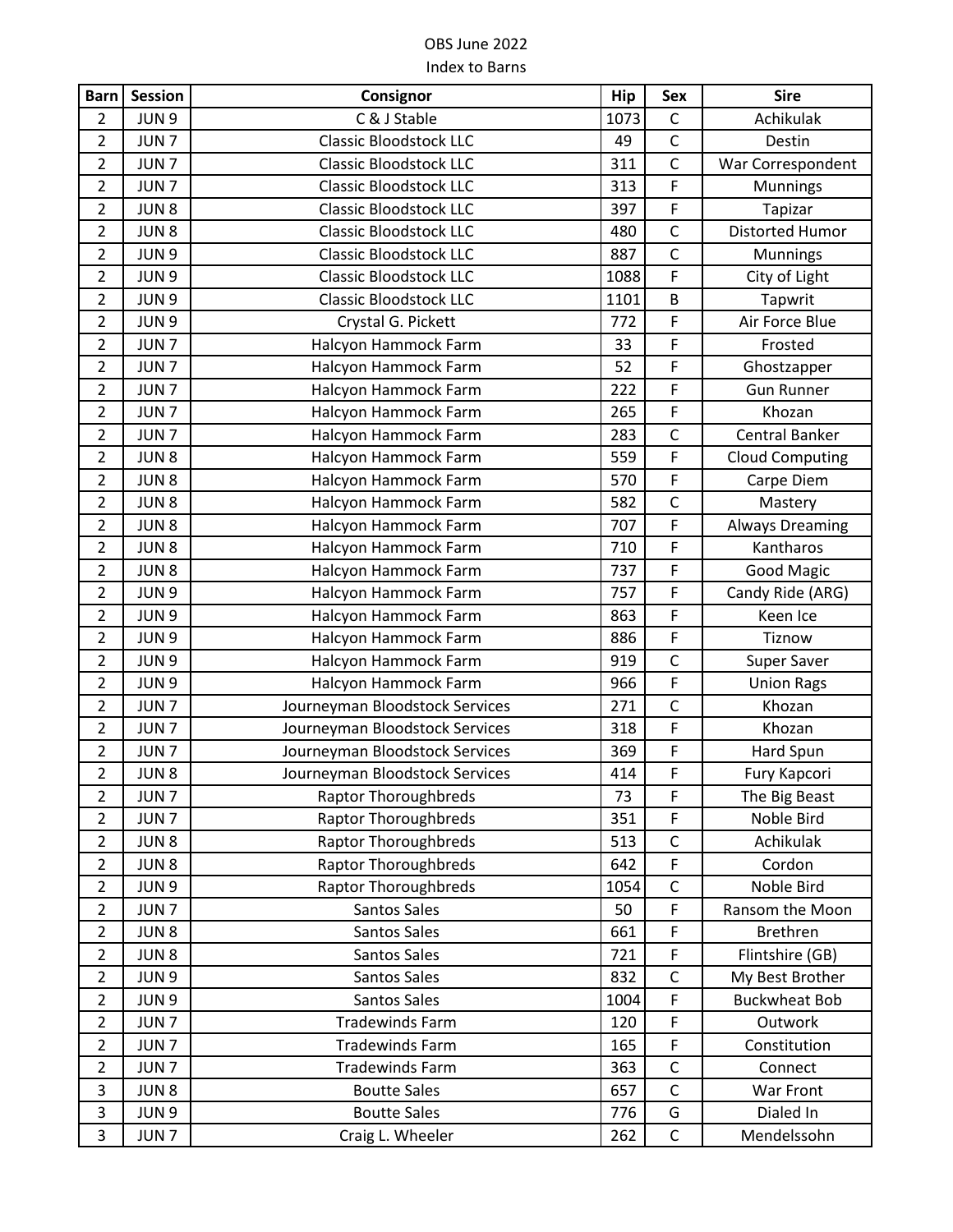| <b>Barn</b>             | <b>Session</b>   | Consignor                           | Hip  | <b>Sex</b>     | <b>Sire</b>            |
|-------------------------|------------------|-------------------------------------|------|----------------|------------------------|
| 3                       | JUN <sub>9</sub> | Craig L. Wheeler                    | 981  | F              | <b>Good Magic</b>      |
| 3                       | JUN <sub>9</sub> | Craig L. Wheeler                    | 1161 | $\mathsf{C}$   | Klimt                  |
| 3                       | JUN <sub>8</sub> | Crystal Eclipse Stable              | 655  | $\mathsf C$    | Ride On Curlin         |
| 3                       | JUN <sub>7</sub> | <b>Gabriel Dixon</b>                | 92   | F              | <b>Cross Traffic</b>   |
| $\mathsf 3$             | JUN <sub>8</sub> | Hawk's Rest LLC                     | 564  | F              | <b>Always Dreaming</b> |
| 3                       | JUN <sub>8</sub> | Hawk's Rest LLC                     | 619  | $\mathsf{C}$   | Noble Bird             |
| 3                       | JUN <sub>8</sub> | Hawk's Rest LLC                     | 681  | F              | Awesome Slew           |
| $\overline{\mathbf{3}}$ | JUN <sub>9</sub> | Hawk's Rest LLC                     | 896  | $\mathsf{C}$   | The Big Beast          |
| 3                       | JUN <sub>9</sub> | Hawk's Rest LLC                     | 930  | $\mathsf{C}$   | <b>Cairo Prince</b>    |
| $\overline{\mathbf{3}}$ | JUN <sub>8</sub> | King of Kings                       | 536  | $\mathsf C$    | <b>Adios Charlie</b>   |
| 3                       | JUN <sub>8</sub> | New Way                             | 627  | $\overline{F}$ | Mo Town                |
| 3                       | JUN <sub>8</sub> | New Way                             | 647  | F              | <b>Cross Traffic</b>   |
| 3                       | JUN 9            | New Way                             | 775  | F              | First Samurai          |
| 3                       | JUN <sub>7</sub> | Peggy S. Dellheim LLC               | 177  | F              | <b>Adios Charlie</b>   |
| 3                       | JUN <sub>7</sub> | Peggy S. Dellheim LLC               | 231  | F              | Unified                |
| 3                       | JUN <sub>8</sub> | Peggy S. Dellheim LLC               | 543  | F              | Good Samaritan         |
| $\overline{\mathbf{3}}$ | JUN <sub>7</sub> | <b>Universal Performance Horses</b> | 58   | $\mathsf C$    | First Dude             |
| 3                       | JUN <sub>7</sub> | <b>Universal Performance Horses</b> | 344  | F              | Hey Chub               |
| $\mathsf 3$             | JUN <sub>8</sub> | <b>Universal Performance Horses</b> | 594  | $\mathsf{C}$   | Brethren               |
| $\overline{\mathbf{3}}$ | JUN <sub>9</sub> | <b>Universal Performance Horses</b> | 787  | F              | Uncaptured             |
| 3                       | JUN 9            | <b>Universal Performance Horses</b> | 834  | F              | Amira's Prince (IRE)   |
| $\overline{\mathbf{3}}$ | JUN <sub>9</sub> | <b>Universal Performance Horses</b> | 1026 | F              | Treasure Beach (GB)    |
| 3                       | JUN 9            | <b>Universal Performance Horses</b> | 1050 | F              | Amira's Prince (IRE)   |
| $\overline{\mathbf{3}}$ | JUN <sub>7</sub> | <b>Wes Carter</b>                   | 90   | G              | Mosler                 |
| 3                       | JUN <sub>7</sub> | <b>Wes Carter</b>                   | 110  | F              | War Dancer             |
| $\mathsf 3$             | JUN <sub>8</sub> | <b>Wes Carter</b>                   | 381  | $\mathsf C$    | <b>Cloud Computing</b> |
| $\overline{\mathbf{3}}$ | JUN <sub>8</sub> | <b>Wes Carter</b>                   | 382  | F              | No Never No More       |
| 3                       | JUN8             | <b>Wes Carter</b>                   | 460  | $\mathsf{C}$   | Mosler                 |
| 3                       | JUN <sub>8</sub> | <b>Wes Carter</b>                   | 563  | F              | No Never No More       |
| $\overline{\mathbf{3}}$ | JUN <sub>8</sub> | <b>Wes Carter</b>                   | 664  | G              | <b>Barbados</b>        |
| 3                       | JUN <sub>9</sub> | <b>Wes Carter</b>                   | 881  | С              | No Never No More       |
| 3                       | JUN 9            | <b>Wes Carter</b>                   | 942  | F              | Hoppertunity           |
| 3                       | JUN 9            | <b>Wes Carter</b>                   | 1153 | F.             | Beautyinthepulpit      |
| 4                       | JUN <sub>9</sub> | 30-30 Ranch                         | 1064 | C              | Lord Nelson            |
| 4                       | JUN <sub>7</sub> | <b>Envision Equine</b>              | 100  | F              | <b>Cloud Computing</b> |
| 4                       | JUN <sub>8</sub> | <b>Envision Equine</b>              | 395  | F              | Neolithic              |
| 4                       | JUN <sub>8</sub> | <b>Envision Equine</b>              | 430  | $\mathsf C$    | Mor Spirit             |
| 4                       | JUN <sub>8</sub> | <b>Envision Equine</b>              | 459  | $\mathsf C$    | Carpe Diem             |
| 4                       | JUN <sub>8</sub> | <b>Envision Equine</b>              | 663  | F              | <b>Classic Empire</b>  |
| 4                       | JUN <sub>8</sub> | <b>Envision Equine</b>              | 693  | F              | Good Samaritan         |
| 4                       | JUN <sub>9</sub> | <b>Envision Equine</b>              | 895  | F              | Liam's Map             |
| $\overline{4}$          | JUN <sub>7</sub> | Jose Munoz                          | 338  | $\mathsf{C}$   | Danza                  |
| 4                       | JUN <sub>7</sub> | Jose Munoz                          | 361  | $\mathsf C$    | <b>Creative Cause</b>  |
| 4                       | JUN <sub>8</sub> | Jose Munoz                          | 457  | G              | Laoban                 |
| 4                       | JUN 9            | Jose Munoz                          | 807  | $\mathsf C$    | Klimt                  |
| 4                       | JUN 9            | Jose Munoz                          | 1164 | $\mathsf C$    | Noble Bird             |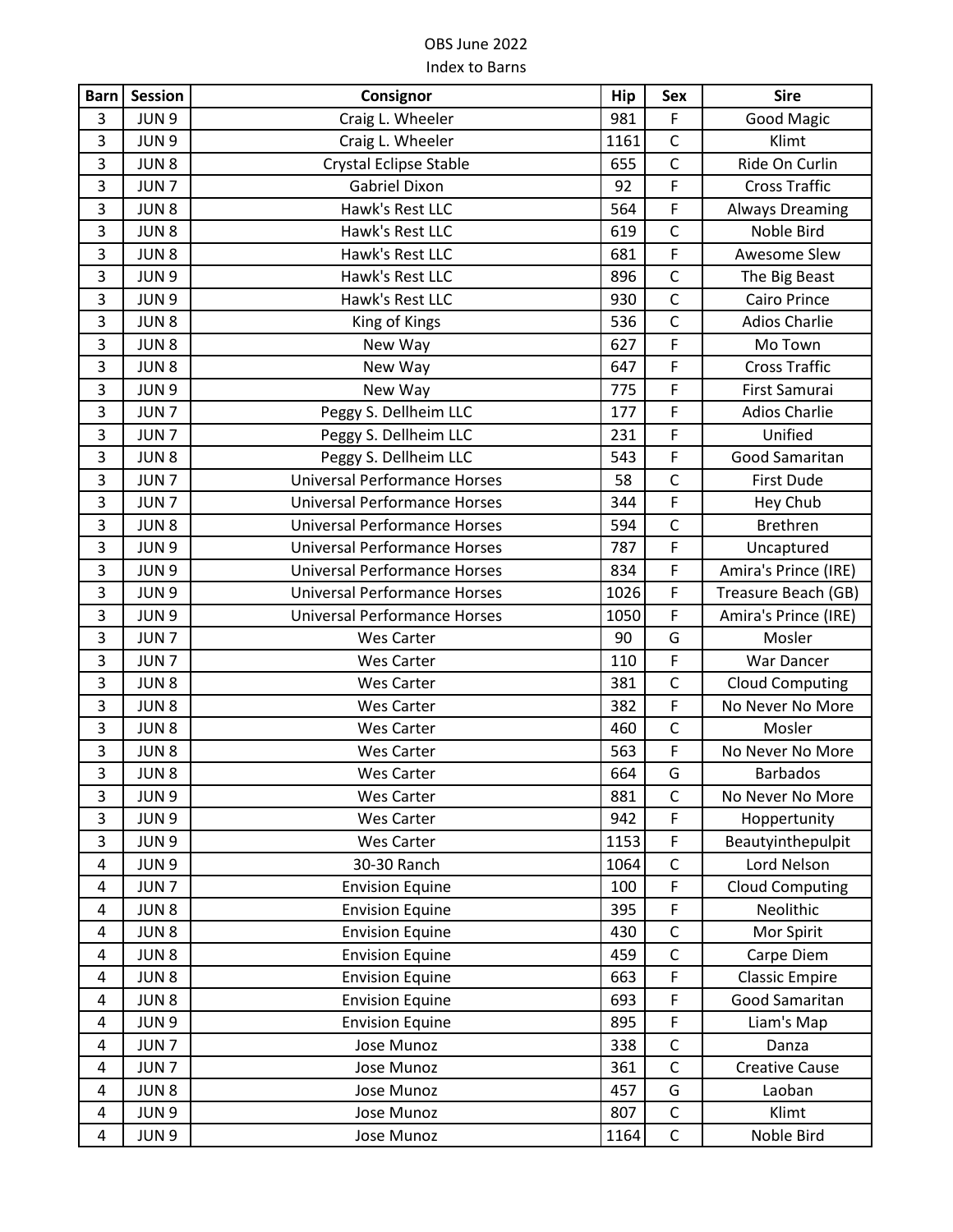| <b>Barn</b>             | <b>Session</b>   | Consignor                           | Hip  | <b>Sex</b>   | <b>Sire</b>              |
|-------------------------|------------------|-------------------------------------|------|--------------|--------------------------|
| 4                       | JUN <sub>7</sub> | Ocala Stud                          | 5    | $\mathsf{C}$ | Ami's Flatter            |
| 4                       | JUN <sub>7</sub> | Ocala Stud                          | 8    | F            | Girvin                   |
| 4                       | JUN <sub>7</sub> | Ocala Stud                          | 75   | $\mathsf C$  | Uncaptured               |
| 4                       | JUN <sub>7</sub> | Ocala Stud                          | 101  | $\mathsf{C}$ | Uncaptured               |
| 4                       | JUN <sub>7</sub> | Ocala Stud                          | 116  | F            | <b>Adios Charlie</b>     |
| 4                       | JUN <sub>7</sub> | Ocala Stud                          | 253  | F            | Neolithic                |
| 4                       | JUN <sub>7</sub> | Ocala Stud                          | 296  | $\mathsf{C}$ | <b>Adios Charlie</b>     |
| 4                       | JUN <sub>8</sub> | Ocala Stud                          | 393  | F            | Jess's Dream             |
| 4                       | JUN <sub>8</sub> | Ocala Stud                          | 400  | $\mathsf{C}$ | <b>Munnings</b>          |
| 4                       | JUN <sub>8</sub> | Ocala Stud                          | 581  | $\mathsf{C}$ | Girvin                   |
| 4                       | JUN <sub>8</sub> | Ocala Stud                          | 603  | $\mathsf C$  | Girvin                   |
| 4                       | JUN <sub>8</sub> | Ocala Stud                          | 617  | $\mathsf C$  | Girvin                   |
| 4                       | JUN <sub>8</sub> | Ocala Stud                          | 702  | F            | Uncaptured               |
| 4                       | JUN <sub>9</sub> | Ocala Stud                          | 837  | F            | Hard Spun                |
| 4                       | JUN <sub>9</sub> | Ocala Stud                          | 1017 | F            | The Big Beast            |
| 4                       | JUN 9            | Ocala Stud                          | 1043 | $\mathsf C$  | <b>Adios Charlie</b>     |
| 4                       | JUN <sub>7</sub> | Tom McCrocklin                      | 11   | $\mathsf C$  | Accelerate               |
| $\overline{\mathbf{4}}$ | JUN <sub>7</sub> | Tom McCrocklin                      | 17   | F            | The Big Beast            |
| 4                       | JUN <sub>7</sub> | Tom McCrocklin                      | 168  | F            | Gone Astray              |
| 4                       | JUN <sub>8</sub> | Tom McCrocklin                      | 401  | $\mathsf{C}$ | Astern (AUS)             |
| 4                       | JUN <sub>8</sub> | Tom McCrocklin                      | 473  | F            | <b>Empire Maker</b>      |
| 4                       | JUN <sub>8</sub> | Tom McCrocklin                      | 491  | $\mathsf C$  | Khozan                   |
| 4                       | JUN <sub>8</sub> | Tom McCrocklin                      | 510  | F            | Jimmy Creed              |
| 4                       | JUN <sub>8</sub> | Tom McCrocklin                      | 555  | F            | Outwork                  |
| 4                       | JUN <sub>8</sub> | Tom McCrocklin                      | 589  | $\mathsf{C}$ | <b>Adios Charlie</b>     |
| 4                       | JUN <sub>8</sub> | Tom McCrocklin                      | 683  | $\mathsf{C}$ | City of Light            |
| 4                       | JUN <sub>9</sub> | Tom McCrocklin                      | 823  | F            | Uncaptured               |
| 4                       | JUN <sub>9</sub> | <b>Tom McCrocklin</b>               | 906  | F            | First Dude               |
| 4                       | JUN <sub>9</sub> | Tom McCrocklin                      | 945  | $\mathsf C$  | Outwork                  |
| 4                       | JUN <sub>9</sub> | Tom McCrocklin                      | 994  | $\mathsf C$  | Pioneerof the Nile       |
| 5                       | JUN <sub>7</sub> | Hartley / DeRenzo Thoroughbreds LLC | 247  | F            | <b>Good Magic</b>        |
| 5                       | JUN <sub>8</sub> | Hartley / DeRenzo Thoroughbreds LLC | 553  | $\mathsf C$  | City of Light            |
| 5                       | JUN <sub>8</sub> | Hartley / DeRenzo Thoroughbreds LLC | 717  | $\mathsf C$  | Into Mischief            |
| 5                       | JUN <sub>9</sub> | Hartley / DeRenzo Thoroughbreds LLC | 777  | C            | Uncle Mo                 |
| 5                       | JUN <sub>7</sub> | L.G.                                | 124  | $\mathsf{C}$ | Cinco Charlie            |
| 5                       | JUN <sub>8</sub> | L. G.                               | 609  | F            | Maclean's Music          |
| 5                       | JUN 9            | L. G.                               | 1162 | F            | Lord Nelson              |
| 5                       | JUN <sub>7</sub> | <b>S B M Training and Sales</b>     | 94   | $\mathsf C$  | Constitution             |
| 5                       | JUN <sub>7</sub> | <b>S B M Training and Sales</b>     | 220  | F            | Tiznow                   |
| 5                       | JUN <sub>7</sub> | <b>S B M Training and Sales</b>     | 254  | F            | <b>Mission Impazible</b> |
| 5                       | JUN <sub>8</sub> | <b>S B M Training and Sales</b>     | 407  | $\mathsf C$  | Rainbow Heir             |
| 5                       | JUN <sub>8</sub> | <b>S B M Training and Sales</b>     | 508  | F            | Storm Wolf               |
| 5                       | JUN <sub>8</sub> | <b>S B M Training and Sales</b>     | 593  | $\mathsf C$  | Awesome Slew             |
| 5                       | JUN <sub>9</sub> | <b>S B M Training and Sales</b>     | 813  | $\mathsf C$  | Long On Value            |
| 5                       | JUN <sub>9</sub> | <b>S B M Training and Sales</b>     | 839  | F            | English Channel          |
| 5                       | JUN <sub>9</sub> | S B M Training and Sales            | 1078 | F            | Maclean's Music          |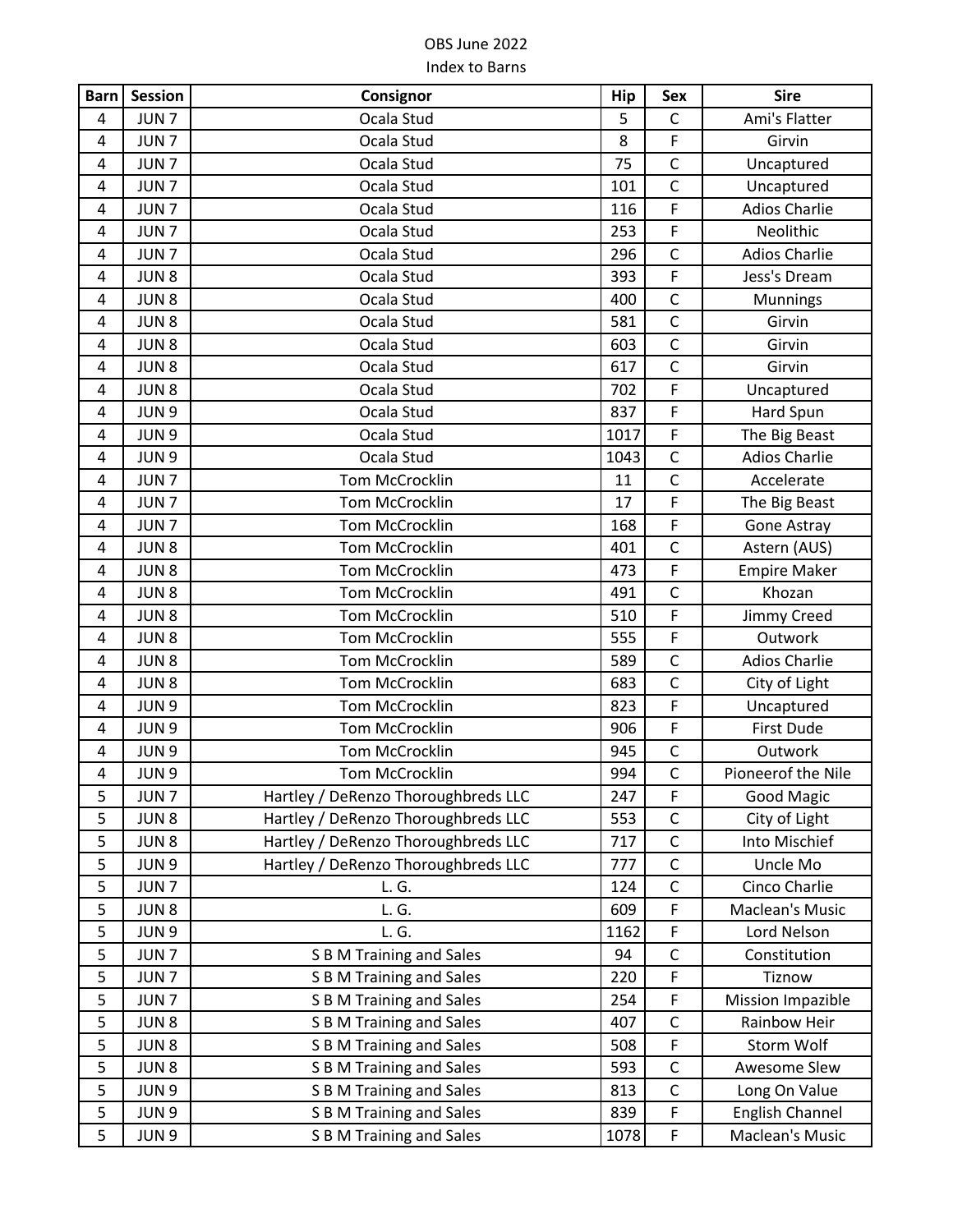| <b>Barn</b> | <b>Session</b>   | Consignor                             | Hip  | Sex            | <b>Sire</b>            |
|-------------|------------------|---------------------------------------|------|----------------|------------------------|
| 5           | JUN <sub>7</sub> | <b>Wavertree Stables</b>              | 9    | $\mathsf C$    | Army Mule              |
| 5           | JUN <sub>7</sub> | <b>Wavertree Stables</b>              | 37   | F              | Girvin                 |
| 5           | JUN <sub>7</sub> | <b>Wavertree Stables</b>              | 65   | $\mathsf C$    | <b>Classic Empire</b>  |
| 5           | JUN <sub>7</sub> | <b>Wavertree Stables</b>              | 108  | $\mathsf C$    | Sky Kingdom            |
| 5           | JUN <sub>7</sub> | <b>Wavertree Stables</b>              | 135  | $\mathsf C$    | More Than Ready        |
| 5           | JUN <sub>7</sub> | <b>Wavertree Stables</b>              | 144  | $\mathsf{C}$   | <b>Always Dreaming</b> |
| 5           | JUN <sub>7</sub> | <b>Wavertree Stables</b>              | 151  | F              | Awesome of Course      |
| 5           | JUN <sub>7</sub> | <b>Wavertree Stables</b>              | 200  | F              | Kingman (GB)           |
| 5           | JUN <sub>7</sub> | <b>Wavertree Stables</b>              | 204  | $\mathsf{C}$   | Prospective            |
| 5           | JUN <sub>7</sub> | <b>Wavertree Stables</b>              | 205  | F              | Competitive Edge       |
| 5           | JUN <sub>7</sub> | <b>Wavertree Stables</b>              | 246  | F              | Square Eddie           |
| 5           | JUN <sub>7</sub> | <b>Wavertree Stables</b>              | 307  | $\mathsf C$    | War Front              |
| 5           | JUN <sub>8</sub> | <b>Wavertree Stables</b>              | 409  | $\mathsf{C}$   | McCraken               |
| 5           | JUN <sub>8</sub> | <b>Wavertree Stables</b>              | 422  | $\mathsf C$    | Kantharos              |
| 5           | JUN <sub>8</sub> | <b>Wavertree Stables</b>              | 470  | F              | I'll Have Another      |
| 5           | JUN <sub>8</sub> | <b>Wavertree Stables</b>              | 489  | $\mathsf{C}$   | More Than Ready        |
| 5           | JUN <sub>8</sub> | <b>Wavertree Stables</b>              | 531  | F              | Mor Spirit             |
| 5           | JUN <sub>9</sub> | <b>Wavertree Stables</b>              | 835  | $\mathsf C$    | <b>Nyquist</b>         |
| 5           | JUN 9            | <b>Wavertree Stables</b>              | 967  | $\overline{C}$ | Goldencents            |
| 5           | JUN 9            | <b>Wavertree Stables</b>              | 995  | F              | Constitution           |
| 5           | JUN 9            | <b>Wavertree Stables</b>              | 1079 | $\mathsf C$    | Justify                |
| 5           | JUN 9            | <b>Wavertree Stables</b>              | 1096 | $\mathsf{C}$   | Liam's Map             |
| 6           | JUN <sub>7</sub> | <b>Dynasty Thoroughbreds</b>          | 192  | $\mathsf{C}$   | Maclean's Music        |
| 6           | JUN <sub>8</sub> | <b>Dynasty Thoroughbreds</b>          | 490  | F              | Super Saver            |
| 6           | JUN 9            | <b>Dynasty Thoroughbreds</b>          | 947  | $\mathsf C$    | Girvin                 |
| 6           | JUN <sub>7</sub> | McKathan Bros. Sales                  | 113  | F              | <b>Adios Charlie</b>   |
| 6           | JUN <sub>7</sub> | McKathan Bros. Sales                  | 301  | F              | Lookin At Lucky        |
| 6           | JUN <sub>7</sub> | <b>McKathan Bros. Sales</b>           | 339  | F              | Daddy Long Legs        |
| 6           | JUN <sub>8</sub> | McKathan Bros. Sales                  | 375  | $\mathsf C$    | Secret Circle          |
| 6           | JUN <sub>8</sub> | McKathan Bros. Sales                  | 403  | $\mathsf C$    | <b>Broken Vow</b>      |
| 6           | JUN <sub>9</sub> | McKathan Bros. Sales                  | 753  | C              | <b>Munnings</b>        |
| 6           | JUN 9            | <b>McKathan Bros. Sales</b>           | 759  | $\mathsf{C}$   | Army Mule              |
| 6           | JUN 9            | McKathan Bros. Sales                  | 911  | $\mathsf C$    | Secret Circle          |
| 6           | JUN <sub>7</sub> | RiceHorse Stable (Brandon & Ali Rice) | 122  | $\mathsf C$    | Destin                 |
| 6           | JUN <sub>7</sub> | RiceHorse Stable (Brandon & Ali Rice) | 298  | $\mathsf{C}$   | Not This Time          |
| 6           | JUN <sub>7</sub> | RiceHorse Stable (Brandon & Ali Rice) | 357  | F              | Daddy Long Legs        |
| 6           | JUN <sub>7</sub> | RiceHorse Stable (Brandon & Ali Rice) | 360  | F              | <b>Cloud Computing</b> |
| 6           | JUN <sub>8</sub> | RiceHorse Stable (Brandon & Ali Rice) | 413  | F              | Sharp Azteca           |
| 6           | JUN <sub>8</sub> | RiceHorse Stable (Brandon & Ali Rice) | 478  | $\mathsf C$    | Long River             |
| 6           | JUN <sub>8</sub> | RiceHorse Stable (Brandon & Ali Rice) | 644  | $\mathsf C$    | Central Banker         |
| 6           | JUN <sub>8</sub> | RiceHorse Stable (Brandon & Ali Rice) | 739  | $\mathsf C$    | <b>Empire Maker</b>    |
| 6           | JUN 9            | RiceHorse Stable (Brandon & Ali Rice) | 860  | $\mathsf C$    | Outwork                |
| 6           | JUN <sub>9</sub> | RiceHorse Stable (Brandon & Ali Rice) | 891  | C              | Funtastic              |
| 6           | JUN <sub>8</sub> | Richardson Bloodstock                 | 704  | $\mathsf{C}$   | <b>Cloud Computing</b> |
| 6           | JUN <sub>8</sub> | <b>Stephens Thoroughbreds LLC</b>     | 552  | $\mathsf C$    | Violence               |
| 6           | JUN 9            | <b>Stephens Thoroughbreds LLC</b>     | 1032 | $\mathsf F$    | Nyquist                |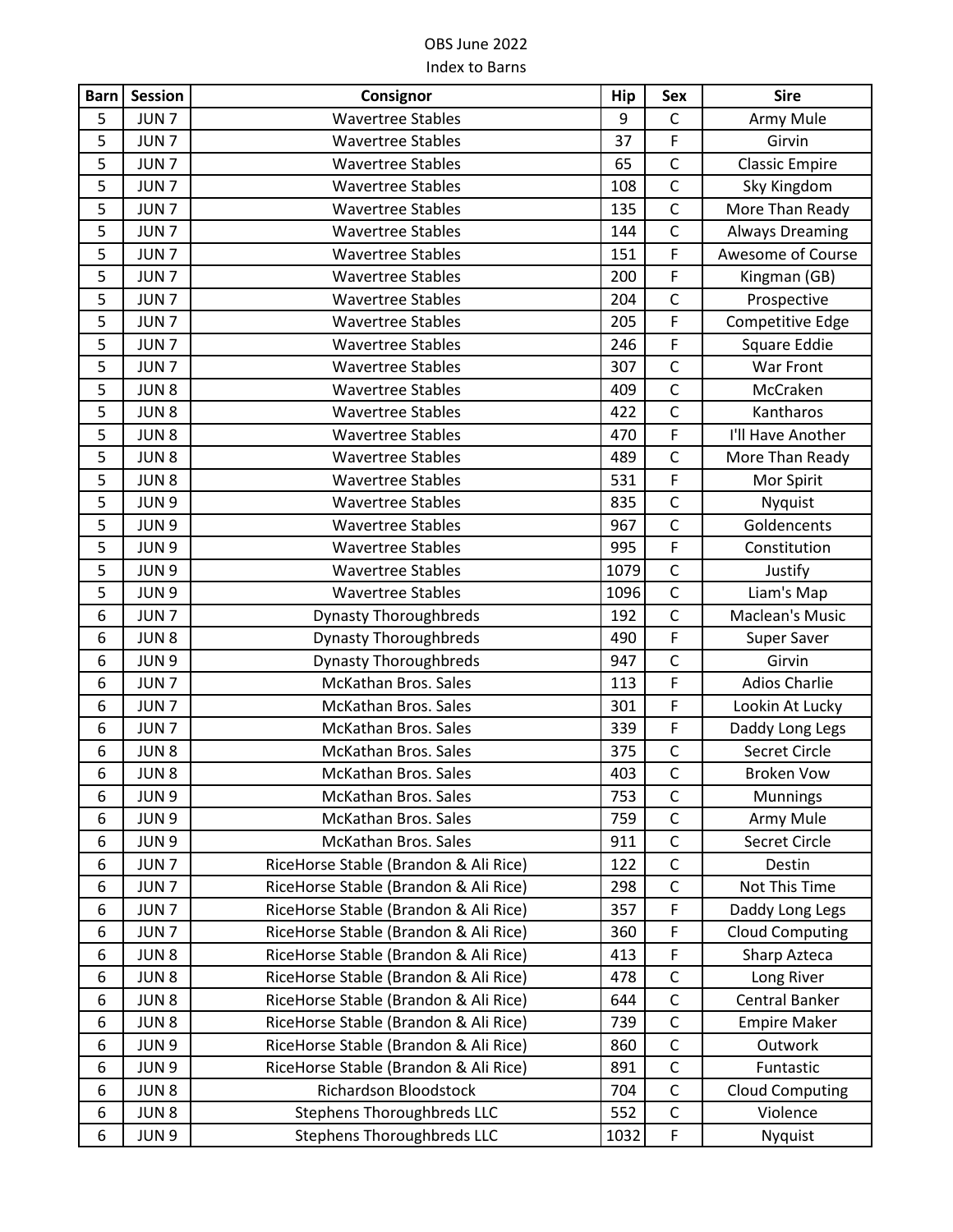| <b>Barn</b>    | <b>Session</b>   | Consignor                   | <b>Hip</b> | Sex            | <b>Sire</b>               |
|----------------|------------------|-----------------------------|------------|----------------|---------------------------|
| 6              | JUN <sub>8</sub> | <b>Vickers Racing</b>       | 676        | $\mathsf{C}$   | <b>Always Dreaming</b>    |
| 6              | JUN <sub>7</sub> | Woodside Ranch              | 228        | G              | Mission Impazible         |
| 6              | JUN <sub>7</sub> | <b>Woodside Ranch</b>       | 288        | $\mathsf C$    | Hard Spun                 |
| 6              | JUN <sub>8</sub> | Woodside Ranch              | 515        | F              | Honorable Dillon          |
| 6              | JUN <sub>8</sub> | Woodside Ranch              | 541        | F              | Hit It a Bomb             |
| 6              | JUN <sub>8</sub> | Woodside Ranch              | 587        | F              | Runhappy                  |
| 6              | JUN <sub>8</sub> | Woodside Ranch              | 640        | $\mathsf{C}$   | Midnight Storm            |
| 6              | JUN 9            | Woodside Ranch              | 814        | F              | Mo Town                   |
| 6              | JUN <sub>9</sub> | Woodside Ranch              | 815        | $\mathsf{C}$   | <b>Cloud Computing</b>    |
| 6              | JUN <sub>9</sub> | Woodside Ranch              | 873        | $\mathsf C$    | <b>Creative Cause</b>     |
| 6              | JUN 9            | Woodside Ranch              | 917        | $\overline{F}$ | <b>Frank Conversation</b> |
| $\overline{7}$ | JUN <sub>7</sub> | <b>Bird In Hand Stables</b> | 133        | F              | Tale of Ekati             |
| $\overline{7}$ | JUN <sub>7</sub> | <b>Bird In Hand Stables</b> | 244        | F              | Tonalist                  |
| $\overline{7}$ | JUN <sub>8</sub> | <b>Bird In Hand Stables</b> | 410        | $\mathsf{C}$   | Constitution              |
| $\overline{7}$ | JUN <sub>8</sub> | <b>Bird In Hand Stables</b> | 479        | $\mathsf{C}$   | Tourist                   |
| $\overline{7}$ | JUN 9            | <b>Bird In Hand Stables</b> | 756        | F              | Uncaptured                |
| $\overline{7}$ | JUN <sub>8</sub> | CM Thoroughbreds            | 449        | F              | <b>Adios Charlie</b>      |
| $\overline{7}$ | JUN8             | <b>CM Thoroughbreds</b>     | 474        | F              | Raison d'Etat             |
| $\overline{7}$ | JUN <sub>8</sub> | CM Thoroughbreds            | 550        | G              | Tapiture                  |
| $\overline{7}$ | JUN <sub>8</sub> | <b>CM Thoroughbreds</b>     | 656        | F              | Uncaptured                |
| $\overline{7}$ | JUN <sub>8</sub> | <b>CM Thoroughbreds</b>     | 669        | $\mathsf{C}$   | Accelerate                |
| $\overline{7}$ | JUN <sub>8</sub> | <b>CM Thoroughbreds</b>     | 671        | F              | <b>Classic Empire</b>     |
| $\overline{7}$ | JUN <sub>7</sub> | Eisaman Equine              | 29         | $\mathsf{C}$   | Violence                  |
| $\overline{7}$ | JUN <sub>7</sub> | Eisaman Equine              | 51         | F              | Blame                     |
| $\overline{7}$ | JUN <sub>7</sub> | Eisaman Equine              | 72         | F              | <b>Cross Traffic</b>      |
| $\overline{7}$ | JUN <sub>7</sub> | Eisaman Equine              | 315        | $\mathsf{C}$   | City of Light             |
| $\overline{7}$ | JUN <sub>7</sub> | Eisaman Equine              | 319        | $\mathsf{C}$   | Competitive Edge          |
| 7              | JUN <sub>8</sub> | Eisaman Equine              | 406        | F              | City of Light             |
| $\overline{7}$ | JUN <sub>8</sub> | Eisaman Equine              | 438        | $\mathsf C$    | <b>Valiant Minister</b>   |
| $\overline{7}$ | JUN <sub>8</sub> | Eisaman Equine              | 571        | $\overline{C}$ | Malibu Moon               |
| $\overline{7}$ | JUN <sub>8</sub> | Eisaman Equine              | 628        | C              | Bernardini                |
| $\overline{7}$ | JUN <sub>8</sub> | Eisaman Equine              | 638        | F              | Medaglia d'Oro            |
| $\overline{7}$ | JUN <sub>8</sub> | Eisaman Equine              | 654        | F              | Runhappy                  |
| $\overline{7}$ | JUN <sub>8</sub> | Eisaman Equine              | 708        | C              | Practical Joke            |
| $\overline{7}$ | JUN 9            | Eisaman Equine              | 750        | $\mathsf{C}$   | American Freedom          |
| $\overline{7}$ | JUN 9            | Eisaman Equine              | 771        | $\mathsf{C}$   | City of Light             |
| $\overline{7}$ | JUN 9            | Eisaman Equine              | 793        | $\mathsf C$    | Uncle Mo                  |
| $\overline{7}$ | JUN 9            | Eisaman Equine              | 1019       | F              | <b>Valiant Minister</b>   |
| $\overline{7}$ | JUN <sub>7</sub> | Omega Farm                  | 335        | $\mathsf C$    | Tiznow                    |
| $\overline{7}$ | JUN <sub>7</sub> | Omega Farm                  | 371        | F              | Awesome Slew              |
| $\overline{7}$ | JUN <sub>7</sub> | Randy Bradshaw              | 139        | F              | Uncle Mo                  |
| $\overline{7}$ | JUN <sub>8</sub> | Randy Bradshaw              | 705        | F              | Accelerate                |
| $\overline{7}$ | JUN <sub>7</sub> | <b>Total Bloodstock</b>     | 362        | $\mathsf C$    | Outwork                   |
| $\overline{7}$ | JUN <sub>8</sub> | <b>Total Bloodstock</b>     | 376        | $\mathsf C$    | Shackleford               |
| $\overline{7}$ | JUN <sub>8</sub> | <b>Total Bloodstock</b>     | 442        | F              | Mor Spirit                |
| $\overline{7}$ | JUN <sub>8</sub> | <b>Total Bloodstock</b>     | 614        | F              | Karakontie (JPN)          |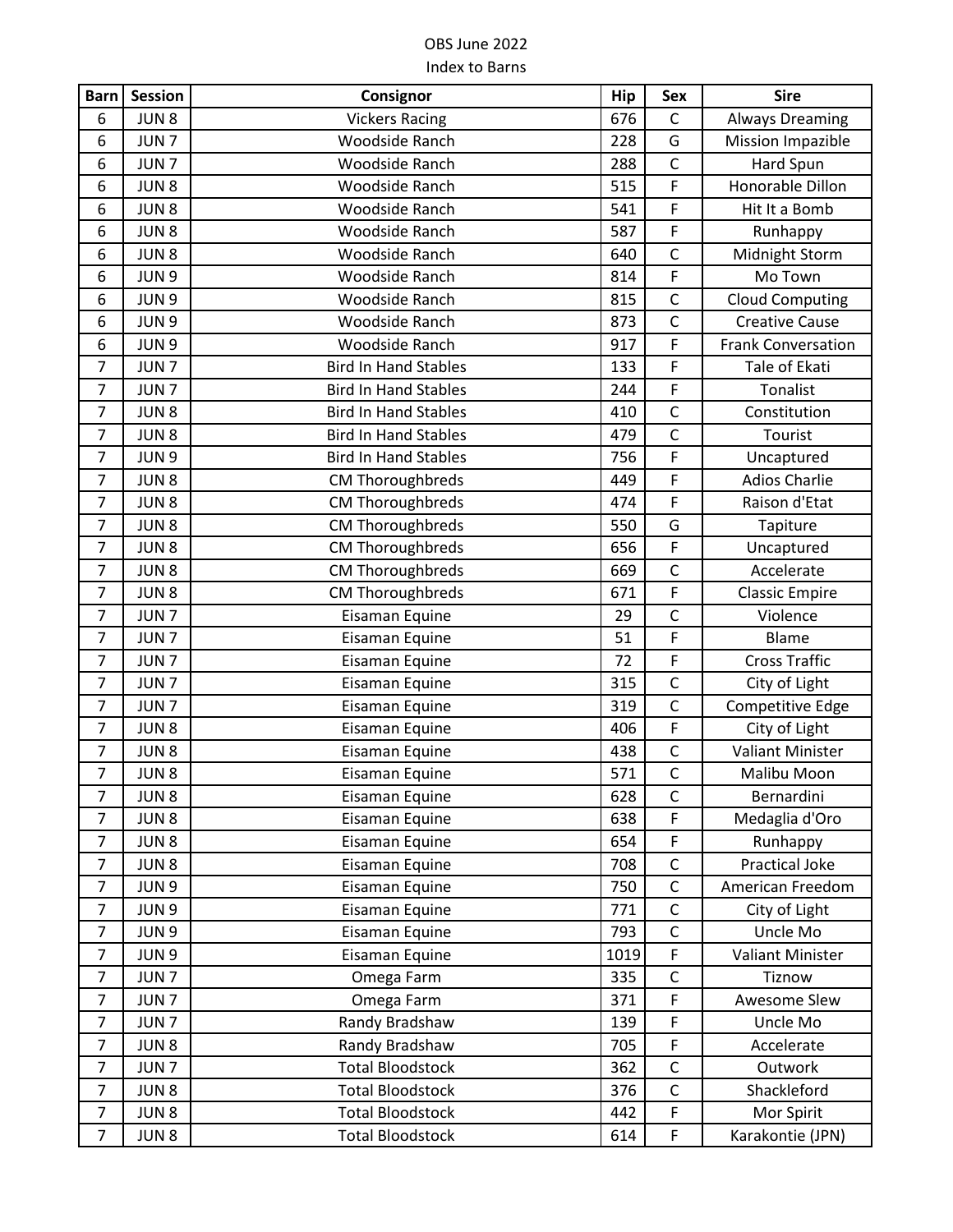| <b>Barn</b>    | <b>Session</b>   | Consignor                       | <b>Hip</b> | <b>Sex</b>     | <b>Sire</b>            |
|----------------|------------------|---------------------------------|------------|----------------|------------------------|
| $\overline{7}$ | JUN <sub>9</sub> | <b>Total Bloodstock</b>         | 1033       | F              | Cinco Charlie          |
| 8              | JUN <sub>7</sub> | Gayle Woods                     | 63         | F              | <b>Street Sense</b>    |
| 8              | JUN <sub>7</sub> | Gayle Woods                     | 164        | $\mathsf C$    | Prospective            |
| 8              | JUN <sub>8</sub> | Gayle Woods                     | 528        | $\mathsf{C}$   | Ami's Flatter          |
| 8              | JUN <sub>8</sub> | Gayle Woods                     | 575        | F              | The Big Beast          |
| 8              | JUN 9            | Gayle Woods                     | 1083       | F              | Good Magic             |
| 8              | JUN 9            | Gayle Woods                     | 1157       | $\mathsf{C}$   | Keen Ice               |
| 8              | JUN <sub>7</sub> | New Horizon Farm                | 196        | $\mathsf C$    | Mshawish               |
| 8              | JUN <sub>7</sub> | <b>New Horizon Farm</b>         | 208        | F              | <b>West Coast</b>      |
| 8              | JUN <sub>7</sub> | New Horizon Farm                | 225        | F              | Tapwrit                |
| 8              | JUN <sub>7</sub> | New Horizon Farm                | 250        | F              | Liam's Map             |
| 8              | JUN <sub>8</sub> | New Horizon Farm                | 379        | F              | Klimt                  |
| 8              | JUN <sub>8</sub> | New Horizon Farm                | 465        | $\mathsf C$    | Normandy Invasion      |
| 8              | JUN <sub>8</sub> | New Horizon Farm                | 499        | F              | Collected              |
| 8              | JUN <sub>8</sub> | New Horizon Farm                | 502        | F              | Daddy Long Legs        |
| 8              | JUN <sub>8</sub> | New Horizon Farm                | 516        | F              | California Chrome      |
| 8              | JUN <sub>8</sub> | New Horizon Farm                | 605        | F              | Lord Nelson            |
| 8              | JUN <sub>8</sub> | New Horizon Farm                | 608        | $\mathsf C$    | Brody's Cause          |
| 8              | JUN <sub>8</sub> | <b>New Horizon Farm</b>         | 698        | F              | Khozan                 |
| 8              | JUN <sub>9</sub> | New Horizon Farm                | 904        | $\mathsf{C}$   | Mo Town                |
| 8              | JUN <sub>9</sub> | New Horizon Farm                | 958        | F              | Accelerate             |
| 8              | JUN 9            | New Horizon Farm                | 984        | F              | <b>Good Magic</b>      |
| 8              | JUN <sub>7</sub> | <b>Niall Brennan Stables</b>    | 84         | F              | Uncle Mo               |
| 8              | JUN <sub>7</sub> | <b>Niall Brennan Stables</b>    | 125        | F              | American Freedom       |
| 8              | JUN <sub>7</sub> | <b>Niall Brennan Stables</b>    | 167        | $\mathsf C$    | <b>Always Dreaming</b> |
| 8              | JUN <sub>7</sub> | <b>Niall Brennan Stables</b>    | 191        | F              | Bolt d'Oro             |
| 8              | JUN <sub>7</sub> | <b>Niall Brennan Stables</b>    | 194        | F              | <b>Gun Runner</b>      |
| 8              | JUN <sub>7</sub> | <b>Niall Brennan Stables</b>    | 272        | $\mathsf C$    | Exaggerator            |
| 8              | JUN <sub>7</sub> | <b>Niall Brennan Stables</b>    | 366        | $\overline{C}$ | Munnings               |
| 8              | JUN <sub>8</sub> | <b>Niall Brennan Stables</b>    | 476        | F              | Collected              |
| 8              | JUN <sub>8</sub> | <b>Niall Brennan Stables</b>    | 477        | F              | Munnings               |
| 8              | JUN <sub>8</sub> | <b>Niall Brennan Stables</b>    | 500        | $\mathsf C$    | Medaglia d'Oro         |
| 8              | JUN <sub>8</sub> | <b>Niall Brennan Stables</b>    | 554        | $\mathsf C$    | Lord Nelson            |
| 8              | JUN <sub>8</sub> | <b>Niall Brennan Stables</b>    | 567        | F              | Candy Ride (ARG)       |
| 8              | JUN <sub>8</sub> | <b>Niall Brennan Stables</b>    | 572        | F              | Mineshaft              |
| 8              | JUN <sub>8</sub> | <b>Niall Brennan Stables</b>    | 591        | $\mathsf{C}$   | Tapwrit                |
| 8              | JUN 9            | <b>Niall Brennan Stables</b>    | 762        | $\mathsf C$    | <b>Get Stormy</b>      |
| 8              | JUN 9            | <b>Niall Brennan Stables</b>    | 765        | F              | Justify                |
| 8              | JUN <sub>9</sub> | <b>Niall Brennan Stables</b>    | 900        | F              | Tapwrit                |
| 8              | JUN <sub>9</sub> | <b>Niall Brennan Stables</b>    | 905        | F              | Dialed In              |
| 8              | JUN <sub>9</sub> | <b>Niall Brennan Stables</b>    | 914        | F              | Gormley                |
| 8              | JUN 9            | <b>Niall Brennan Stables</b>    | 934        | $\mathsf{C}$   | Expert Eye (GB)        |
| 9              | JUN <sub>7</sub> | <b>Blazing Meadows Farm LLC</b> | 111        | $\mathsf C$    | Oxbow                  |
| 9              | JUN <sub>8</sub> | <b>Blazing Meadows Farm LLC</b> | 496        | $\mathsf C$    | Speightster            |
| 9              | JUN <sub>7</sub> | <b>Cortez Racing Stable</b>     | 300        | F              | Klimt                  |
| 9              | JUN <sub>7</sub> | <b>Cortez Racing Stable</b>     | 309        | F              | Sharp Azteca           |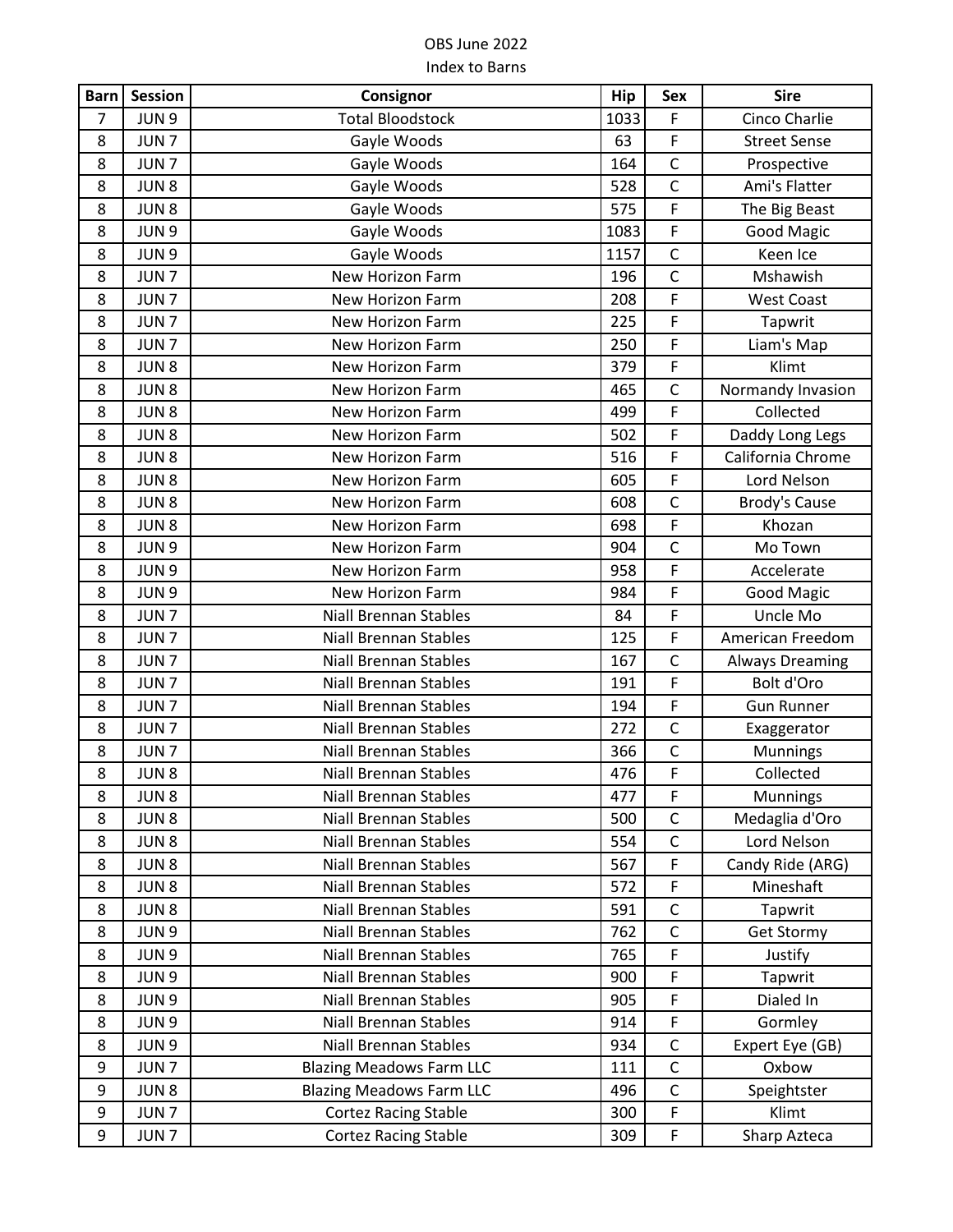| <b>Barn</b>      | <b>Session</b>   | Consignor                   | Hip  | Sex          | <b>Sire</b>              |
|------------------|------------------|-----------------------------|------|--------------|--------------------------|
| 9                | JUN <sub>8</sub> | <b>Cortez Racing Stable</b> | 419  | $\mathsf C$  | Unified                  |
| 9                | JUN 9            | <b>Cortez Racing Stable</b> | 851  | F            | Army Mule                |
| 9                | JUN <sub>9</sub> | <b>Cortez Racing Stable</b> | 1082 | $\mathsf C$  | <b>Oscar Performance</b> |
| 9                | JUN 9            | <b>Cortez Racing Stable</b> | 1084 | F            | <b>Ironicus</b>          |
| 9                | JUN <sub>8</sub> | H. B. Stable                | 688  | F            | Daddy Long Legs          |
| 9                | JUN 9            | <b>Hector Barajas</b>       | 1081 | $\mathsf{C}$ | Paynter                  |
| 9                | JUN <sub>7</sub> | Hoppel's Horse & Cattle Co. | 148  | F            | <b>Classic Empire</b>    |
| 9                | JUN <sub>7</sub> | Hoppel's Horse & Cattle Co. | 189  | $\mathsf{C}$ | Free Drop Billy          |
| 9                | JUN <sub>7</sub> | Hoppel's Horse & Cattle Co. | 224  | $\mathsf{C}$ | Fast Anna                |
| 9                | JUN <sub>7</sub> | Hoppel's Horse & Cattle Co. | 343  | $\mathsf{C}$ | Nyquist                  |
| 9                | JUN8             | Hoppel's Horse & Cattle Co. | 578  | $\mathsf{C}$ | Hit It a Bomb            |
| 9                | JUN <sub>8</sub> | Hoppel's Horse & Cattle Co. | 651  | $\mathsf C$  | <b>Temple City</b>       |
| $\boldsymbol{9}$ | JUN 8            | Hoppel's Horse & Cattle Co. | 660  | F            | American Pharoah         |
| 9                | JUN <sub>8</sub> | Hoppel's Horse & Cattle Co. | 697  | $\mathsf C$  | <b>Classic Empire</b>    |
| 9                | JUN 9            | Hoppel's Horse & Cattle Co. | 829  | $\mathsf{C}$ | Shaman Ghost             |
| 9                | JUN 9            | Hoppel's Horse & Cattle Co. | 939  | F            | Secret Circle            |
| 9                | JUN <sub>9</sub> | Hoppel's Horse & Cattle Co. | 985  | F            | Exaggerator              |
| 9                | JUN <sub>9</sub> | Hoppel's Horse & Cattle Co. | 987  | $\mathsf{C}$ | Kantharos                |
| 9                | JUN <sub>7</sub> | Old South Farm LLC          | 329  | $\mathsf{C}$ | <b>Practical Joke</b>    |
| 9                | JUN8             | Old South Farm LLC          | 744  | F            | Sharp Azteca             |
| 9                | JUN <sub>8</sub> | Parrish Farms               | 701  | F            | Chitu                    |
| 9                | JUN 9            | Parrish Farms               | 767  | $\mathsf{C}$ | Practical Joke           |
| 9                | JUN 9            | Parrish Farms               | 1077 | G            | Ride On Curlin           |
| 9                | JUN <sub>7</sub> | Pike Racing                 | 198  | $\mathsf{C}$ | Union Jackson            |
| 9                | JUN <sub>7</sub> | <b>Pike Racing</b>          | 302  | F            | <b>Central Banker</b>    |
| 9                | JUN <sub>8</sub> | <b>Pike Racing</b>          | 423  | $\mathsf C$  | <b>Good Magic</b>        |
| 9                | JUN <sub>8</sub> | <b>Pike Racing</b>          | 463  | F            | Bolt d'Oro               |
| 9                | JUN <sub>8</sub> | <b>Pike Racing</b>          | 620  | F            | Destin                   |
| 9                | JUN 9            | Pike Racing                 | 932  | $\mathsf C$  | <b>Union Rags</b>        |
| 9                | JUN <sub>9</sub> | <b>Pike Racing</b>          | 972  | $\mathsf{C}$ | Accelerate               |
| 9                | JUN 9            | <b>Pike Racing</b>          | 1002 | F            | Maclean's Music          |
| 9                | JUN <sub>7</sub> | R. Marie Farms LLC          | 71   | F            | <b>Always Dreaming</b>   |
| 9                | JUN 9            | R. Marie Farms LLC          | 1072 | F            | Sharp Azteca             |
| 10               | JUN <sub>8</sub> | Azpurua Stables             | 621  | F            | Cairo Prince             |
| 10               | JUN 9            | Azpurua Stables             | 1021 | $\mathsf{C}$ | Honor Code               |
| 10               | JUN <sub>7</sub> | <b>Bobby Dodd</b>           | 195  | F            | Awesome Slew             |
| 10               | JUN <sub>8</sub> | <b>Bobby Dodd</b>           | 386  | $\mathsf{C}$ | Commissioner             |
| 10               | JUN <sub>8</sub> | <b>Bobby Dodd</b>           | 635  | $\mathsf C$  | Girvin                   |
| 10               | JUN 9            | <b>Bobby Dodd</b>           | 780  | $\mathsf C$  | Mo Town                  |
| 10               | JUN 9            | <b>Bobby Dodd</b>           | 791  | $\mathsf{C}$ | Girvin                   |
| 10               | JUN 9            | <b>Bobby Dodd</b>           | 867  | $\mathsf C$  | Girvin                   |
| 10               | JUN 9            | <b>Bobby Dodd</b>           | 963  | $\mathsf{C}$ | Hard Spun                |
| 10               | JUN <sub>9</sub> | <b>Bobby Dodd</b>           | 1009 | F            | Girvin                   |
| 10               | JUN 9            | <b>Bobby Dodd</b>           | 1010 | F            | Girvin                   |
| 10               | JUN 9            | <b>Bobby Dodd</b>           | 1099 | B            | Girvin                   |
| 10               | JUN 9            | <b>Britton Peak</b>         | 1068 | $\mathsf C$  | Lookin At Lucky          |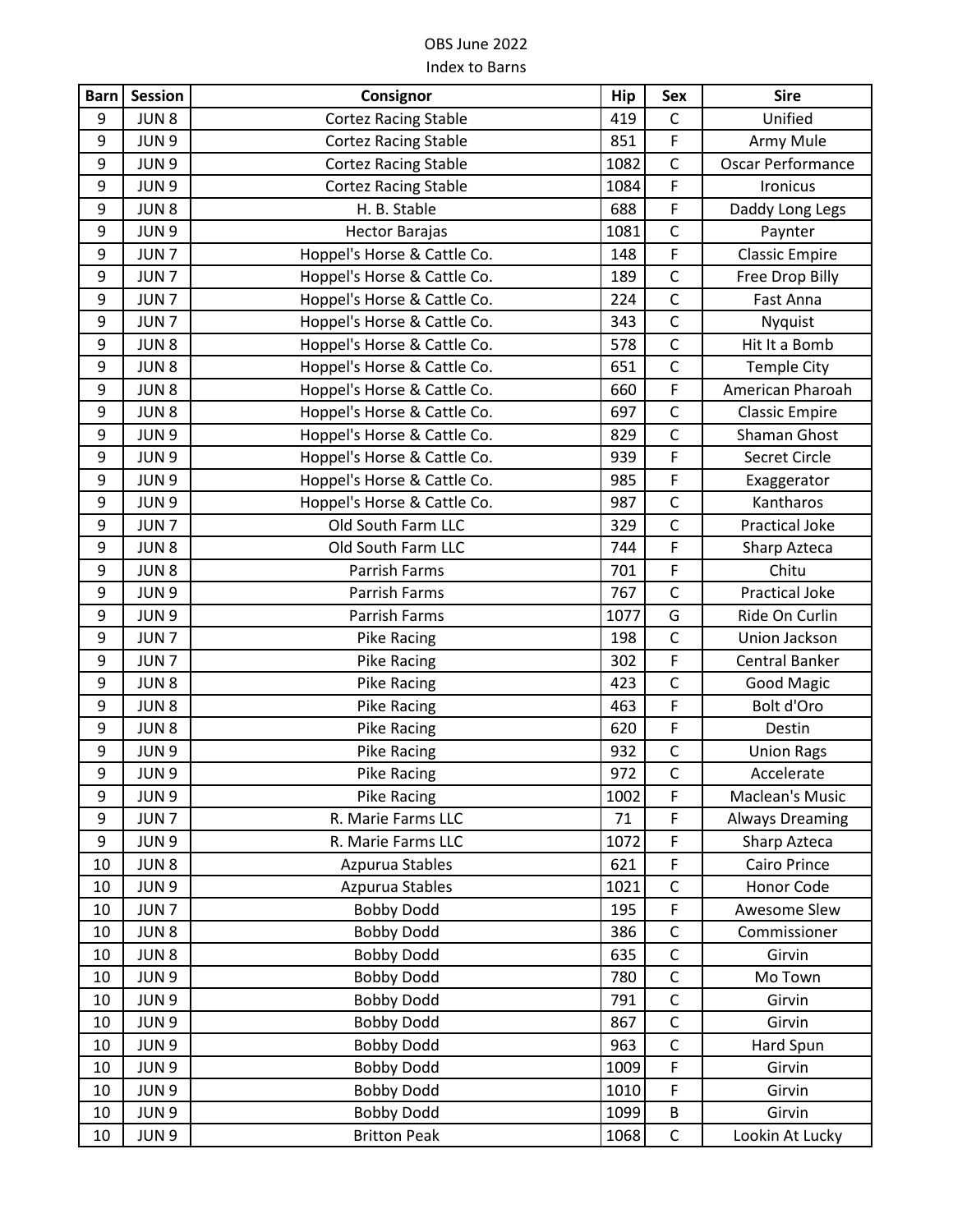| <b>Barn</b> | <b>Session</b>   | Consignor                      | Hip  | Sex            | <b>Sire</b>            |
|-------------|------------------|--------------------------------|------|----------------|------------------------|
| 10          | JUN <sub>7</sub> | James Layden                   | 48   | F              | <b>Always Dreaming</b> |
| 10          | JUN <sub>9</sub> | James Layden                   | 893  | F              | Irish War Cry          |
| 10          | JUN <sub>9</sub> | James Layden                   | 999  | $\mathsf F$    | <b>Get Stormy</b>      |
| 10          | JUN 9            | James Layden                   | 1049 | $\mathsf C$    | Good Samaritan         |
| 10          | JUN <sub>9</sub> | James Layden                   | 1106 | B              | Practical Joke         |
| 10          | JUN 9            | James Layden                   | 1107 | B              | Ransom the Moon        |
| 10          | JUN 9            | James Layden                   | 1108 | <b>CH</b>      | Uncle Lino             |
| 10          | JUN <sub>7</sub> | <b>Julie Davies LLC</b>        | 4    | $\mathsf C$    | Fastnet Rock (AUS)     |
| 10          | JUN <sub>7</sub> | Julie Davies LLC               | 98   | $\mathsf{C}$   | Tapwrit                |
| 10          | JUN <sub>7</sub> | <b>Julie Davies LLC</b>        | 131  | $\mathsf F$    | Hard Spun              |
| 10          | JUN <sub>7</sub> | Julie Davies LLC               | 185  | $\mathsf C$    | Redesdale              |
| 10          | JUN <sub>7</sub> | <b>Julie Davies LLC</b>        | 202  | F              | Girvin                 |
| 10          | JUN <sub>7</sub> | Julie Davies LLC               | 292  | $\mathsf C$    | <b>Broken Vow</b>      |
| 10          | JUN <sub>8</sub> | Julie Davies LLC               | 377  | F              | Munnings               |
| 10          | JUN <sub>8</sub> | Julie Davies LLC               | 385  | $\mathsf C$    | Kitten's Joy           |
| 10          | JUN <sub>8</sub> | Julie Davies LLC               | 392  | $\mathsf{C}$   | <b>Empire Maker</b>    |
| 10          | JUN <sub>8</sub> | <b>Julie Davies LLC</b>        | 535  | F              | Uncaptured             |
| 10          | JUN <sub>8</sub> | <b>Julie Davies LLC</b>        | 560  | F              | Flatter                |
| 10          | JUN <sub>8</sub> | <b>Julie Davies LLC</b>        | 646  | F              | Tapwrit                |
| 10          | JUN 9            | Julie Davies LLC               | 872  | $\mathsf C$    | Army Mule              |
| 10          | JUN 9            | Julie Davies LLC               | 910  | $\mathsf{C}$   | <b>Empire Maker</b>    |
| 10          | JUN <sub>9</sub> | <b>Julie Davies LLC</b>        | 973  | $\mathsf C$    | Neolithic              |
| 10          | JUN <sub>9</sub> | Julie Davies LLC               | 1080 | $\mathsf{C}$   | <b>Temple City</b>     |
| 10          | JUN <sub>9</sub> | <b>Julie Davies LLC</b>        | 1105 | <b>CH</b>      | <b>Practical Joke</b>  |
| 10          | JUN <sub>7</sub> | Las Palmas Farm                | 104  | F              | Songandaprayer         |
| 10          | JUN <sub>7</sub> | Las Palmas Farm                | 187  | F              | <b>English Channel</b> |
| 10          | JUN <sub>7</sub> | Las Palmas Farm                | 190  | $\mathsf F$    | Flashback              |
| 10          | JUN <sub>8</sub> | Las Palmas Farm                | 486  | $\mathsf{C}$   | Noble Mission (GB)     |
| 10          | JUN 9            | Las Palmas Farm                | 805  | F              | Redesdale              |
| 10          | JUN 9            | Las Palmas Farm                | 812  | $\overline{F}$ | Mr Speaker             |
| 10          | JUN <sub>9</sub> | Las Palmas Farm                | 960  | F              | California Chrome      |
| 10          | JUN <sub>7</sub> | Lucan Bloodstock (Karl Keegan) | 78   | $\mathsf C$    | <b>Street Sense</b>    |
| 10          | JUN <sub>7</sub> | Lucan Bloodstock (Karl Keegan) | 172  | $\mathsf F$    | Chitu                  |
| 10          | JUN <sub>8</sub> | Lucan Bloodstock (Karl Keegan) | 512  | $\mathsf C$    | Bolt d'Oro             |
| 10          | JUN <sub>9</sub> | Lucan Bloodstock (Karl Keegan) | 818  | $\mathsf C$    | Mor Spirit             |
| 10          | JUN 9            | Lucan Bloodstock (Karl Keegan) | 1029 | $\mathsf C$    | City of Light          |
| 10          | JUN 9            | Lucan Bloodstock (Karl Keegan) | 1063 | $\mathsf C$    | Mastery                |
| 10          | JUN 9            | Lucan Bloodstock (Karl Keegan) | 1067 | $\mathsf C$    | <b>Quality Road</b>    |
| 10          | JUN 9            | Lucan Bloodstock (Karl Keegan) | 1070 | $\mathsf C$    | Funtastic              |
| 10          | JUN <sub>9</sub> | Lucan Bloodstock (Karl Keegan) | 1091 | F              | Violence               |
| 11          | JUN <sub>7</sub> | <b>Eddie Woods</b>             | 32   | F              | First Samurai          |
| 11          | JUN <sub>7</sub> | Eddie Woods                    | 47   | $\mathsf F$    | <b>Cloud Computing</b> |
| 11          | JUN <sub>7</sub> | Eddie Woods                    | 57   | $\mathsf C$    | Exaggerator            |
| 11          | JUN <sub>7</sub> | Eddie Woods                    | 66   | F              | Khozan                 |
| 11          | JUN <sub>7</sub> | Eddie Woods                    | 86   | $\mathsf C$    | <b>Empire Maker</b>    |
| 11          | JUN <sub>7</sub> | Eddie Woods                    | 132  | F              | Not This Time          |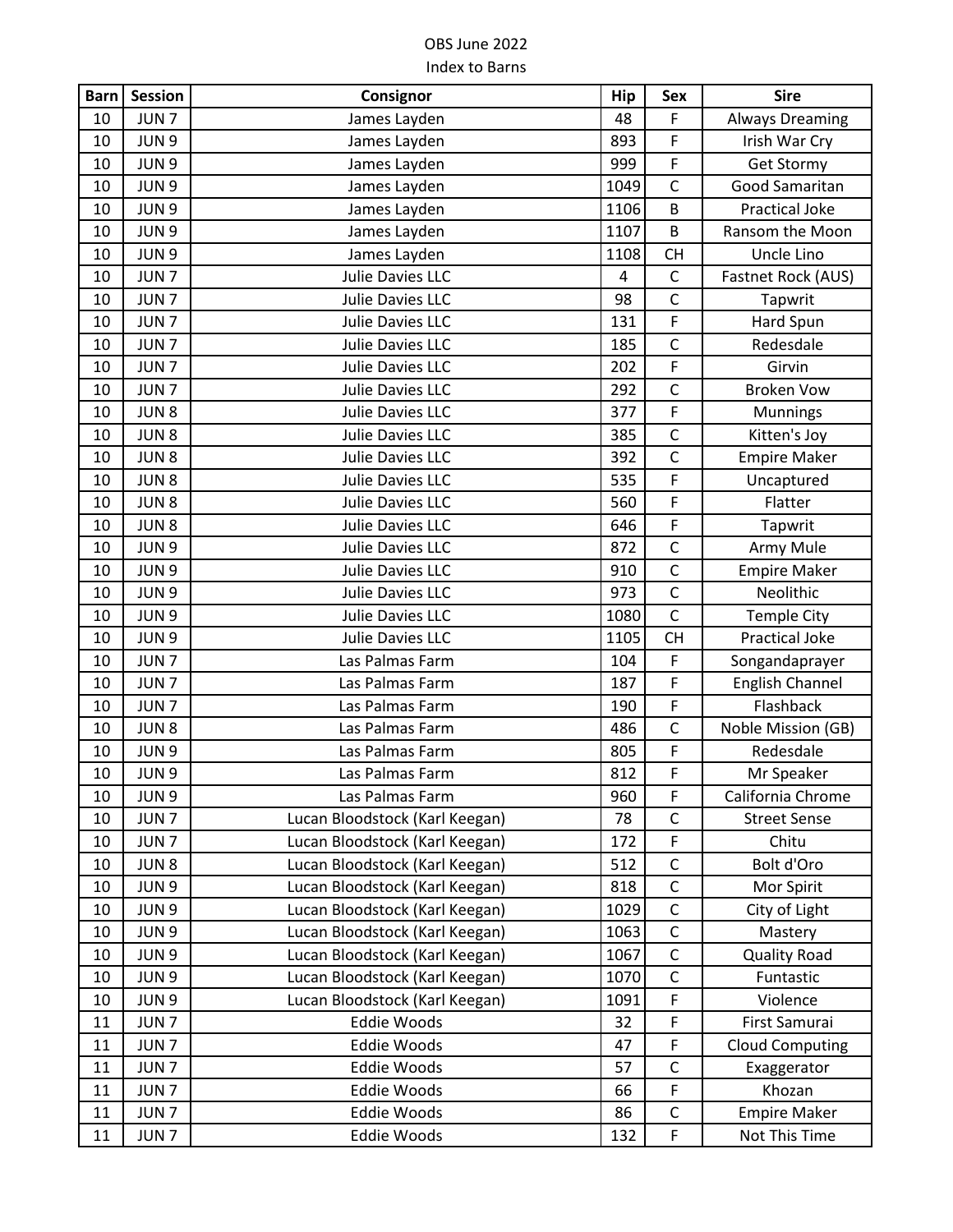| <b>Barn</b> | <b>Session</b>   | Consignor          | Hip  | <b>Sex</b>   | <b>Sire</b>            |
|-------------|------------------|--------------------|------|--------------|------------------------|
| 11          | JUN <sub>7</sub> | <b>Eddie Woods</b> | 210  | $\mathsf C$  | Kantharos              |
| 11          | JUN <sub>7</sub> | <b>Eddie Woods</b> | 235  | F            | Khozan                 |
| 11          | JUN <sub>7</sub> | <b>Eddie Woods</b> | 308  | F            | <b>Munnings</b>        |
| 11          | JUN <sub>7</sub> | <b>Eddie Woods</b> | 336  | $\mathsf C$  | <b>Distorted Humor</b> |
| 11          | JUN <sub>8</sub> | <b>Eddie Woods</b> | 412  | $\mathsf{C}$ | Ghostzapper            |
| 11          | JUN <sub>8</sub> | <b>Eddie Woods</b> | 431  | $\mathsf{C}$ | American Pharoah       |
| 11          | JUN <sub>8</sub> | <b>Eddie Woods</b> | 467  | F            | <b>Quality Road</b>    |
| 11          | JUN <sub>8</sub> | <b>Eddie Woods</b> | 632  | F            | Goldencents            |
| 11          | JUN <sub>8</sub> | <b>Eddie Woods</b> | 689  | $\mathsf{C}$ | Khozan                 |
| 11          | JUN <sub>8</sub> | <b>Eddie Woods</b> | 722  | F            | Khozan                 |
| 11          | JUN <sub>8</sub> | <b>Eddie Woods</b> | 728  | $\mathsf{C}$ | Khozan                 |
| 11          | JUN <sub>8</sub> | <b>Eddie Woods</b> | 747  | F            | Munnings               |
| 11          | JUN <sub>9</sub> | <b>Eddie Woods</b> | 854  | $\mathsf{C}$ | Midnight Storm         |
| 11          | JUN <sub>9</sub> | <b>Eddie Woods</b> | 862  | F            | Mastery                |
| 11          | JUN <sub>9</sub> | <b>Eddie Woods</b> | 884  | F            | Speightstown           |
| 11          | JUN <sub>9</sub> | <b>Eddie Woods</b> | 903  | $\mathsf{C}$ | Tiznow                 |
| 11          | JUN <sub>9</sub> | <b>Eddie Woods</b> | 907  | $\mathsf C$  | Pioneerof the Nile     |
| 11          | JUN <sub>9</sub> | <b>Eddie Woods</b> | 933  | $\mathsf{C}$ | Uncaptured             |
| 11          | JUN <sub>9</sub> | <b>Eddie Woods</b> | 1047 | $\mathsf{C}$ | <b>Quality Road</b>    |
| 11          | JUN <sub>9</sub> | <b>Eddie Woods</b> | 1086 | F            | Speightstown           |
| 11          | JUN <sub>9</sub> | <b>Eddie Woods</b> | 1087 | $\mathsf{C}$ | Curlin                 |
| 11          | JUN <sub>9</sub> | <b>Eddie Woods</b> | 1112 | B            | Blame                  |
| 11          | JUN <sub>9</sub> | <b>Eddie Woods</b> | 1113 | <b>CH</b>    | Super Saver            |
| 11          | JUN <sub>9</sub> | <b>Eddie Woods</b> | 1114 | GR/RO        | Tapit                  |
| 11          | JUN <sub>8</sub> | Hidden Brook       | 455  | $\mathsf{C}$ | Astern (AUS)           |
| 11          | JUN <sub>8</sub> | Hidden Brook       | 585  | F            | Alternation            |
| 11          | JUN <sub>7</sub> | <b>Randy Miles</b> | 115  | F            | <b>Classic Empire</b>  |
| 11          | JUN <sub>7</sub> | <b>Randy Miles</b> | 129  | $\mathsf{C}$ | Violence               |
| 11          | JUN <sub>7</sub> | <b>Randy Miles</b> | 145  | F            | Goldencents            |
| 11          | JUN <sub>7</sub> | <b>Randy Miles</b> | 153  | $\mathsf{C}$ | Mucho Macho Man        |
| 11          | JUN <sub>7</sub> | <b>Randy Miles</b> | 203  | C            | Maclean's Music        |
| 11          | JUN <sub>7</sub> | <b>Randy Miles</b> | 238  | $\mathsf C$  | Cairo Prince           |
| 11          | JUN <sub>7</sub> | <b>Randy Miles</b> | 264  | F            | <b>Always Dreaming</b> |
| 11          | JUN <sub>7</sub> | <b>Randy Miles</b> | 268  | F            | Tiznow                 |
| 11          | JUN <sub>7</sub> | <b>Randy Miles</b> | 364  | $\mathsf{C}$ | Good Samaritan         |
| 11          | JUN <sub>8</sub> | <b>Randy Miles</b> | 387  | F            | Mineshaft              |
| 11          | JUN <sub>8</sub> | <b>Randy Miles</b> | 505  | $\mathsf C$  | <b>Brody's Cause</b>   |
| 11          | JUN <sub>8</sub> | <b>Randy Miles</b> | 625  | F            | Collected              |
| 11          | JUN 9            | <b>Randy Miles</b> | 784  | $\mathsf C$  | <b>West Coast</b>      |
| 11          | JUN 9            | <b>Randy Miles</b> | 789  | F            | Rainbow Heir           |
| 11          | JUN <sub>9</sub> | <b>Randy Miles</b> | 811  | $\mathsf C$  | Mo Town                |
| 11          | JUN 9            | <b>Randy Miles</b> | 944  | $\mathsf{C}$ | Girvin                 |
| 11          | JUN 9            | <b>Randy Miles</b> | 949  | $\mathsf C$  | Sharp Azteca           |
| 11          | JUN 9            | <b>Randy Miles</b> | 979  | $\mathsf C$  | Goldencents            |
| 11          | JUN 9            | <b>Randy Miles</b> | 1008 | F            | Speightster            |
| 11          | JUN 9            | <b>Randy Miles</b> | 1066 | $\mathsf C$  | Hard Spun              |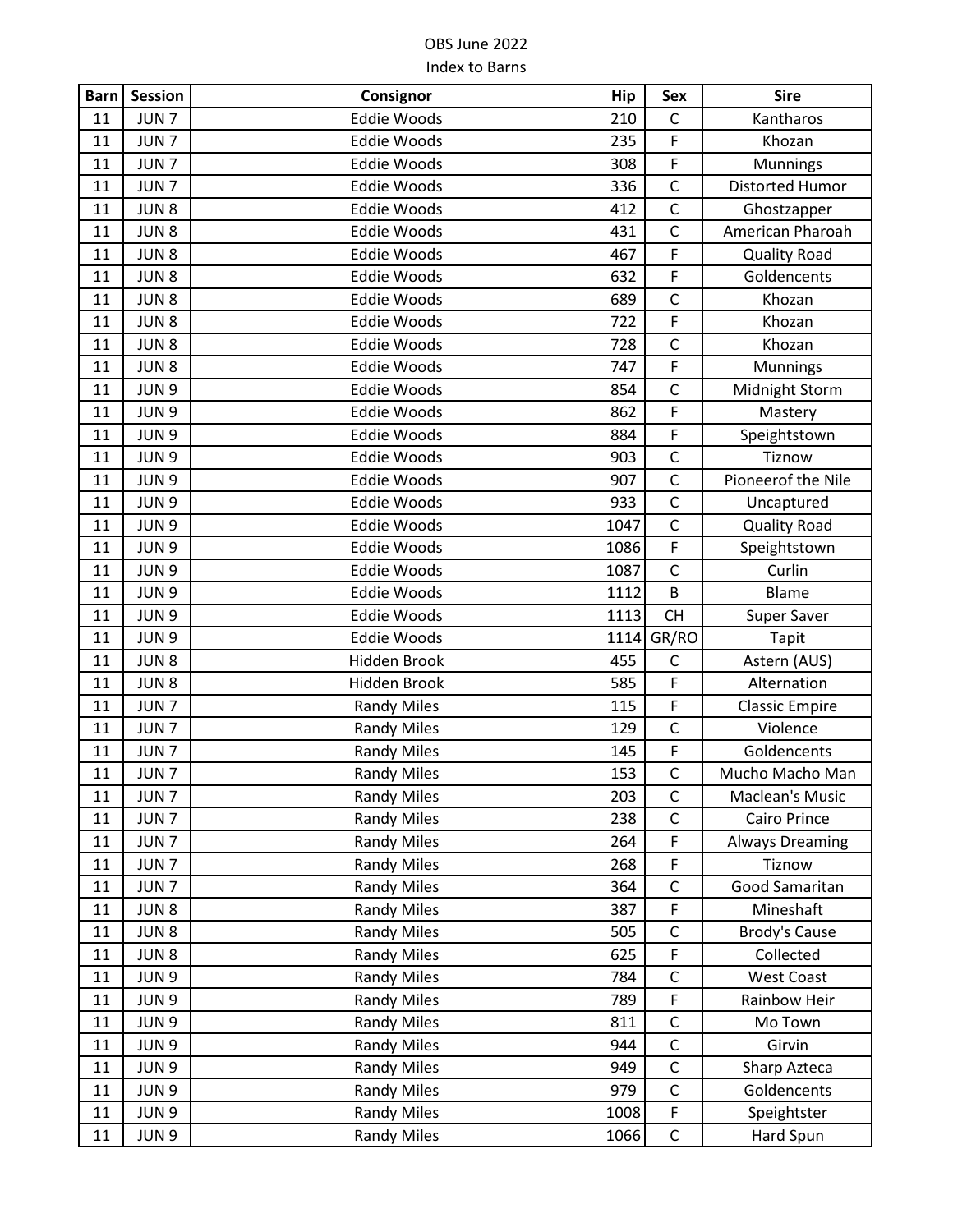| <b>Barn</b> | <b>Session</b>   | Consignor                       | <b>Hip</b> | <b>Sex</b>   | <b>Sire</b>             |
|-------------|------------------|---------------------------------|------------|--------------|-------------------------|
| 12          | JUN <sub>7</sub> | <b>Bobby Jones Equine LLC</b>   | 103        | F            | <b>Creative Cause</b>   |
| 12          | JUN <sub>8</sub> | <b>Bobby Jones Equine LLC</b>   | 435        | F            | <b>Valiant Minister</b> |
| 12          | JUN <sub>7</sub> | <b>Britton Peak</b>             | 261        | $\mathsf C$  | The Big Beast           |
| 12          | JUN <sub>8</sub> | <b>Britton Peak</b>             | 687        | $\mathsf{C}$ | Blame                   |
| 12          | JUN <sub>9</sub> | <b>Britton Peak</b>             | 1048       | $\mathsf C$  | Candy Ride (ARG)        |
| 12          | JUN <sub>7</sub> | de Meric Sales                  | 82         | F            | Candy Ride (ARG)        |
| 12          | JUN <sub>7</sub> | de Meric Sales                  | 83         | $\mathsf C$  | Shackleford             |
| 12          | JUN <sub>7</sub> | de Meric Sales                  | 143        | $\mathsf C$  | Candy Ride (ARG)        |
| 12          | JUN <sub>7</sub> | de Meric Sales                  | 147        | F            | Accelerate              |
| 12          | JUN <sub>7</sub> | de Meric Sales                  | 175        | $\mathsf{C}$ | Girvin                  |
| 12          | JUN <sub>7</sub> | de Meric Sales                  | 206        | $\mathsf{C}$ | <b>Creative Cause</b>   |
| 12          | JUN <sub>7</sub> | de Meric Sales                  | 236        | F            | Liam's Map              |
| 12          | JUN <sub>7</sub> | de Meric Sales                  | 273        | $\mathsf{C}$ | Hard Spun               |
| 12          | JUN <sub>7</sub> | de Meric Sales                  | 284        | $\mathsf{C}$ | <b>Gun Runner</b>       |
| 12          | JUN <sub>7</sub> | de Meric Sales                  | 290        | $\mathsf C$  | Fast Anna               |
| 12          | JUN <sub>7</sub> | de Meric Sales                  | 324        | $\mathsf{C}$ | <b>Practical Joke</b>   |
| 12          | JUN <sub>7</sub> | de Meric Sales                  | 337        | F            | Uncle Mo                |
| 12          | JUN <sub>8</sub> | de Meric Sales                  | 475        | $\mathsf C$  | <b>Gun Runner</b>       |
| 12          | JUN <sub>8</sub> | de Meric Sales                  | 507        | $\mathsf{C}$ | <b>Street Boss</b>      |
| 12          | JUN <sub>8</sub> | de Meric Sales                  | 566        | F            | Hard Spun               |
| 12          | JUN <sub>8</sub> | de Meric Sales                  | 613        | F            | Candy Ride (ARG)        |
| 12          | JUN <sub>8</sub> | de Meric Sales                  | 622        | $\mathsf F$  | <b>Big Brown</b>        |
| 12          | JUN <sub>8</sub> | de Meric Sales                  | 725        | $\mathsf{C}$ | <b>Street Sense</b>     |
| 12          | JUN <sub>9</sub> | de Meric Sales                  | 810        | $\mathsf{C}$ | Candy Ride (ARG)        |
| 12          | JUN 9            | de Meric Sales                  | 844        | F            | Mor Spirit              |
| 12          | JUN 9            | de Meric Sales                  | 865        | F            | Sharp Azteca            |
| 12          | JUN 9            | de Meric Sales                  | 909        | F            | Lord Nelson             |
| 12          | JUN 9            | de Meric Sales                  | 921        | $\mathsf C$  | Connect                 |
| 12          | JUN <sub>9</sub> | de Meric Sales                  | 926        | $\mathsf C$  | Not This Time           |
| 12          | JUN <sub>9</sub> | de Meric Sales                  | 931        | $\mathsf{C}$ | Good Samaritan          |
| 12          | JUN <sub>9</sub> | de Meric Sales                  | 952        | C            | Shaman Ghost            |
| 12          | JUN 9            | de Meric Sales                  | 954        | $\mathsf{C}$ | Frosted                 |
| 12          | JUN 9            | de Meric Sales                  | 956        | $\mathsf C$  | Ghostzapper             |
| 12          | JUN 9            | de Meric Sales                  | 975        | $\mathsf C$  | <b>Union Rags</b>       |
| 12          | JUN 9            | de Meric Sales                  | 983        | F            | Collected               |
| 12          | JUN 9            | de Meric Sales                  | 1007       | $\mathsf C$  | <b>Munnings</b>         |
| 12          | JUN 9            | de Meric Sales                  | 1020       | F            | <b>Empire Maker</b>     |
| 12          | JUN 9            | de Meric Sales                  | 1035       | $\mathsf C$  | Arrogate                |
| 12          | JUN 9            | de Meric Sales                  | 1036       | $\mathsf C$  | Justify                 |
| 12          | JUN 9            | de Meric Sales                  | 1053       | $\mathsf C$  | Honor Code              |
| 12          | JUN 9            | de Meric Sales                  | 1059       | $\mathsf F$  | Tapwrit                 |
| 12          | JUN 9            | de Meric Sales                  | 1090       | $\mathsf F$  | American Freedom        |
| 12          | JUN <sub>9</sub> | <b>Shanbally Acres</b>          | 831        | C            | <b>Adios Charlie</b>    |
| 12          | JUN 9            | <b>Shanbally Acres</b>          | 1163       | F            | Uncaptured              |
| 13          | JUN <sub>7</sub> | <b>Brick City Thoroughbreds</b> | 3          | $\mathsf C$  | Munnings                |
| 13          | JUN 9            | <b>Brick City Thoroughbreds</b> | 925        | $\mathsf C$  | <b>Practical Joke</b>   |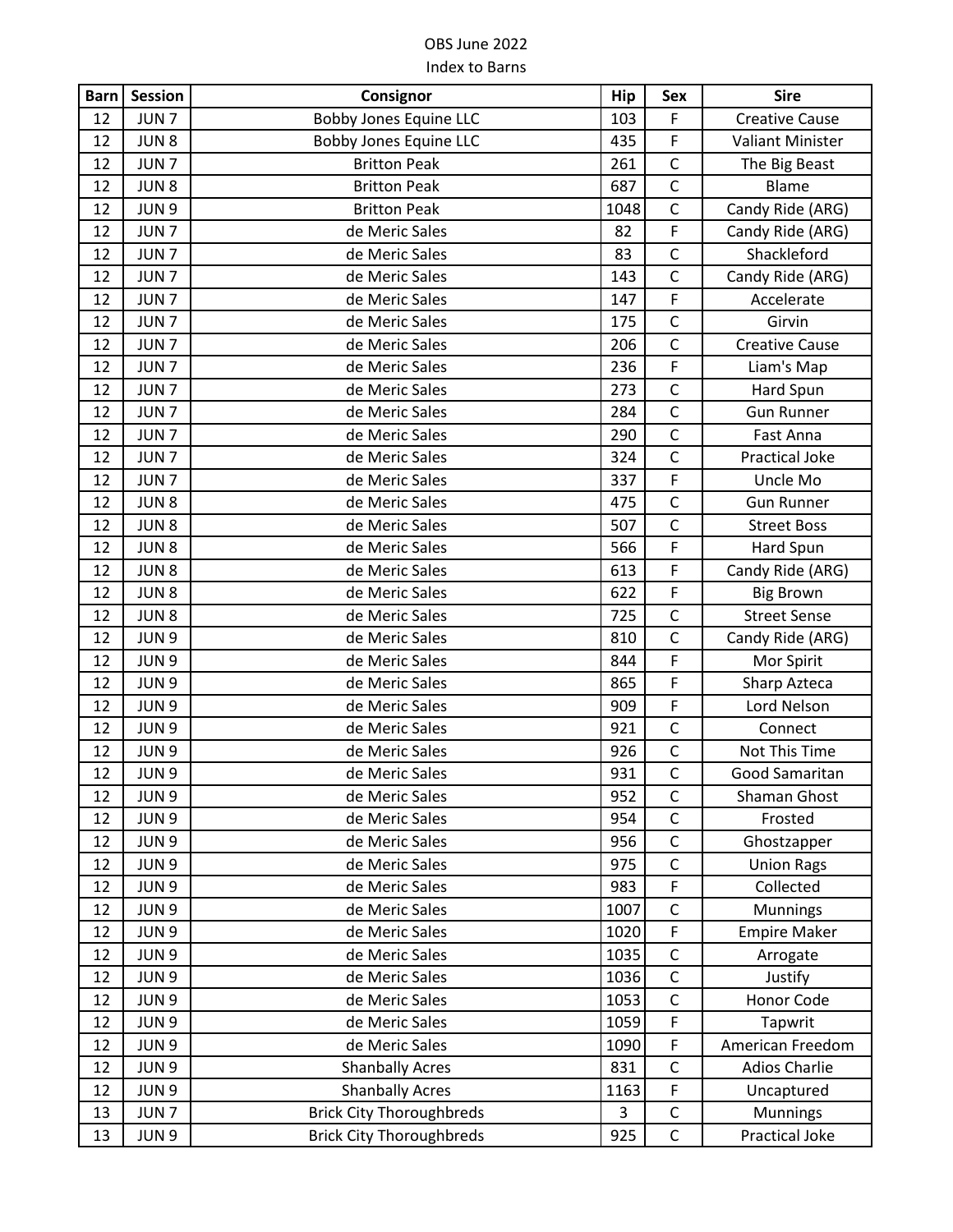| <b>Barn</b> | Session          | Consignor                                | <b>Hip</b> | <b>Sex</b>   | <b>Sire</b>            |
|-------------|------------------|------------------------------------------|------------|--------------|------------------------|
| 13          | JUN <sub>7</sub> | Dark Star Thoroughbreds (Stori Atchison) | 27         | F            | Midnight Lute          |
| 13          | JUN <sub>7</sub> | Dark Star Thoroughbreds (Stori Atchison) | 332        | $\mathsf C$  | First Samurai          |
| 13          | JUN <sub>7</sub> | Dark Star Thoroughbreds (Stori Atchison) | 358        | $\mathsf{C}$ | Klimt                  |
| 13          | JUN <sub>8</sub> | Dark Star Thoroughbreds (Stori Atchison) | 411        | F            | Accelerate             |
| 13          | JUN <sub>8</sub> | Dark Star Thoroughbreds (Stori Atchison) | 447        | $\mathsf C$  | Klimt                  |
| 13          | JUN8             | Dark Star Thoroughbreds (Stori Atchison) | 544        | $\mathsf{C}$ | Munnings               |
| 13          | JUN <sub>8</sub> | Dark Star Thoroughbreds (Stori Atchison) | 691        | $\mathsf C$  | <b>West Coast</b>      |
| 13          | JUN <sub>8</sub> | Dark Star Thoroughbreds (Stori Atchison) | 745        | $\mathsf C$  | Uncaptured             |
| 13          | JUN <sub>9</sub> | Dark Star Thoroughbreds (Stori Atchison) | 1156       | F            | Almasty                |
| 13          | JUN <sub>7</sub> | <b>Harris Training Center LLC</b>        | 16         | $\mathsf C$  | Jimmy Creed            |
| 13          | JUN <sub>7</sub> | <b>Harris Training Center LLC</b>        | 67         | $\mathsf C$  | <b>Central Banker</b>  |
| 13          | JUN <sub>7</sub> | Harris Training Center LLC               | 95         | F            | <b>Cloud Computing</b> |
| 13          | JUN8             | <b>Harris Training Center LLC</b>        | 444        | $\mathsf{C}$ | Connect                |
| 13          | JUN <sub>8</sub> | <b>Harris Training Center LLC</b>        | 538        | $\mathsf{C}$ | <b>Always Dreaming</b> |
| 13          | JUN 8            | <b>Harris Training Center LLC</b>        | 733        | G            | Connect                |
| 13          | JUN <sub>9</sub> | <b>Harris Training Center LLC</b>        | 779        | F            | <b>Bucchero</b>        |
| 13          | JUN 9            | <b>Harris Training Center LLC</b>        | 794        | $\mathsf C$  | Justify                |
| 13          | JUN 9            | <b>Harris Training Center LLC</b>        | 1055       | F            | Shackleford            |
| 13          | JUN <sub>7</sub> | Navas Equine                             | 42         | F            | Fed Biz                |
| 13          | JUN <sub>7</sub> | Navas Equine                             | 97         | F            | Gormley                |
| 13          | JUN <sub>7</sub> | Navas Equine                             | 216        | F            | Destin                 |
| 13          | JUN <sub>7</sub> | Navas Equine                             | 227        | $\mathsf C$  | Uptowncharlybrown      |
| 13          | JUN <sub>7</sub> | Navas Equine                             | 275        | F            | <b>Union Rags</b>      |
| 13          | JUN <sub>7</sub> | Navas Equine                             | 334        | $\mathsf{C}$ | Hoppertunity           |
| 13          | JUN <sub>7</sub> | Navas Equine                             | 347        | $\mathsf{C}$ | Sharp Azteca           |
| 13          | JUN <sub>8</sub> | Navas Equine                             | 384        | F            | Collected              |
| 13          | JUN <sub>8</sub> | Navas Equine                             | 390        | F            | <b>West Coast</b>      |
| 13          | JUN <sub>8</sub> | Navas Equine                             | 526        | F            | <b>West Coast</b>      |
| 13          | JUN <sub>8</sub> | Navas Equine                             | 542        | F            | Collected              |
| 13          | JUN <sub>9</sub> | Navas Equine                             | 828        | F            | Perfect Timber         |
| 13          | JUN 9            | Navas Equine                             | 1031       | $\mathsf C$  | Hard Spun              |
| 13          | JUN 9            | Navas Equine                             | 1051       | $\mathsf{C}$ | Speightstown           |
| 13          | JUN 9            | Navas Equine                             | 1062       | F            | Brody's Cause          |
| 13          | JUN 9            | Navas Equine                             | 1069       | $\mathsf{C}$ | Accelerate             |
| 13          | JUN 9            | Navas Equine                             | 1111       | DB/BR        | Tale of Verve          |
| 13          | JUN <sub>7</sub> | Really and Truly Thoroughbreds           | 24         | F            | Bucchero               |
| 13          | JUN <sub>7</sub> | Really and Truly Thoroughbreds           | 266        | F.           | Good Samaritan         |
| 13          | JUN <sub>8</sub> | Really and Truly Thoroughbreds           | 633        | F            | Ride On Curlin         |
| 13          | JUN <sub>8</sub> | Really and Truly Thoroughbreds           | 678        | $\mathsf{C}$ | Atreides               |
| 13          | JUN <sub>7</sub> | Thorostock LLC                           | 28         | $\mathsf C$  | Central Banker         |
| 13          | JUN <sub>7</sub> | Thorostock LLC                           | 38         | $\mathsf C$  | Distorted Humor        |
| 13          | JUN <sub>7</sub> | Thorostock LLC                           | 370        | $\mathsf C$  | Far From Over          |
| 13          | JUN <sub>8</sub> | Thorostock LLC                           | 417        | F            | Far From Over          |
| 13          | JUN <sub>8</sub> | Thorostock LLC                           | 466        | $\mathsf{C}$ | Carpe Diem             |
| 13          | JUN <sub>8</sub> | Thorostock LLC                           | 482        | $\mathsf C$  | War Dancer             |
| 13          | JUN <sub>8</sub> | Thorostock LLC                           | 584        | $\mathsf C$  | Palace                 |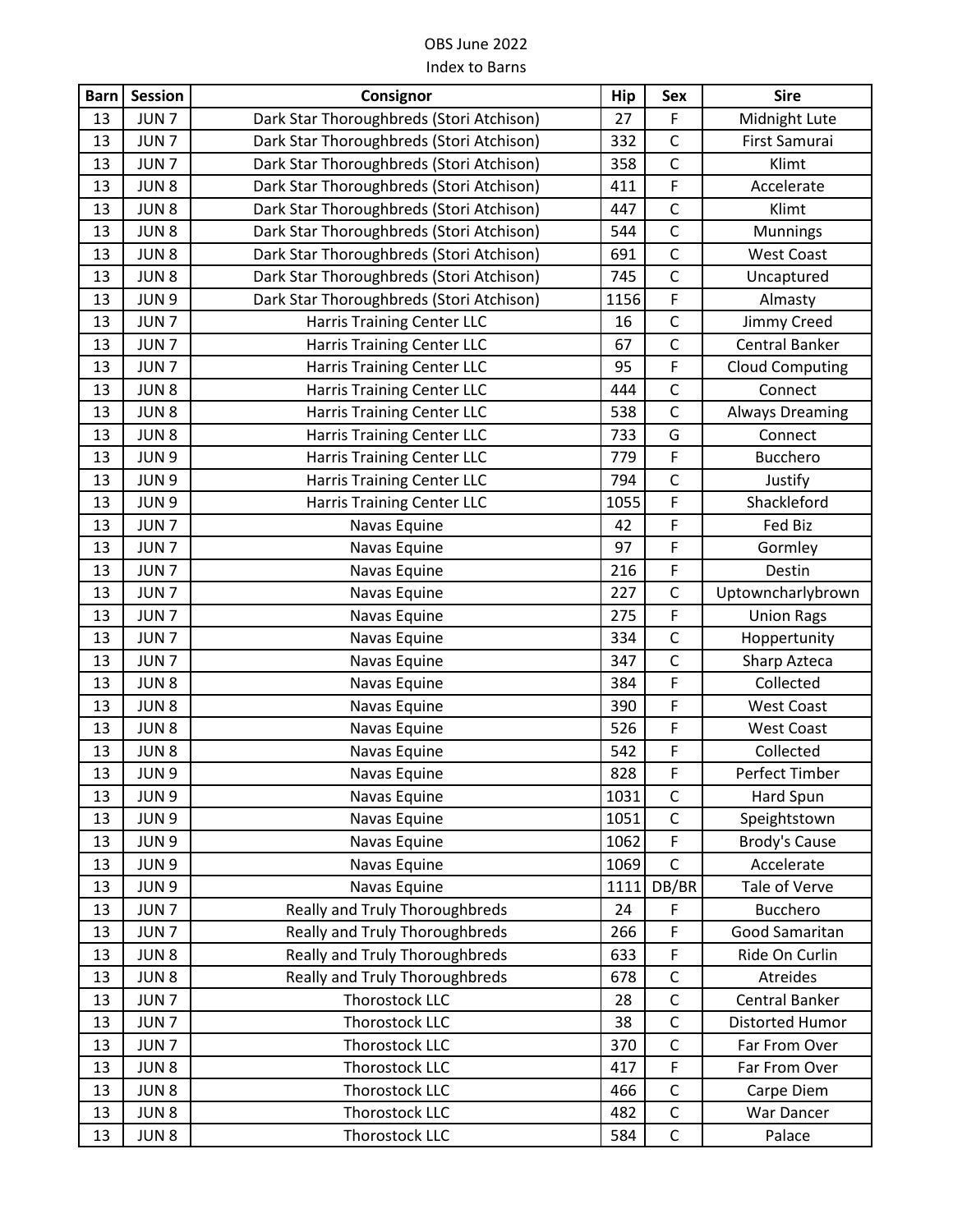| <b>Barn</b> | <b>Session</b>   | Consignor                  | Hip  | <b>Sex</b>     | <b>Sire</b>            |
|-------------|------------------|----------------------------|------|----------------|------------------------|
| 13          | JUN <sub>8</sub> | Thorostock LLC             | 650  | F              | Far From Over          |
| 13          | JUN <sub>8</sub> | <b>Thorostock LLC</b>      | 694  | F              | Ransom the Moon        |
| 13          | JUN <sub>8</sub> | Thorostock LLC             | 736  | $\mathsf C$    | Collected              |
| 13          | JUN 9            | Thorostock LLC             | 795  | F              | Irish War Cry          |
| 13          | JUN 9            | Thorostock LLC             | 830  | $\mathsf C$    | Far From Over          |
| 13          | JUN 9            | Thorostock LLC             | 838  | $\mathsf{C}$   | Mastery                |
| 13          | JUN 9            | Thorostock LLC             | 869  | $\mathsf C$    | Violence               |
| 13          | JUN <sub>9</sub> | <b>Thorostock LLC</b>      | 915  | F              | Far From Over          |
| 13          | JUN <sub>9</sub> | Thorostock LLC             | 1041 | $\mathsf{C}$   | Tourist                |
| 13          | JUN <sub>9</sub> | Thorostock LLC             | 1102 | B              | Medaglia d'Oro         |
| 13          | JUN 9            | Thorostock LLC             | 1152 | $\mathsf{C}$   | <b>Practical Joke</b>  |
| 14          | JUN <sub>7</sub> | <b>Oscar Brown Stables</b> | 76   | F              | Runhappy               |
| 14          | JUN <sub>7</sub> | <b>Oscar Brown Stables</b> | 162  | $\mathsf{C}$   | Klimt                  |
| 14          | JUN <sub>7</sub> | <b>Oscar Brown Stables</b> | 188  | $\mathsf{C}$   | Chitu                  |
| 14          | JUN <sub>8</sub> | <b>Oscar Brown Stables</b> | 637  | F              | Fury Kapcori           |
| 14          | JUN <sub>8</sub> | <b>Oscar Brown Stables</b> | 682  | $\mathsf{C}$   | California Chrome      |
| 14          | JUN 9            | <b>Oscar Brown Stables</b> | 763  | $\mathsf{C}$   | Cairo Prince           |
| 14          | JUN 9            | <b>Oscar Brown Stables</b> | 870  | $\mathsf{C}$   | Ami's Flatter          |
| 14          | JUN <sub>7</sub> | Top Line Sales LLC         | 54   | $\mathsf C$    | Nyquist                |
| 14          | JUN <sub>7</sub> | Top Line Sales LLC         | 61   | $\mathsf C$    | <b>Maclean's Music</b> |
| 14          | JUN <sub>7</sub> | Top Line Sales LLC         | 64   | $\mathsf{C}$   | Neolithic              |
| 14          | JUN <sub>7</sub> | Top Line Sales LLC         | 88   | F              | Kantharos              |
| 14          | JUN <sub>7</sub> | Top Line Sales LLC         | 91   | $\mathsf{C}$   | Cupid                  |
| 14          | JUN <sub>7</sub> | Top Line Sales LLC         | 106  | F              | Klimt                  |
| 14          | JUN <sub>7</sub> | Top Line Sales LLC         | 140  | F              | Sharp Azteca           |
| 14          | JUN <sub>7</sub> | Top Line Sales LLC         | 179  | $\mathsf{C}$   | Mucho Macho Man        |
| 14          | JUN <sub>7</sub> | Top Line Sales LLC         | 199  | $\mathsf{C}$   | Violence               |
| 14          | JUN <sub>7</sub> | Top Line Sales LLC         | 207  | $\mathsf{C}$   | Tapwrit                |
| 14          | JUN <sub>7</sub> | Top Line Sales LLC         | 218  | F              | Midshipman             |
| 14          | JUN <sub>7</sub> | <b>Top Line Sales LLC</b>  | 240  | $\overline{F}$ | Uncle Mo               |
| 14          | JUN <sub>7</sub> | Top Line Sales LLC         | 297  | F              | <b>Practical Joke</b>  |
| 14          | JUN <sub>7</sub> | Top Line Sales LLC         | 322  | F              | Paynter                |
| 14          | JUN <sub>7</sub> | Top Line Sales LLC         | 349  | $\mathsf{C}$   | Arrogate               |
| 14          | JUN <sub>7</sub> | Top Line Sales LLC         | 356  | C              | <b>Cross Traffic</b>   |
| 14          | JUN <sub>8</sub> | Top Line Sales LLC         | 436  | $\mathsf{C}$   | Mendelssohn            |
| 14          | JUN <sub>8</sub> | Top Line Sales LLC         | 440  | $\mathsf C$    | Speightster            |
| 14          | JUN <sub>8</sub> | Top Line Sales LLC         | 451  | $\mathsf C$    | Goldencents            |
| 14          | JUN <sub>8</sub> | Top Line Sales LLC         | 453  | F              | Mendelssohn            |
| 14          | JUN <sub>8</sub> | Top Line Sales LLC         | 462  | $\mathsf C$    | Dialed In              |
| 14          | JUN <sub>8</sub> | Top Line Sales LLC         | 469  | F              | Klimt                  |
| 14          | JUN <sub>8</sub> | Top Line Sales LLC         | 484  | F              | Super Saver            |
| 14          | JUN <sub>8</sub> | Top Line Sales LLC         | 503  | $\mathsf{C}$   | <b>Street Sense</b>    |
| 14          | JUN <sub>8</sub> | Top Line Sales LLC         | 520  | F              | <b>Creative Cause</b>  |
| 14          | JUN <sub>8</sub> | Top Line Sales LLC         | 522  | F              | Central Banker         |
| 14          | JUN <sub>8</sub> | Top Line Sales LLC         | 557  | $\mathsf C$    | Good Samaritan         |
| 14          | JUN <sub>8</sub> | Top Line Sales LLC         | 586  | $\mathsf C$    | Midshipman             |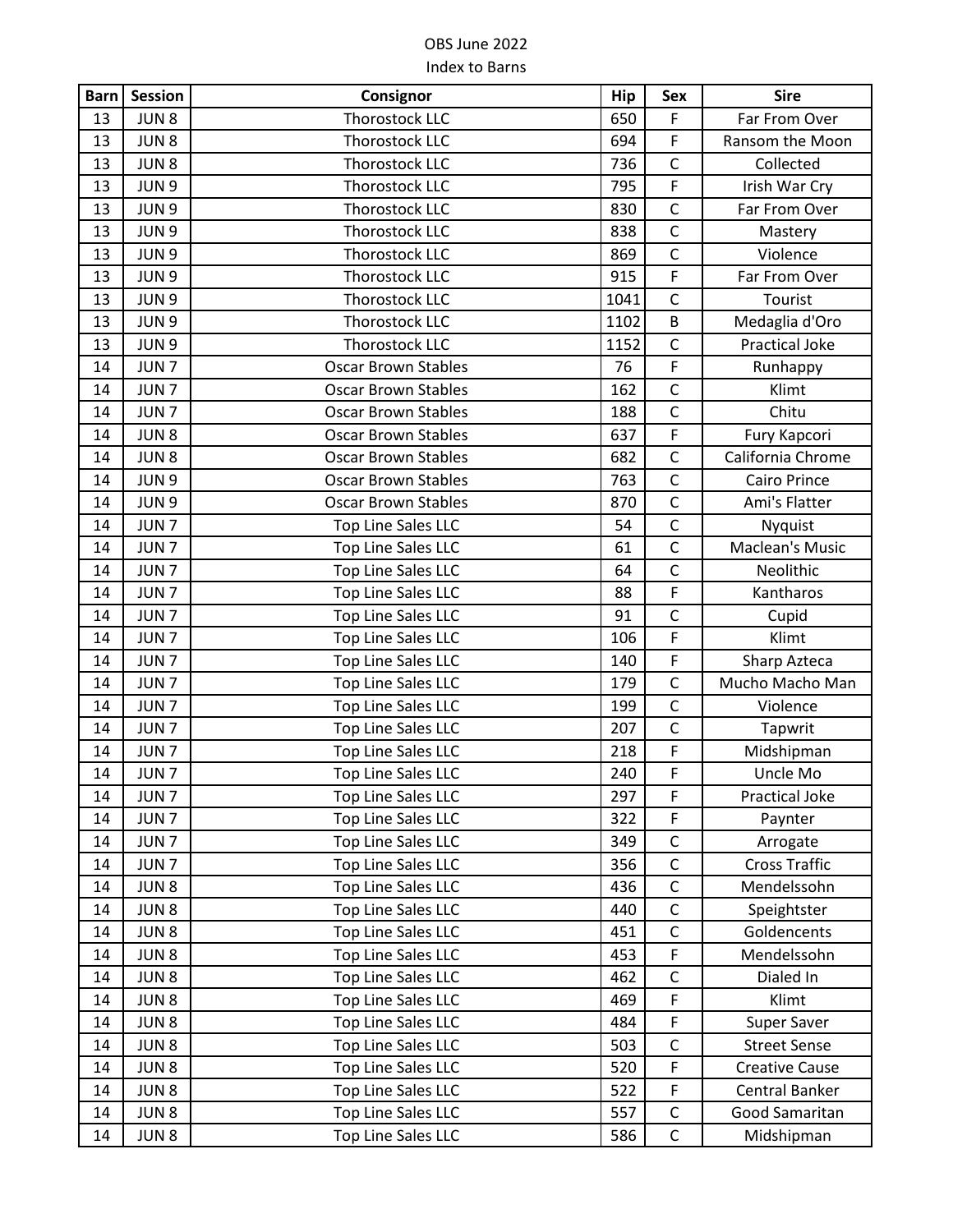| <b>Barn</b> | <b>Session</b>   | Consignor                      | Hip            | Sex          | <b>Sire</b>              |
|-------------|------------------|--------------------------------|----------------|--------------|--------------------------|
| 14          | JUN <sub>8</sub> | Top Line Sales LLC             | 611            | F            | <b>Classic Empire</b>    |
| 14          | JUN <sub>8</sub> | Top Line Sales LLC             | 623            | $\mathsf{C}$ | <b>Cross Traffic</b>     |
| 14          | JUN <sub>8</sub> | Top Line Sales LLC             | 670            | F            | <b>Munnings</b>          |
| 14          | JUN <sub>8</sub> | Top Line Sales LLC             | 686            | F            | Mastery                  |
| 14          | JUN <sub>8</sub> | Top Line Sales LLC             | 690            | $\mathsf C$  | <b>Cross Traffic</b>     |
| 14          | JUN <sub>8</sub> | Top Line Sales LLC             | 699            | $\mathsf{C}$ | <b>Cross Traffic</b>     |
| 14          | JUN <sub>8</sub> | Top Line Sales LLC             | 700            | $\mathsf{C}$ | Caravaggio               |
| 14          | JUN <sub>8</sub> | Top Line Sales LLC             | 714            | $\mathsf C$  | <b>Empire Maker</b>      |
| 14          | JUN <sub>8</sub> | Top Line Sales LLC             | 746            | F            | Bolt d'Oro               |
| 14          | JUN <sub>9</sub> | Top Line Sales LLC             | 766            | $\mathsf C$  | Air Force Blue           |
| 14          | JUN 9            | Top Line Sales LLC             | 782            | $\mathsf{C}$ | Alternation              |
| 14          | JUN 9            | Top Line Sales LLC             | 783            | F            | Bee Jersey               |
| 14          | JUN 9            | Top Line Sales LLC             | 822            | $\mathsf{C}$ | Redesdale                |
| 14          | JUN 9            | Top Line Sales LLC             | 826            | $\mathsf{C}$ | <b>Always Dreaming</b>   |
| 14          | JUN 9            | Top Line Sales LLC             | 882            | $\mathsf{C}$ | <b>Street Sense</b>      |
| 14          | JUN <sub>9</sub> | Top Line Sales LLC             | 883            | F            | Army Mule                |
| 14          | JUN <sub>9</sub> | Top Line Sales LLC             | 948            | F            | <b>Twirling Candy</b>    |
| 14          | JUN 9            | Top Line Sales LLC             | 982            | F            | The Big Beast            |
| 14          | JUN 9            | Top Line Sales LLC             | 989            | $\mathsf C$  | Jess's Dream             |
| 14          | JUN 9            | Top Line Sales LLC             | 990            | $\mathsf C$  | Speightstown             |
| 14          | JUN 9            | Top Line Sales LLC             | 1028           | F            | Bolt d'Oro               |
| 14          | JUN <sub>9</sub> | Top Line Sales LLC             | 1109           | DB/BR        | <b>Practical Joke</b>    |
| 15          | JUN 9            | Crownsway South                | 1093           | F            | English Channel          |
| 15          | JUN <sub>7</sub> | <b>Fast Horses</b>             | $\overline{2}$ | $\mathsf C$  | Astern (AUS)             |
| 15          | JUN <sub>7</sub> | <b>Fast Horses</b>             | 55             | $\mathsf{C}$ | Brethren                 |
| 15          | JUN <sub>7</sub> | <b>Fast Horses</b>             | 174            | $\mathsf{C}$ | Arrogate                 |
| 15          | JUN <sub>7</sub> | <b>Fast Horses</b>             | 183            | $\mathsf{C}$ | <b>Oscar Performance</b> |
| 15          | JUN <sub>7</sub> | <b>Fast Horses</b>             | 251            | $\mathsf{C}$ | Goldencents              |
| 15          | JUN <sub>8</sub> | <b>Fast Horses</b>             | 383            | F            | Jess's Dream             |
| 15          | JUN <sub>8</sub> | <b>Fast Horses</b>             | 437            | F            | Army Mule                |
| 15          | JUN <sub>8</sub> | <b>Fast Horses</b>             | 471            | $\mathsf C$  | <b>Empire Maker</b>      |
| 15          | JUN <sub>8</sub> | <b>Fast Horses</b>             | 527            | $\mathsf C$  | Lookin At Lucky          |
| 15          | JUN <sub>8</sub> | <b>Fast Horses</b>             | 568            | F            | Chitu                    |
| 15          | JUN <sub>8</sub> | <b>Fast Horses</b>             | 574            | $\mathsf C$  | Cajun Breeze             |
| 15          | JUN <sub>8</sub> | <b>Fast Horses</b>             | 580            | $\mathsf{C}$ | Sky Mesa                 |
| 15          | JUN <sub>8</sub> | <b>Fast Horses</b>             | 711            | F            | Tu Brutus (CHI)          |
| 15          | JUN <sub>8</sub> | <b>Fast Horses</b>             | 735            | $\mathsf{C}$ | Uncaptured               |
| 15          | JUN 9            | <b>Fast Horses</b>             | 833            | F            | <b>Toy Soldier</b>       |
| 15          | JUN 9            | <b>Fast Horses</b>             | 878            | F            | Karakontie (JPN)         |
| 15          | JUN 9            | <b>Fast Horses</b>             | 980            | $\mathsf{C}$ | Air Force Blue           |
| 15          | JUN <sub>9</sub> | <b>Fast Horses</b>             | 1074           | F            | Tapwrit                  |
| 15          | JUN 9            | <b>Fast Horses</b>             | 1075           | $\mathsf{C}$ | Brethren                 |
| 15          | JUN 9            | <b>Fast Horses</b>             | 1160           | G            | Noble Bird               |
| 15          | JUN <sub>7</sub> | <b>Omar Ramirez Bloodstock</b> | 40             | F            | Valiant Minister         |
| 15          | JUN <sub>7</sub> | Omar Ramirez Bloodstock        | 123            | F            | Redesdale                |
| 15          | JUN <sub>7</sub> | Omar Ramirez Bloodstock        | 173            | $\mathsf F$  | Girvin                   |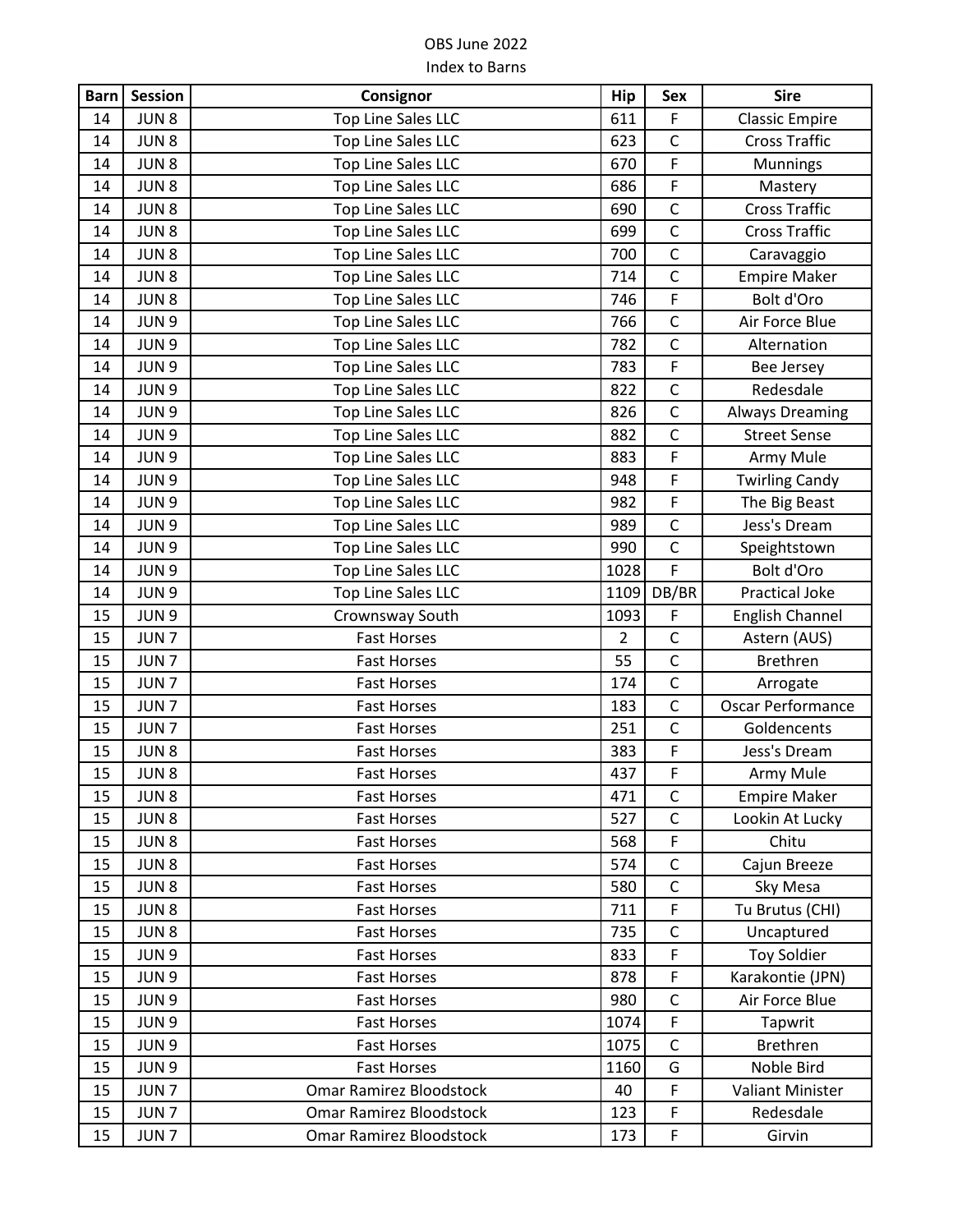| <b>Barn</b> | <b>Session</b>   | Consignor                        | Hip  | <b>Sex</b>     | <b>Sire</b>             |
|-------------|------------------|----------------------------------|------|----------------|-------------------------|
| 15          | JUN <sub>7</sub> | <b>Omar Ramirez Bloodstock</b>   | 197  | F              | Neolithic               |
| 15          | JUN <sub>7</sub> | <b>Omar Ramirez Bloodstock</b>   | 214  | F              | Hard Spun               |
| 15          | JUN <sub>7</sub> | <b>Omar Ramirez Bloodstock</b>   | 321  | $\mathsf{C}$   | <b>Always Dreaming</b>  |
| 15          | JUN <sub>7</sub> | <b>Omar Ramirez Bloodstock</b>   | 350  | F              | Kantharos               |
| 15          | JUN <sub>8</sub> | Omar Ramirez Bloodstock          | 380  | $\mathsf{C}$   | Awesome Slew            |
| 15          | JUN <sub>8</sub> | <b>Omar Ramirez Bloodstock</b>   | 426  | F              | Commissioner            |
| 15          | JUN <sub>8</sub> | <b>Omar Ramirez Bloodstock</b>   | 428  | F              | Uncaptured              |
| 15          | JUN <sub>8</sub> | Omar Ramirez Bloodstock          | 514  | F              | Maclean's Music         |
| 15          | JUN <sub>8</sub> | Omar Ramirez Bloodstock          | 525  | F              | Uncle Mo                |
| 15          | JUN <sub>8</sub> | Omar Ramirez Bloodstock          | 590  | $\mathsf{C}$   | Race Day                |
| 15          | JUN <sub>8</sub> | <b>Omar Ramirez Bloodstock</b>   | 643  | F              | Handsome Mike           |
| 15          | JUN <sub>8</sub> | Omar Ramirez Bloodstock          | 675  | F              | <b>Bucchero</b>         |
| 15          | JUN <sub>8</sub> | Omar Ramirez Bloodstock          | 718  | $\mathsf{C}$   | Uncaptured              |
| 15          | JUN <sub>8</sub> | Omar Ramirez Bloodstock          | 720  | $\mathsf C$    | Not This Time           |
| 15          | JUN 9            | Omar Ramirez Bloodstock          | 774  | F              | Tapiture                |
| 15          | JUN 9            | Omar Ramirez Bloodstock          | 801  | F              | Mastery                 |
| 15          | JUN <sub>9</sub> | Omar Ramirez Bloodstock          | 857  | F              | Chitu                   |
| 15          | JUN <sub>9</sub> | <b>Omar Ramirez Bloodstock</b>   | 875  | $\mathsf{C}$   | Biogenic                |
| 15          | JUN <sub>9</sub> | Omar Ramirez Bloodstock          | 894  | $\overline{F}$ | Midshipman              |
| 15          | JUN 9            | <b>Omar Ramirez Bloodstock</b>   | 974  | F              | Imagining               |
| 15          | JUN 9            | Omar Ramirez Bloodstock          | 977  | F              | Noble Bird              |
| 15          | JUN 9            | <b>Omar Ramirez Bloodstock</b>   | 1005 | F              | Belomor                 |
| 15          | JUN 9            | Omar Ramirez Bloodstock          | 1012 | F              | Destin                  |
| 15          | JUN <sub>7</sub> | <b>RSVP Sales</b>                | 171  | $\mathsf{C}$   | Goldencents             |
| 15          | JUN 9            | <b>RSVP Sales</b>                | 788  | $\mathsf{C}$   | Tale of Ekati           |
| 16          | JUN <sub>7</sub> | <b>AVP Training and Sales</b>    | 12   | $\mathsf C$    | Mineshaft               |
| 16          | JUN <sub>7</sub> | <b>AVP Training and Sales</b>    | 305  | $\mathsf{C}$   | Graydar                 |
| 16          | JUN <sub>8</sub> | <b>AVP Training and Sales</b>    | 445  | F              | Cartoon                 |
| 16          | JUN <sub>8</sub> | <b>AVP Training and Sales</b>    | 481  | $\mathsf C$    | Drill                   |
| 16          | JUN <sub>8</sub> | <b>AVP Training and Sales</b>    | 497  | F              | <b>Warrior's Reward</b> |
| 16          | JUN <sub>9</sub> | <b>AVP Training and Sales</b>    | 773  | $\mathsf C$    | Tapwrit                 |
| 16          | JUN 9            | <b>AVP Training and Sales</b>    | 847  | $\mathsf{C}$   | Sharp Azteca            |
| 16          | JUN 9            | <b>AVP Training and Sales</b>    | 868  | F              | Redesdale               |
| 16          | JUN 9            | <b>AVP Training and Sales</b>    | 901  | F              | The Factor              |
| 16          | JUN 9            | <b>AVP Training and Sales</b>    | 951  | F              | Bal a Bali (BRZ)        |
| 16          | JUN 9            | <b>AVP Training and Sales</b>    | 968  | F              | Cordon                  |
| 16          | JUN 9            | <b>AVP Training and Sales</b>    | 971  | F              | Noble Bird              |
| 16          | JUN <sub>7</sub> | <b>Fabian Sales</b>              | 19   | $\mathsf F$    | Brethren                |
| 16          | JUN <sub>7</sub> | <b>Fabian Sales</b>              | 127  | $\mathsf{C}$   | Exaggerator             |
| 16          | JUN <sub>7</sub> | <b>Fabian Sales</b>              | 367  | $\mathsf C$    | Mor Spirit              |
| 16          | JUN <sub>8</sub> | <b>Fabian Sales</b>              | 458  | F              | <b>Valiant Minister</b> |
| 16          | JUN <sub>8</sub> | <b>Fabian Sales</b>              | 680  | F              | <b>Valiant Minister</b> |
| 16          | JUN <sub>9</sub> | <b>Fabian Sales</b>              | 758  | F              | <b>Valiant Minister</b> |
| 16          | JUN 9            | <b>Fabian Sales</b>              | 871  | F              | Neolithic               |
| 16          | JUN 9            | <b>Fabian Sales</b>              | 1011 | F              | <b>Brethren</b>         |
| 16          | JUN <sub>7</sub> | <b>Golden Rock Thoroughbreds</b> | 31   | $\mathsf C$    | Mo Town                 |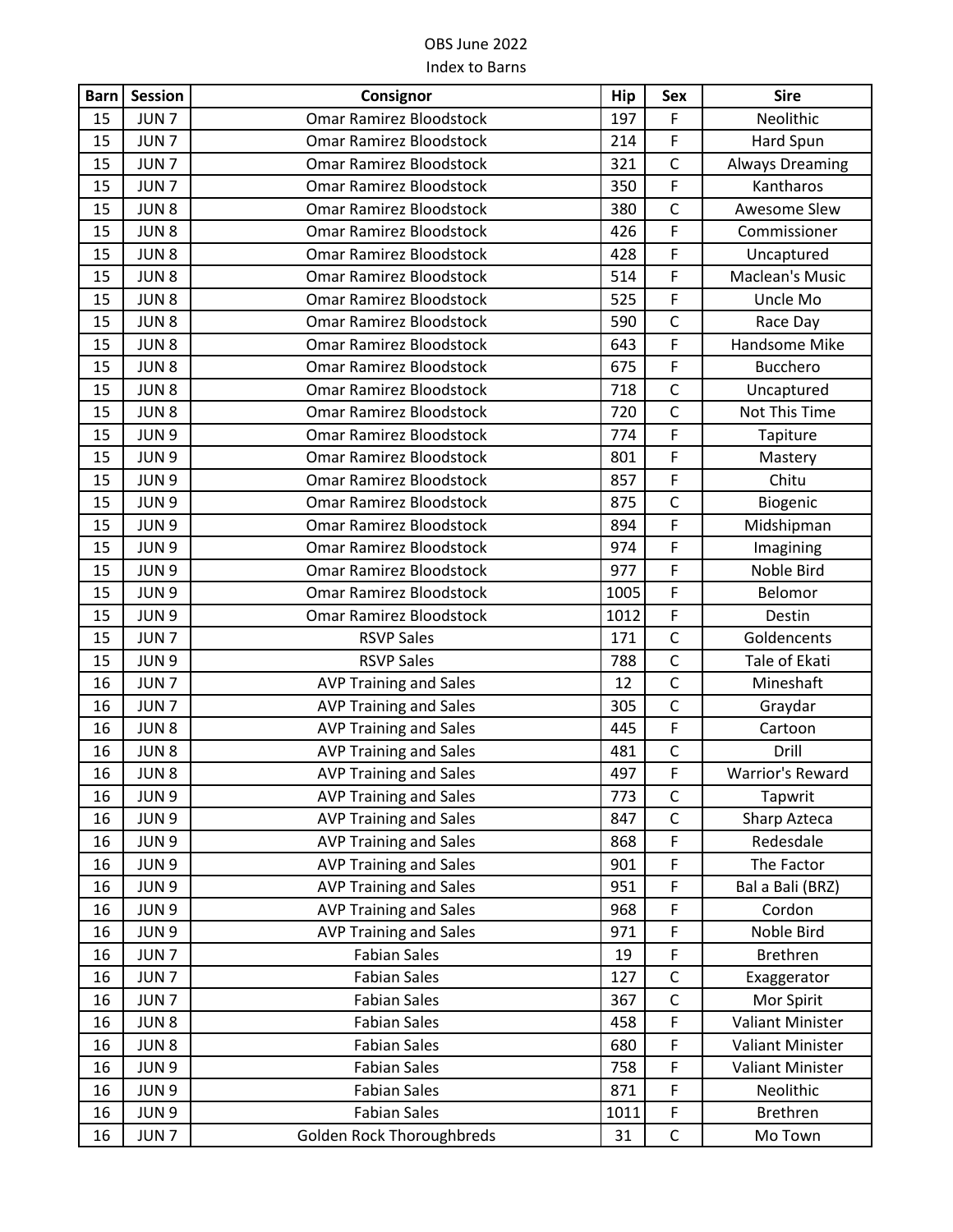| <b>Barn</b> | <b>Session</b>   | Consignor                        | Hip  | Sex          | <b>Sire</b>               |
|-------------|------------------|----------------------------------|------|--------------|---------------------------|
| 16          | JUN <sub>7</sub> | <b>Golden Rock Thoroughbreds</b> | 234  | F            | Mor Spirit                |
| 16          | JUN <sub>7</sub> | <b>Golden Rock Thoroughbreds</b> | 245  | F            | Mendelssohn               |
| 16          | JUN <sub>7</sub> | <b>Golden Rock Thoroughbreds</b> | 312  | F            | <b>Quality Road</b>       |
| 16          | JUN8             | <b>Golden Rock Thoroughbreds</b> | 421  | $\mathsf{C}$ | Midnight Storm            |
| 16          | JUN <sub>8</sub> | <b>Golden Rock Thoroughbreds</b> | 492  | F            | Munnings                  |
| 16          | JUN8             | <b>Golden Rock Thoroughbreds</b> | 493  | $\mathsf{C}$ | Tapiture                  |
| 16          | JUN <sub>8</sub> | <b>Golden Rock Thoroughbreds</b> | 495  | F            | <b>Creative Cause</b>     |
| 16          | JUN <sub>8</sub> | <b>Golden Rock Thoroughbreds</b> | 546  | F            | Ghostzapper               |
| 16          | JUN <sub>8</sub> | <b>Golden Rock Thoroughbreds</b> | 712  | F            | Hard Spun                 |
| 16          | JUN <sub>9</sub> | <b>Golden Rock Thoroughbreds</b> | 866  | $\mathsf{C}$ | Munnings                  |
| 16          | JUN 9            | <b>Golden Rock Thoroughbreds</b> | 1045 | $\mathsf{C}$ | Khozan                    |
| 16          | JUN <sub>9</sub> | <b>Golden Rock Thoroughbreds</b> | 1089 | F            | Biogenic                  |
| 16          | JUN 9            | <b>Golden Rock Thoroughbreds</b> | 1092 | F            | Mastery                   |
| 16          | JUN <sub>9</sub> | <b>Golden Rock Thoroughbreds</b> | 1094 | F            | Alternation               |
| 16          | JUN <sub>7</sub> | <b>Whitman Sales LLC</b>         | 81   | $\mathsf{C}$ | Daredevil                 |
| 16          | JUN <sub>7</sub> | <b>Whitman Sales LLC</b>         | 107  | $\mathsf C$  | Mor Spirit                |
| 16          | JUN <sub>7</sub> | Whitman Sales LLC                | 156  | $\mathsf C$  | <b>Cloud Computing</b>    |
| 16          | JUN <sub>7</sub> | <b>Whitman Sales LLC</b>         | 186  | F            | Tiznow                    |
| 16          | JUN <sub>7</sub> | Whitman Sales LLC                | 249  | F            | Race Day                  |
| 16          | JUN <sub>7</sub> | Whitman Sales LLC                | 259  | F            | Girvin                    |
| 16          | JUN <sub>7</sub> | Whitman Sales LLC                | 330  | F            | Bolt d'Oro                |
| 16          | JUN <sub>8</sub> | Whitman Sales LLC                | 446  | $\mathsf{C}$ | Cupid                     |
| 16          | JUN8             | Whitman Sales LLC                | 511  | F            | Mastery                   |
| 16          | JUN <sub>8</sub> | Whitman Sales LLC                | 539  | $\mathsf{C}$ | <b>Medal Count</b>        |
| 16          | JUN <sub>8</sub> | Whitman Sales LLC                | 561  | F            | Outwork                   |
| 16          | JUN <sub>8</sub> | Whitman Sales LLC                | 641  | F            | Lookin At Lucky           |
| 16          | JUN <sub>8</sub> | <b>Whitman Sales LLC</b>         | 658  | $\mathsf{C}$ | McCraken                  |
| 16          | JUN 9            | Whitman Sales LLC                | 802  | $\mathsf C$  | Fury Kapcori              |
| 16          | JUN <sub>9</sub> | Whitman Sales LLC                | 864  | F            | Klimt                     |
| 16          | JUN 9            | <b>Whitman Sales LLC</b>         | 888  | F            | Shaman Ghost              |
| 16          | JUN <sub>9</sub> | Whitman Sales LLC                | 1015 | C            | American Freedom          |
| 16          | JUN 9            | Whitman Sales LLC                | 1024 | F            | Dnieper                   |
| 16          | JUN 9            | Whitman Sales LLC                | 1076 | $\mathsf C$  | Mor Spirit                |
| 16          | JUN 9            | Whitman Sales LLC                | 1097 | $\mathsf C$  | Malibu Moon               |
| 17          | JUN <sub>7</sub> | A. G. Sales                      | 166  | $\mathsf{C}$ | Highland Reel (IRE)       |
| 17          | JUN <sub>7</sub> | A. G. Sales                      | 289  | $\mathsf C$  | The Big Beast             |
| 17          | JUN <sub>8</sub> | A. G. Sales                      | 533  | $\mathsf{C}$ | Lookin At Lucky           |
| 17          | JUN <sub>8</sub> | A. G. Sales                      | 636  | $\mathsf C$  | Sharp Azteca              |
| 17          | JUN 9            | A. G. Sales                      | 876  | $\mathsf{C}$ | Gone Astray               |
| 17          | JUN <sub>7</sub> | Gene Recio                       | 13   | F            | Hit It a Bomb             |
| 17          | JUN <sub>7</sub> | Gene Recio                       | 60   | F            | Mendelssohn               |
| 17          | JUN <sub>7</sub> | Gene Recio                       | 159  | $\mathsf{C}$ | Munnings                  |
| 17          | JUN <sub>7</sub> | Gene Recio                       | 230  | F            | Uncle Mo                  |
| 17          | JUN <sub>7</sub> | Gene Recio                       | 274  | $\mathsf C$  | Ransom the Moon           |
| 17          | JUN <sub>8</sub> | Gene Recio                       | 433  | F            | Into Mischief             |
| 17          | JUN <sub>8</sub> | Gene Recio                       | 487  | $\mathsf{C}$ | <b>Frank Conversation</b> |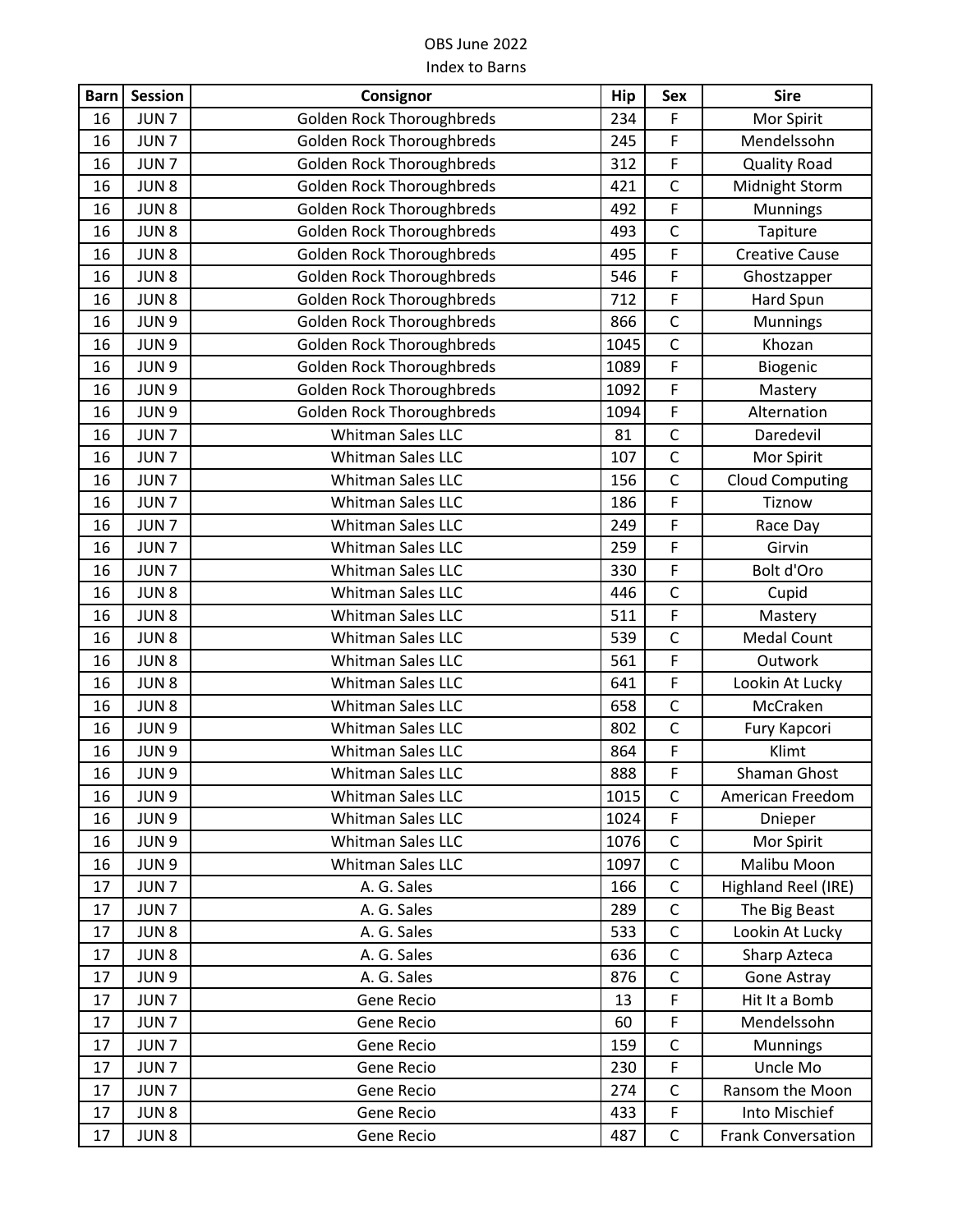| <b>Barn</b> | <b>Session</b>   | Consignor                    | <b>Hip</b> | Sex            | <b>Sire</b>            |
|-------------|------------------|------------------------------|------------|----------------|------------------------|
| 17          | JUN <sub>8</sub> | Gene Recio                   | 740        | $\mathsf C$    | The Lieutenant         |
| 17          | JUN 9            | Gene Recio                   | 752        | $\mathsf{C}$   | Arrogate               |
| 17          | JUN <sub>9</sub> | Gene Recio                   | 846        | $\mathsf F$    | Klimt                  |
| 17          | JUN 9            | Gene Recio                   | 943        | F              | Uncle Mo               |
| 17          | JUN 9            | Gene Recio                   | 965        | F              | Kitten's Joy           |
| 17          | JUN 9            | Gene Recio                   | 1095       | $\mathsf C$    | <b>Good Magic</b>      |
| 17          | JUN <sub>7</sub> | J V C Training and Sales     | 118        | $\mathsf C$    | American Freedom       |
| 17          | JUN <sub>7</sub> | J V C Training and Sales     | 243        | $\mathsf C$    | Lookin At Lucky        |
| 17          | JUN <sub>7</sub> | J V C Training and Sales     | 374        | $\mathsf F$    | Girvin                 |
| 17          | JUN <sub>8</sub> | J V C Training and Sales     | 439        | $\mathsf C$    | American Freedom       |
| 17          | JUN 9            | J V C Training and Sales     | 877        | $\overline{C}$ | <b>Quality Road</b>    |
| 17          | JUN 9            | J V C Training and Sales     | 1154       | $\mathsf F$    | Flatter                |
| 17          | JUN 9            | J V C Training and Sales     | 1158       | $\mathsf C$    | <b>Street Sense</b>    |
| 17          | JUN 9            | J V C Training and Sales     | 1159       | $\mathsf{C}$   | Candy Ride (ARG)       |
| 17          | JUN <sub>7</sub> | Limitless Thoroughbred       | 20         | $\mathsf C$    | <b>Quality Road</b>    |
| 17          | JUN <sub>8</sub> | Limitless Thoroughbred       | 452        | $\mathsf F$    | Tapizar                |
| 17          | JUN <sub>8</sub> | Limitless Thoroughbred       | 604        | $\mathsf C$    | <b>West Coast</b>      |
| 17          | JUN <sub>8</sub> | Limitless Thoroughbred       | 629        | $\mathsf C$    | <b>Always Dreaming</b> |
| 17          | JUN <sub>7</sub> | <b>Ordonez Thoroughbreds</b> | 15         | $\mathsf C$    | Karakontie (JPN)       |
| 17          | JUN <sub>7</sub> | <b>Ordonez Thoroughbreds</b> | 155        | $\mathsf C$    | Hootenanny             |
| 17          | JUN <sub>7</sub> | <b>Ordonez Thoroughbreds</b> | 157        | $\mathsf{C}$   | Destin                 |
| 17          | JUN <sub>7</sub> | <b>Ordonez Thoroughbreds</b> | 158        | $\mathsf C$    | Mendelssohn            |
| 17          | JUN <sub>7</sub> | <b>Ordonez Thoroughbreds</b> | 260        | $\mathsf{C}$   | <b>Central Banker</b>  |
| 17          | JUN <sub>7</sub> | <b>Ordonez Thoroughbreds</b> | 263        | $\mathsf C$    | Keen Ice               |
| 17          | JUN <sub>7</sub> | <b>Ordonez Thoroughbreds</b> | 282        | $\mathsf F$    | <b>Street Boss</b>     |
| 17          | JUN <sub>7</sub> | <b>Ordonez Thoroughbreds</b> | 303        | $\mathsf F$    | Shaman Ghost           |
| 17          | JUN <sub>8</sub> | <b>Ordonez Thoroughbreds</b> | 402        | $\mathsf F$    | Goldencents            |
| 17          | JUN <sub>8</sub> | <b>Ordonez Thoroughbreds</b> | 530        | F              | Collected              |
| 17          | JUN <sub>8</sub> | <b>Ordonez Thoroughbreds</b> | 662        | $\mathsf C$    | Super Saver            |
| 17          | JUN <sub>8</sub> | <b>Ordonez Thoroughbreds</b> | 679        | $\overline{C}$ | <b>Majestic City</b>   |
| 17          | JUN <sub>8</sub> | <b>Ordonez Thoroughbreds</b> | 723        | $\mathsf C$    | Sky Mesa               |
| 17          | JUN 9            | <b>Ordonez Thoroughbreds</b> | 806        | F              | Redesdale              |
| 17          | JUN 9            | <b>Ordonez Thoroughbreds</b> | 953        | F              | Redesdale              |
| 17          | JUN <sub>9</sub> | <b>Ordonez Thoroughbreds</b> | 1001       | $\mathsf C$    | Include                |
| 17          | JUN <sub>9</sub> | <b>Ordonez Thoroughbreds</b> | 1014       | $\mathsf F$    | Honor Code             |
| 17          | JUN <sub>7</sub> | Sugar Hill LLC               | 69         | $\mathsf F$    | Girvin                 |
| 17          | JUN <sub>7</sub> | Sugar Hill LLC               | 105        | $\mathsf C$    | Speightster            |
| 17          | JUN <sub>7</sub> | Sugar Hill LLC               | 150        | F              | Tapwrit                |
| 17          | JUN <sub>8</sub> | Sugar Hill LLC               | 615        | $\mathsf F$    | Noble Bird             |
| 17          | JUN <sub>8</sub> | Sugar Hill LLC               | 665        | $\mathsf C$    | First Dude             |
| 17          | JUN <sub>8</sub> | Sugar Hill LLC               | 703        | $\mathsf C$    | First Dude             |
| 17          | JUN <sub>8</sub> | Sugar Hill LLC               | 727        | $\mathsf{C}$   | <b>Guilt Trip</b>      |
| 18          | JUN <sub>8</sub> | A Rebel Colt Consignment     | 652        | $\mathsf F$    | <b>Always Dreaming</b> |
| 18          | JUN <sub>7</sub> | Davis Breaking and Training  | 102        | $\mathsf F$    | Exaggerator            |
| 18          | JUN <sub>7</sub> | Davis Breaking and Training  | 137        | $\mathsf F$    | <b>Cross Traffic</b>   |
| 18          | JUN <sub>8</sub> | Davis Breaking and Training  | 378        | $\mathsf F$    | Overanalyze            |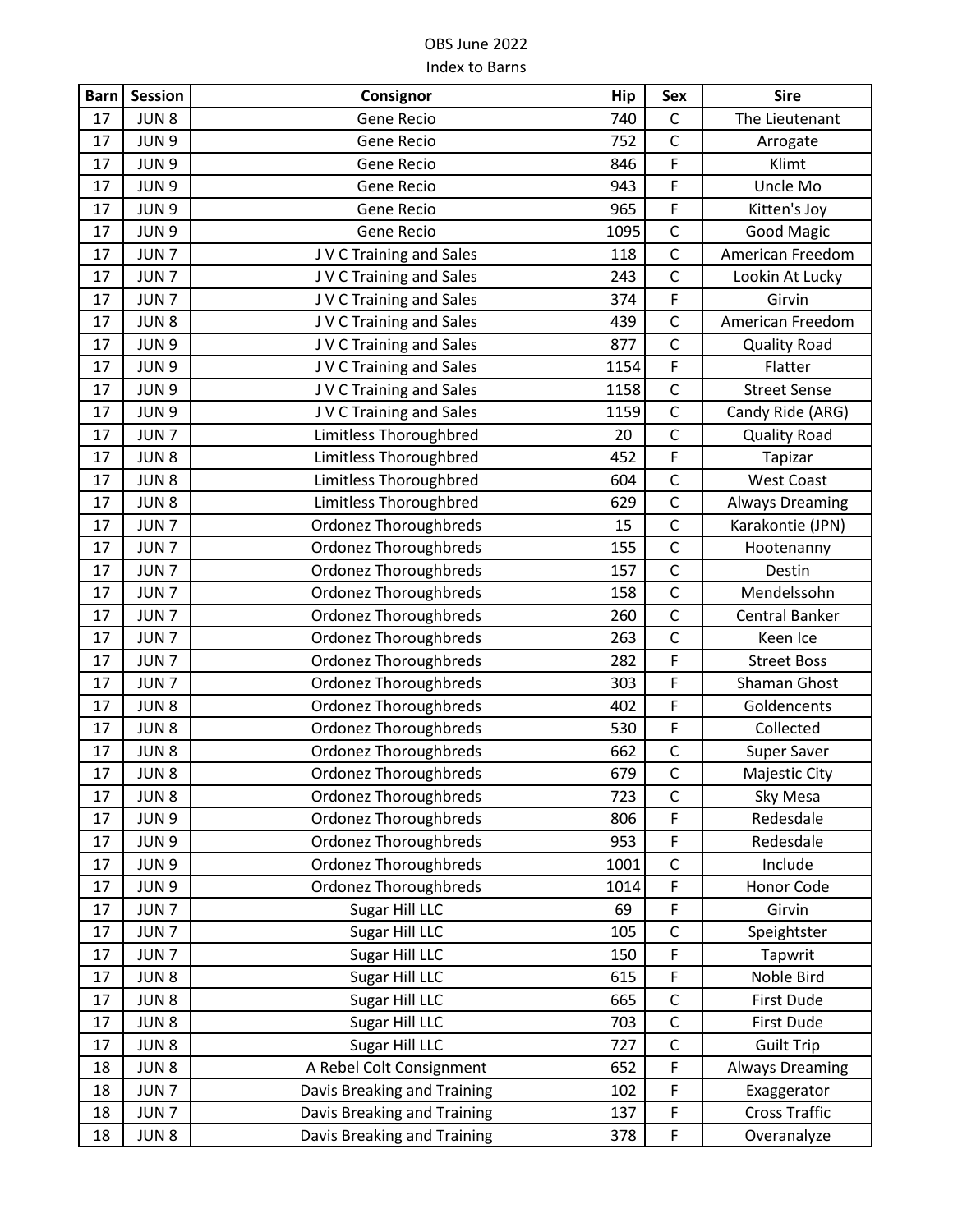| <b>Barn</b> | Session          | Consignor                      | <b>Hip</b> | Sex            | <b>Sire</b>            |
|-------------|------------------|--------------------------------|------------|----------------|------------------------|
| 18          | JUN <sub>7</sub> | On Point Training & Sales      | 229        | $\mathsf{C}$   | <b>Empire Maker</b>    |
| 18          | JUN <sub>7</sub> | On Point Training & Sales      | 352        | F              | <b>Summer Front</b>    |
| 18          | JUN <sub>8</sub> | On Point Training & Sales      | 408        | $\mathsf{C}$   | Lord Nelson            |
| 18          | JUN 9            | On Point Training & Sales      | 996        | $\overline{C}$ | Congrats               |
| 18          | JUN <sub>7</sub> | Silvestre Chavez Thoroughbreds | 14         | $\mathsf{C}$   | <b>Bellamy Road</b>    |
| 18          | JUN <sub>7</sub> | Silvestre Chavez Thoroughbreds | 30         | F              | Uncaptured             |
| 18          | JUN <sub>7</sub> | Silvestre Chavez Thoroughbreds | 56         | $\overline{C}$ | First Dude             |
| 18          | JUN <sub>7</sub> | Silvestre Chavez Thoroughbreds | 74         | F              | Klimt                  |
| 18          | JUN <sub>7</sub> | Silvestre Chavez Thoroughbreds | 126        | $\mathsf C$    | Camelot Kitten         |
| 18          | JUN <sub>7</sub> | Silvestre Chavez Thoroughbreds | 138        | F              | Uncaptured             |
| 18          | JUN <sub>7</sub> | Silvestre Chavez Thoroughbreds | 248        | $\mathsf{C}$   | Long On Value          |
| 18          | JUN <sub>7</sub> | Silvestre Chavez Thoroughbreds | 279        | F              | Good Samaritan         |
| 18          | JUN <sub>7</sub> | Silvestre Chavez Thoroughbreds | 323        | $\mathsf{C}$   | Chitu                  |
| 18          | JUN <sub>7</sub> | Silvestre Chavez Thoroughbreds | 333        | $\mathsf C$    | <b>Buckwheat Bob</b>   |
| 18          | JUN <sub>7</sub> | Silvestre Chavez Thoroughbreds | 342        | $\mathsf{C}$   | Mo Town                |
| 18          | JUN <sub>7</sub> | Silvestre Chavez Thoroughbreds | 372        | F              | <b>Cairo Prince</b>    |
| 18          | JUN <sub>7</sub> | Silvestre Chavez Thoroughbreds | 373        | F              | <b>Cross Traffic</b>   |
| 18          | JUN <sub>8</sub> | Silvestre Chavez Thoroughbreds | 399        | $\mathsf{C}$   | <b>Bucchero</b>        |
| 18          | JUN <sub>8</sub> | Silvestre Chavez Thoroughbreds | 415        | $\mathsf C$    | Uncaptured             |
| 18          | JUN <sub>8</sub> | Silvestre Chavez Thoroughbreds | 416        | F              | Eclipticalspraline     |
| 18          | JUN <sub>8</sub> | Silvestre Chavez Thoroughbreds | 425        | F              | Bolt d'Oro             |
| 18          | JUN <sub>8</sub> | Silvestre Chavez Thoroughbreds | 432        | $\mathsf{C}$   | <b>West Coast</b>      |
| 18          | JUN <sub>8</sub> | Silvestre Chavez Thoroughbreds | 532        | $\mathsf{C}$   | Palace Malice          |
| 18          | JUN <sub>8</sub> | Silvestre Chavez Thoroughbreds | 537        | F              | Lord Nelson            |
| 18          | JUN <sub>8</sub> | Silvestre Chavez Thoroughbreds | 540        | $\mathsf{C}$   | Oscar Performance      |
| 18          | JUN <sub>8</sub> | Silvestre Chavez Thoroughbreds | 558        | $\overline{F}$ | Jess's Dream           |
| 18          | JUN <sub>8</sub> | Silvestre Chavez Thoroughbreds | 569        | F              | Girvin                 |
| 18          | JUN <sub>8</sub> | Silvestre Chavez Thoroughbreds | 616        | $\mathsf C$    | Mucho Macho Man        |
| 18          | JUN <sub>9</sub> | Silvestre Chavez Thoroughbreds | 786        | $\mathsf C$    | Tapwrit                |
| 18          | JUN <sub>9</sub> | Silvestre Chavez Thoroughbreds | 796        | $\mathsf C$    | <b>Palace Malice</b>   |
| 18          | JUN <sub>9</sub> | Silvestre Chavez Thoroughbreds | 824        | F              | <b>Backtalk</b>        |
| 18          | JUN 9            | Silvestre Chavez Thoroughbreds | 825        | $\mathsf{C}$   | Neolithic              |
| 18          | JUN 9            | Silvestre Chavez Thoroughbreds | 843        | F              | <b>Bustin Stones</b>   |
| 18          | JUN 9            | Silvestre Chavez Thoroughbreds | 850        | $\mathsf C$    | Ironicus               |
| 18          | JUN 9            | Silvestre Chavez Thoroughbreds | 853        | F              | Micromanage            |
| 18          | JUN 9            | Silvestre Chavez Thoroughbreds | 874        | F              | Palace                 |
| 18          | JUN 9            | Silvestre Chavez Thoroughbreds | 880        | F              | Uncaptured             |
| 18          | JUN 9            | Silvestre Chavez Thoroughbreds | 898        | F              | Good Samaritan         |
| 18          | JUN 9            | Silvestre Chavez Thoroughbreds | 908        | F              | Storm Wolf             |
| 18          | JUN 9            | Silvestre Chavez Thoroughbreds | 998        | G              | Khozan                 |
| 18          | JUN 9            | Silvestre Chavez Thoroughbreds | 1037       | F              | <b>Big Blue Kitten</b> |
| 18          | JUN 9            | Silvestre Chavez Thoroughbreds | 1038       | $\mathsf{C}$   | Jess's Dream           |
| 18          | JUN 9            | Silvestre Chavez Thoroughbreds | 1071       | $\mathsf C$    | Long On Value          |
| 18          | JUN 9            | Silvestre Chavez Thoroughbreds | 1166       | F              | Valiant Minister       |
| 18          | JUN <sub>7</sub> | Six K's Training & Sales LLC   | 99         | F              | Army Mule              |
| 18          | JUN <sub>7</sub> | Six K's Training & Sales LLC   | 212        | $\mathsf C$    | Munnings               |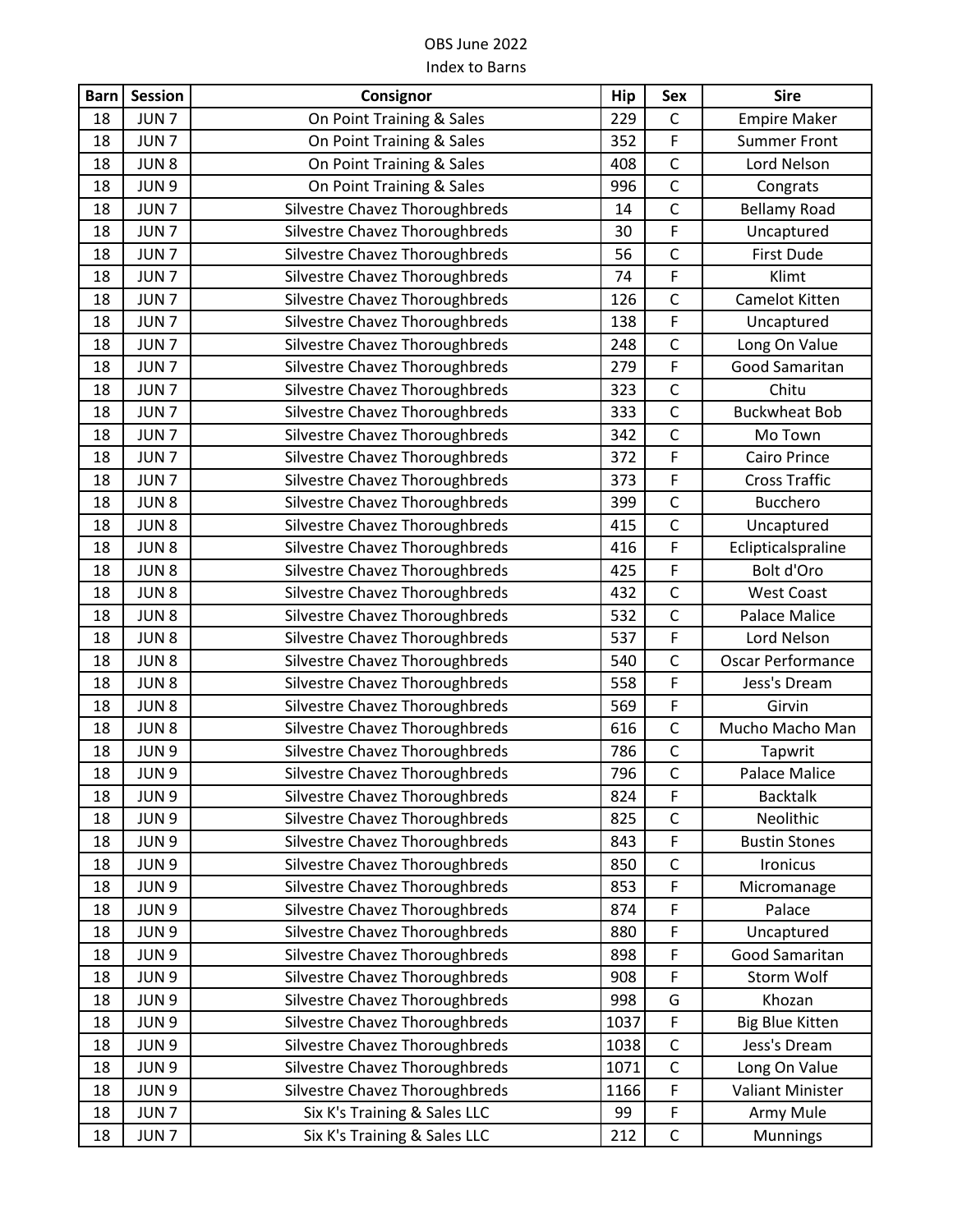| <b>Barn</b> | Session          | Consignor                          | <b>Hip</b> | Sex            | <b>Sire</b>              |
|-------------|------------------|------------------------------------|------------|----------------|--------------------------|
| 18          | JUN <sub>7</sub> | Six K's Training & Sales LLC       | 365        | $\mathsf{C}$   | The Factor               |
| 18          | JUN 9            | Six K's Training & Sales LLC       | 856        | $\mathsf C$    | Lord Nelson              |
| 18          | JUN 9            | Six K's Training & Sales LLC       | 889        | $\mathsf{C}$   | Majestic City            |
| 18          | JUN 9            | Six K's Training & Sales LLC       | 957        | $\overline{C}$ | Uncle Mo                 |
| 18          | JUN <sub>9</sub> | Six K's Training & Sales LLC       | 1022       | F              | Liam's Map               |
| 19          | JUN <sub>7</sub> | <b>Blue River Bloodstock</b>       | 114        | F              | Greenpointcrusader       |
| 19          | JUN <sub>7</sub> | <b>Blue River Bloodstock</b>       | 286        | F              | Mo Town                  |
| 19          | JUN <sub>7</sub> | <b>Blue River Bloodstock</b>       | 295        | F              | Munnings                 |
| 19          | JUN <sub>7</sub> | <b>Blue River Bloodstock</b>       | 368        | F              | <b>Classic Empire</b>    |
| 19          | JUN <sub>8</sub> | <b>Blue River Bloodstock</b>       | 418        | $\mathsf{C}$   | Neolithic                |
| 19          | JUN <sub>8</sub> | <b>Blue River Bloodstock</b>       | 634        | $\mathsf{C}$   | Constitution             |
| 19          | JUN <sub>8</sub> | <b>Blue River Bloodstock</b>       | 648        | F              | Micromanage              |
| 19          | JUN <sub>8</sub> | <b>Blue River Bloodstock</b>       | 653        | F              | Accelerate               |
| 19          | JUN <sub>9</sub> | <b>Blue River Bloodstock</b>       | 808        | $\mathsf C$    | The Big Beast            |
| 19          | JUN 9            | <b>Blue River Bloodstock</b>       | 899        | F              | Tapwrit                  |
| 19          | JUN <sub>8</sub> | <b>Horses Factory</b>              | 523        | $\mathsf{C}$   | Kantharos                |
| 19          | JUN 9            | Idella Fernander                   | 1165       | $\mathsf C$    | Noble Bird               |
| 19          | JUN <sub>7</sub> | Nice and Easy Thoroughbreds        | 217        | F              | <b>Bucchero</b>          |
| 19          | JUN <sub>8</sub> | Nice and Easy Thoroughbreds        | 427        | F              | Neolithic                |
| 19          | JUN <sub>8</sub> | Nice and Easy Thoroughbreds        | 441        | $\mathsf{C}$   | Bucchero                 |
| 19          | JUN <sub>8</sub> | Nice and Easy Thoroughbreds        | 456        | F              | Shaman Ghost             |
| 19          | JUN <sub>8</sub> | Nice and Easy Thoroughbreds        | 599        | $\mathsf{C}$   | Tunwoo                   |
| 19          | JUN8             | Nice and Easy Thoroughbreds        | 677        | F              | El Deal                  |
| 19          | JUN <sub>9</sub> | Nice and Easy Thoroughbreds        | 959        | $\mathsf{C}$   | Race Day                 |
| 19          | JUN <sub>9</sub> | Nice and Easy Thoroughbreds        | 991        | F              | Goldencents              |
| 19          | JUN 9            | Nice and Easy Thoroughbreds        | 1065       | F              | Good Samaritan           |
| 19          | JUN <sub>7</sub> | <b>Potrero Stables</b>             | 41         | F              | <b>Street Boss</b>       |
| 19          | JUN <sub>7</sub> | <b>Potrero Stables</b>             | 180        | F              | Not This Time            |
| 19          | JUN <sub>7</sub> | <b>Potrero Stables</b>             | 241        | F              | Kantharos                |
| 19          | JUN <sub>7</sub> | <b>Potrero Stables</b>             | 346        | F              | <b>Oscar Performance</b> |
| 19          | JUN <sub>8</sub> | <b>Potrero Stables</b>             | 454        | $\mathsf C$    | Girvin                   |
| 19          | JUN 9            | <b>Potrero Stables</b>             | 755        | $\mathsf{C}$   | <b>West Coast</b>        |
| 19          | JUN 9            | Potrero Stables                    | 1039       | F              | American Freedom         |
| 19          | JUN <sub>7</sub> | Pure Lucky                         | 226        | F              | Greatness                |
| 19          | JUN <sub>8</sub> | Pure Lucky                         | 391        | F              | Super Saver              |
| 19          | JUN <sub>7</sub> | <b>Victory Stable</b>              | 201        | $\mathsf{C}$   | <b>Adios Charlie</b>     |
| 19          | JUN <sub>7</sub> | <b>Victory Stable</b>              | 280        | $\mathsf{C}$   | <b>Central Banker</b>    |
| 19          | JUN <sub>7</sub> | <b>Victory Stable</b>              | 355        | $\mathsf C$    | <b>Trappe Shot</b>       |
| 19          | JUN <sub>8</sub> | <b>Victory Stable</b>              | 674        | F              | Lookin At Lucky          |
| 19          | JUN 9            | <b>Victory Stable</b>              | 902        | $\mathsf C$    | Fast Anna                |
| 19          | JUN <sub>7</sub> | Wildheart Thoroughbreds LLC        | 169        | F              | Noble Bird               |
| 19          | JUN <sub>7</sub> | Wildheart Thoroughbreds LLC        | 327        | F              | Astern (AUS)             |
| 19          | JUN <sub>8</sub> | <b>Wildheart Thoroughbreds LLC</b> | 501        | $\mathsf C$    | Tonalist                 |
| 19          | JUN <sub>8</sub> | Wildheart Thoroughbreds LLC        | 517        | $\mathsf{C}$   | Oscar Performance        |
| 19          | JUN <sub>8</sub> | Wildheart Thoroughbreds LLC        | 730        | $\mathsf{C}$   | Will Take Charge         |
| 19          | JUN 9            | Wildheart Thoroughbreds LLC        | 809        | F              | <b>Valiant Minister</b>  |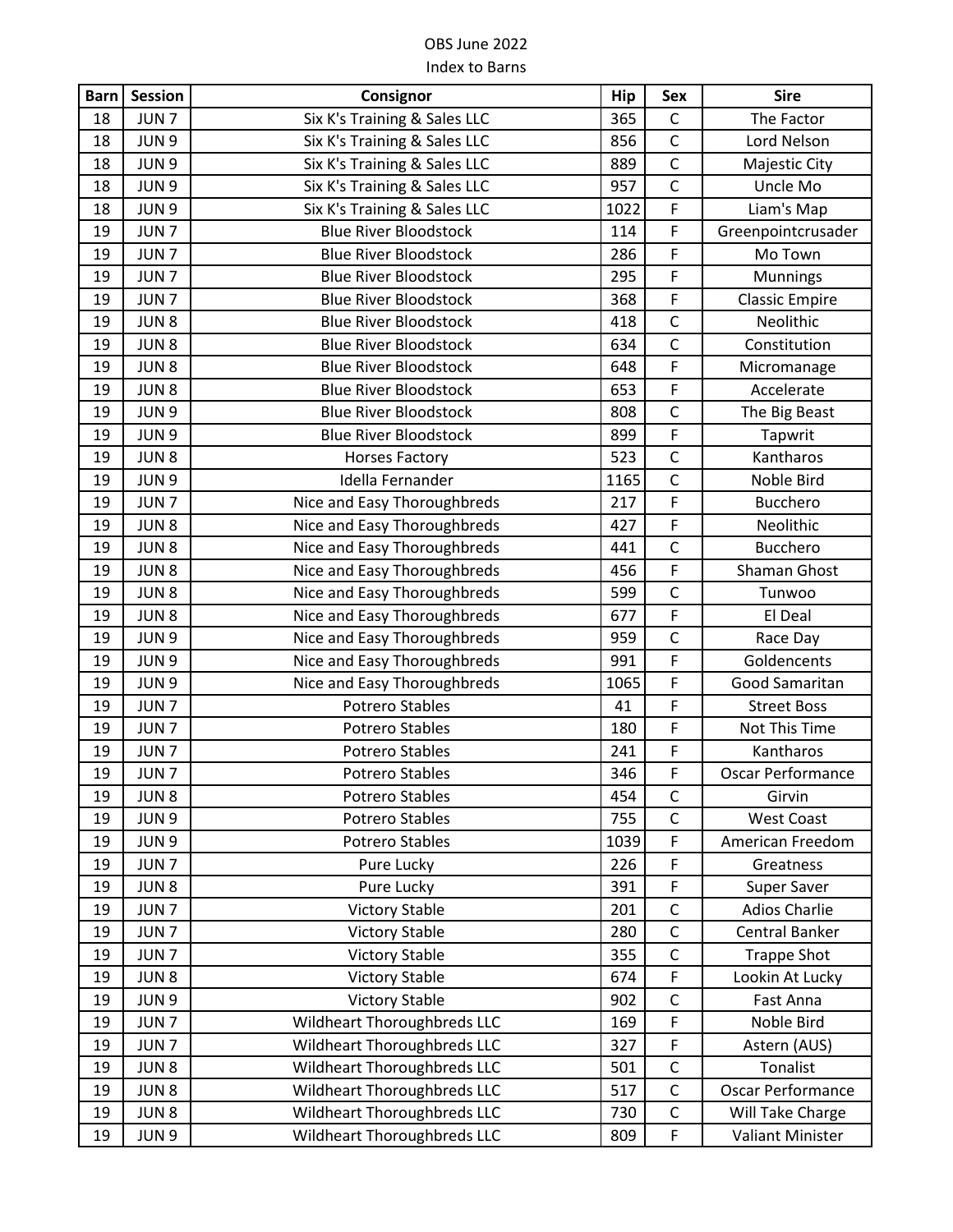| <b>Barn</b> | <b>Session</b>   | Consignor                   | Hip  | <b>Sex</b>   | <b>Sire</b>            |
|-------------|------------------|-----------------------------|------|--------------|------------------------|
| 19          | JUN 9            | Wildheart Thoroughbreds LLC | 816  | F            | Bodemeister            |
| 19          | JUN 9            | Wildheart Thoroughbreds LLC | 848  | F            | Uncaptured             |
| 19          | JUN <sub>9</sub> | Wildheart Thoroughbreds LLC | 913  | $\mathsf F$  | Union Jackson          |
| 19          | JUN <sub>9</sub> | Wildheart Thoroughbreds LLC | 993  | F            | <b>Union Rags</b>      |
| 20          | JUN <sub>7</sub> | All Dreams Equine           | 306  | $\mathsf C$  | Daddy Long Legs        |
| 20          | JUN <sub>7</sub> | All Dreams Equine           | 331  | $\mathsf{F}$ | Candy Ride (ARG)       |
| 20          | JUN <sub>7</sub> | All Dreams Equine           | 348  | $\mathsf C$  | Awesome Slew           |
| 20          | JUN <sub>8</sub> | All Dreams Equine           | 404  | F            | Arrogate               |
| 20          | JUN <sub>8</sub> | All Dreams Equine           | 488  | F            | Klimt                  |
| 20          | JUN <sub>8</sub> | All Dreams Equine           | 668  | $\mathsf C$  | Greenpointcrusader     |
| 20          | JUN 9            | All Dreams Equine           | 858  | $\mathsf F$  | Bolt d'Oro             |
| 20          | JUN 9            | All Dreams Equine           | 928  | $\mathsf C$  | Mendelssohn            |
| 20          | JUN 9            | All Dreams Equine           | 970  | $\mathsf F$  | Ghostzapper            |
| 20          | JUN 9            | All Dreams Equine           | 1100 | B            | Munnings               |
| 20          | JUN <sub>7</sub> | <b>Blas Perez Stables</b>   | 62   | G            | Chitu                  |
| 20          | JUN <sub>7</sub> | <b>Blas Perez Stables</b>   | 213  | $\mathsf{C}$ | Good Samaritan         |
| 20          | JUN <sub>8</sub> | <b>Blas Perez Stables</b>   | 519  | $\mathsf F$  | Mshawish               |
| 20          | JUN 9            | <b>Blas Perez Stables</b>   | 754  | $\mathsf F$  | <b>Always Dreaming</b> |
| 20          | JUN <sub>7</sub> | Champions of the Future     | 119  | $\mathsf C$  | Fed Biz                |
| 20          | JUN <sub>7</sub> | Champions of the Future     | 160  | $\mathsf F$  | Noble Bird             |
| 20          | JUN <sub>8</sub> | Champions of the Future     | 448  | F            | Awesome Slew           |
| 20          | JUN <sub>8</sub> | Champions of the Future     | 524  | $\mathsf F$  | Klimt                  |
| 20          | JUN <sub>8</sub> | Champions of the Future     | 618  | $\mathsf{C}$ | Connect                |
| 20          | JUN <sub>8</sub> | Champions of the Future     | 709  | $\mathsf C$  | <b>Bismarck Tullio</b> |
| 20          | JUN <sub>8</sub> | Champions of the Future     | 748  | $\mathsf{C}$ | Majestic City          |
| 20          | JUN 9            | Champions of the Future     | 912  | $\mathsf F$  | Uncaptured             |
| 20          | JUN 9            | Champions of the Future     | 922  | $\mathsf F$  | <b>Bismarck Tullio</b> |
| 20          | JUN <sub>9</sub> | Champions of the Future     | 927  | $\mathsf C$  | Uncaptured             |
| 20          | JUN <sub>9</sub> | Champions of the Future     | 937  | $\mathsf F$  | Outwork                |
| 20          | JUN <sub>9</sub> | Champions of the Future     | 976  | $\mathsf F$  | Uncaptured             |
| 20          | JUN 9            | Champions of the Future     | 1030 | F            | Shaman Ghost           |
| 20          | JUN 9            | Champions of the Future     | 1034 | $\mathsf C$  | <b>Adios Charlie</b>   |
| 20          | JUN <sub>7</sub> | Cruzin' Thoroughbreds       | 80   | $\mathsf C$  | Outwork                |
| 20          | JUN <sub>8</sub> | Cruzin' Thoroughbreds       | 549  | $\mathsf C$  | <b>Always Dreaming</b> |
| 20          | JUN <sub>8</sub> | Cruzin' Thoroughbreds       | 573  | $\mathsf{C}$ | Bal a Bali (BRZ)       |
| 20          | JUN <sub>8</sub> | Cruzin' Thoroughbreds       | 577  | $\mathsf F$  | Mor Spirit             |
| 20          | JUN <sub>8</sub> | Cruzin' Thoroughbreds       | 685  | $\mathsf C$  | Blame                  |
| 20          | JUN <sub>8</sub> | Cruzin' Thoroughbreds       | 734  | F            | Mo Town                |
| 20          | JUN 9            | Cruzin' Thoroughbreds       | 1000 | $\mathsf F$  | Accelerate             |
| 20          | JUN 9            | Cruzin' Thoroughbreds       | 1044 | F            | Midshipman             |
| 20          | JUN <sub>7</sub> | <b>Ruby Champion Horses</b> | 22   | $\mathsf F$  | Klimt                  |
| 20          | JUN 8            | <b>Ruby Champion Horses</b> | 396  | $\mathsf F$  | Boys At Tosconova      |
| 20          | JUN <sub>8</sub> | <b>Ruby Champion Horses</b> | 468  | F            | The Big Beast          |
| 20          | JUN <sub>7</sub> | Santa Fe Thoroughbreds      | 77   | $\mathsf F$  | <b>Good Magic</b>      |
| 20          | JUN <sub>7</sub> | Santa Fe Thoroughbreds      | 152  | $\mathsf C$  | <b>Stormy Atlantic</b> |
| 20          | JUN <sub>8</sub> | Santa Fe Thoroughbreds      | 450  | $\mathsf C$  | Brethren               |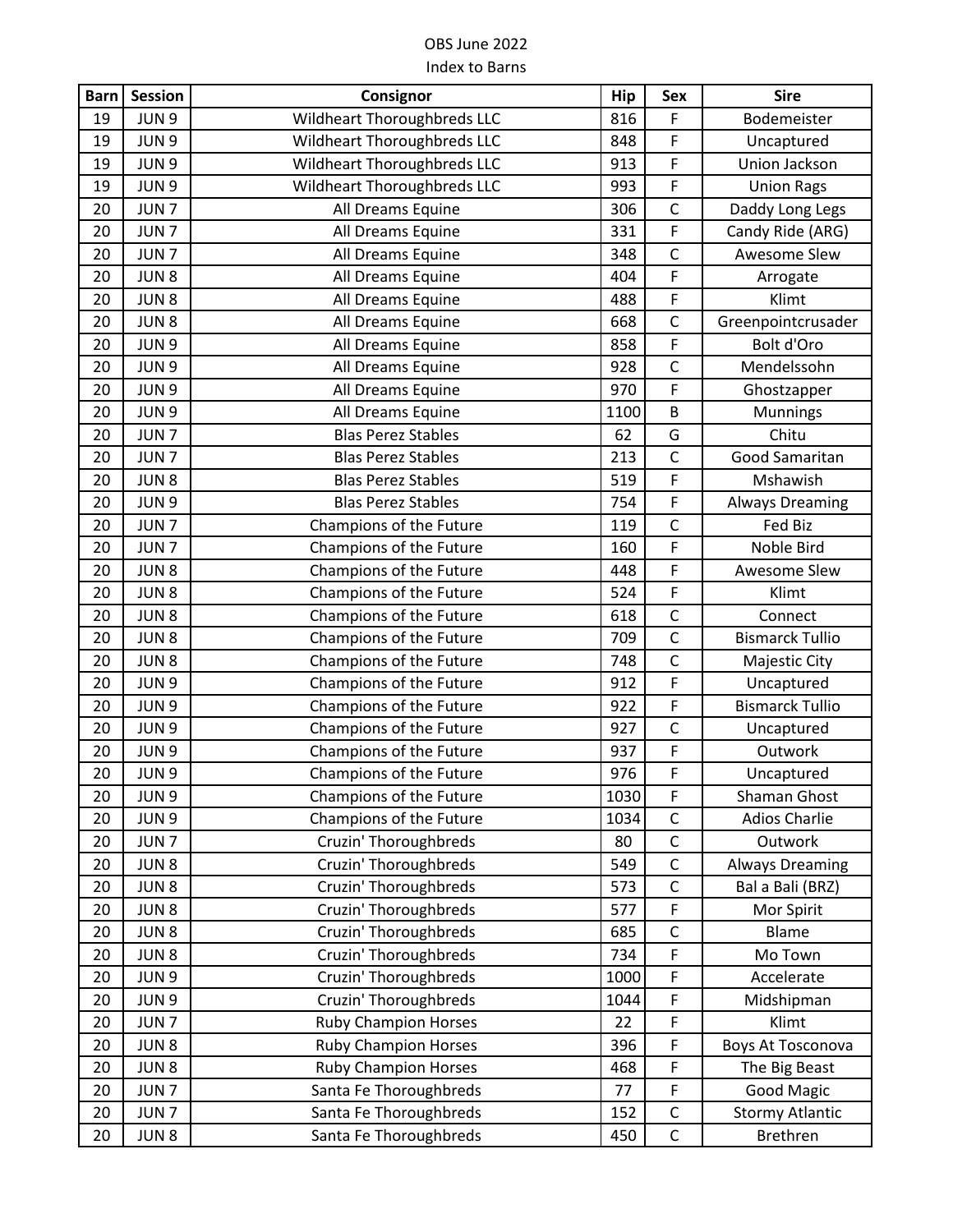| <b>Barn</b> | <b>Session</b>   | Consignor                         | <b>Hip</b> | <b>Sex</b>     | <b>Sire</b>            |
|-------------|------------------|-----------------------------------|------------|----------------|------------------------|
| 20          | JUN <sub>8</sub> | Santa Fe Thoroughbreds            | 494        | $\mathsf C$    | Mastery                |
| 20          | JUN <sub>8</sub> | Santa Fe Thoroughbreds            | 610        | $\mathsf C$    | <b>Big Screen</b>      |
| 20          | JUN <sub>9</sub> | Santa Fe Thoroughbreds            | 821        | F              | Not Bourbon            |
| 20          | JUN 9            | Santa Fe Thoroughbreds            | 969        | F              | Klimt                  |
| 20          | JUN <sub>9</sub> | Santa Fe Thoroughbreds            | 1058       | F              | <b>Big Screen</b>      |
| A           | JUN <sub>7</sub> | Coastal Equine LLC (Jesse Hoppel) | 93         | F              | Carpe Diem             |
| A           | JUN <sub>7</sub> | Coastal Equine LLC (Jesse Hoppel) | 134        | F              | Tale of the Cat        |
| $\mathsf A$ | JUN <sub>7</sub> | Coastal Equine LLC (Jesse Hoppel) | 170        | F              | Tale of Verve          |
| A           | JUN <sub>7</sub> | Coastal Equine LLC (Jesse Hoppel) | 193        | $\mathsf C$    | Jimmy Creed            |
| Α           | JUN <sub>7</sub> | Coastal Equine LLC (Jesse Hoppel) | 209        | F              | Overanalyze            |
| A           | JUN <sub>7</sub> | Coastal Equine LLC (Jesse Hoppel) | 223        | $\mathsf{C}$   | Ghostzapper            |
| Α           | JUN <sub>7</sub> | Coastal Equine LLC (Jesse Hoppel) | 257        | F              | <b>Twirling Candy</b>  |
| A           | JUN <sub>7</sub> | Coastal Equine LLC (Jesse Hoppel) | 314        | F              | Mucho Macho Man        |
| A           | JUN <sub>7</sub> | Coastal Equine LLC (Jesse Hoppel) | 317        | F              | Collected              |
| A           | JUN <sub>8</sub> | Coastal Equine LLC (Jesse Hoppel) | 388        | F              | <b>Empire Maker</b>    |
| A           | JUN <sub>8</sub> | Coastal Equine LLC (Jesse Hoppel) | 565        | $\mathsf{C}$   | <b>Union Rags</b>      |
| Α           | JUN <sub>8</sub> | Coastal Equine LLC (Jesse Hoppel) | 579        | F              | <b>Always Dreaming</b> |
| A           | JUN <sub>8</sub> | Coastal Equine LLC (Jesse Hoppel) | 645        | F              | Runhappy               |
| A           | JUN <sub>8</sub> | Coastal Equine LLC (Jesse Hoppel) | 726        | $\overline{C}$ | Dialed In              |
| A           | JUN 9            | Coastal Equine LLC (Jesse Hoppel) | 781        | $\mathsf C$    | <b>Blofeld</b>         |
| A           | JUN 9            | Coastal Equine LLC (Jesse Hoppel) | 797        | F              | <b>Quality Road</b>    |
| Α           | JUN 9            | Coastal Equine LLC (Jesse Hoppel) | 879        | $\mathsf{C}$   | Bernardini             |
| Α           | JUN 9            | Coastal Equine LLC (Jesse Hoppel) | 916        | $\mathsf C$    | The Factor             |
| A           | JUN <sub>9</sub> | Coastal Equine LLC (Jesse Hoppel) | 986        | $\mathsf{C}$   | Kitten's Joy           |
| A           | JUN 9            | Coastal Equine LLC (Jesse Hoppel) | 1104       | DB/BR          | Nyquist                |
| Α           | JUN <sub>7</sub> | Rancho Los Sanchez                | 142        | $\mathsf C$    | Awesome Slew           |
| A           | JUN <sub>8</sub> | Rancho Los Sanchez                | 545        | F              | Awesome Slew           |
| B           | JUN 9            | Frank Ochoa                       | 1018       | F              | Jess's Dream           |
| B           | JUN <sub>7</sub> | Mayberry Farm                     | 43         | $\mathsf C$    | Klimt                  |
| B           | JUN <sub>7</sub> | Mayberry Farm                     | 68         | F              | He Be Fire N Ice       |
| B           | JUN <sub>7</sub> | Mayberry Farm                     | 96         | F              | Union Jackson          |
| B           | JUN <sub>7</sub> | Mayberry Farm                     | 121        | F              | Long On Value          |
| B           | JUN <sub>7</sub> | Mayberry Farm                     | 136        | $\mathsf C$    | Accelerate             |
| B           | JUN <sub>7</sub> | Mayberry Farm                     | 221        | F              | He Be Fire N Ice       |
| B           | JUN <sub>7</sub> | Mayberry Farm                     | 258        | G              | Constitution           |
| B           | JUN <sub>7</sub> | Mayberry Farm                     | 276        | $\mathsf C$    | He Be Fire N Ice       |
| B           | JUN <sub>7</sub> | Mayberry Farm                     | 277        | G              | Connect                |
| B           | JUN <sub>7</sub> | Mayberry Farm                     | 320        | $\mathsf F$    | Goldencents            |
| B           | JUN <sub>7</sub> | Mayberry Farm                     | 328        | $\mathsf C$    | He Be Fire N Ice       |
| B           | JUN <sub>8</sub> | Mayberry Farm                     | 509        | $\mathsf C$    | Liam's Map             |
| B           | JUN <sub>8</sub> | Mayberry Farm                     | 583        | F              | Kantharos              |
| B           | JUN 8            | Mayberry Farm                     | 596        | F              | Tiznow                 |
| B           | JUN <sub>8</sub> | Mayberry Farm                     | 607        | F              | Honor Code             |
| B           | JUN 9            | Mayberry Farm                     | 769        | $\mathsf{C}$   | Mucho Macho Man        |
| B           | JUN 9            | Mayberry Farm                     | 785        | $\mathsf C$    | Goldencents            |
| B           | JUN 9            | Mayberry Farm                     | 803        | $\mathsf C$    | Goldencents            |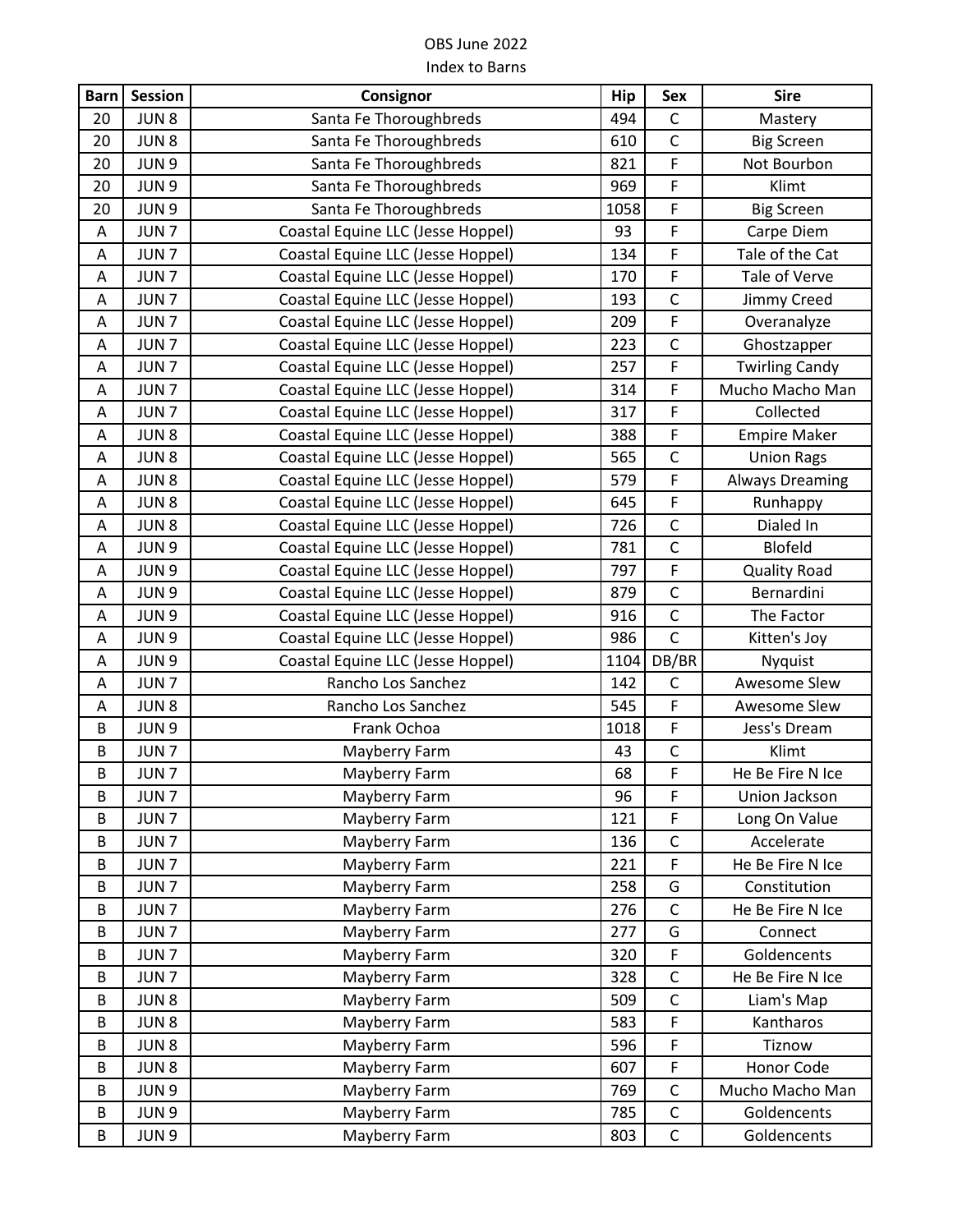| <b>Barn</b>  | <b>Session</b>   | Consignor                       | <b>Hip</b> | Sex            | <b>Sire</b>               |
|--------------|------------------|---------------------------------|------------|----------------|---------------------------|
| B            | JUN <sub>9</sub> | Mayberry Farm                   | 804        | $\mathsf{C}$   | Ransom the Moon           |
| B            | JUN 9            | Mayberry Farm                   | 841        | F              | Union Jackson             |
| B            | JUN <sub>9</sub> | Mayberry Farm                   | 1003       | $\mathsf C$    | Into Mischief             |
| $\sf B$      | JUN 9            | Mayberry Farm                   | 1006       | $\overline{C}$ | Accelerate                |
| B            | JUN 9            | Mayberry Farm                   | 1013       | F              | Unified                   |
| B            | JUN 9            | Mayberry Farm                   | 1025       | $\mathsf C$    | Arrogate                  |
| B            | JUN 9            | Mayberry Farm                   | 1052       | $\mathsf{C}$   | Kantharos                 |
| B            | JUN <sub>9</sub> | Mayberry Farm                   | 1060       | $\mathsf C$    | Accelerate                |
| $\mathsf C$  | JUN <sub>7</sub> | <b>Bold Arrow Thoroughbreds</b> | 267        | $\mathsf{C}$   | <b>Frank Conversation</b> |
| $\mathsf C$  | JUN <sub>8</sub> | <b>Bold Arrow Thoroughbreds</b> | 548        | $\mathsf{C}$   | Cairo Prince              |
| $\mathsf C$  | JUN 9            | <b>Bold Arrow Thoroughbreds</b> | 792        | $\mathsf{C}$   | <b>Good Magic</b>         |
| $\mathsf C$  | JUN 9            | <b>Bold Arrow Thoroughbreds</b> | 997        | $\mathsf C$    | Mo Town                   |
| $\mathsf C$  | JUN <sub>7</sub> | Paul Sharp                      | 79         | $\mathsf C$    | American Pharoah          |
| $\mathsf C$  | JUN <sub>7</sub> | Paul Sharp                      | 87         | $\mathsf{C}$   | Munnings                  |
| $\mathsf C$  | JUN <sub>7</sub> | Paul Sharp                      | 130        | F              | Bayern                    |
| $\mathsf C$  | JUN <sub>7</sub> | Paul Sharp                      | 270        | F              | Sharp Azteca              |
| $\mathsf C$  | JUN <sub>7</sub> | Paul Sharp                      | 299        | $\mathsf C$    | Violence                  |
| $\mathsf C$  | JUN <sub>7</sub> | Paul Sharp                      | 345        | $\mathsf C$    | Army Mule                 |
| $\mathsf C$  | JUN <sub>8</sub> | Paul Sharp                      | 521        | F              | <b>Classic Empire</b>     |
| $\mathsf C$  | JUN <sub>8</sub> | Paul Sharp                      | 551        | $\mathsf{C}$   | <b>Brody's Cause</b>      |
| $\mathsf{C}$ | JUN8             | Paul Sharp                      | 556        | F              | Tapiture                  |
| $\mathsf C$  | JUN <sub>8</sub> | Paul Sharp                      | 576        | F              | <b>Distorted Humor</b>    |
| $\mathsf C$  | JUN8             | Paul Sharp                      | 672        | F              | <b>Bucchero</b>           |
| $\mathsf C$  | JUN <sub>8</sub> | Paul Sharp                      | 696        | F              | Bolt d'Oro                |
| $\mathsf C$  | JUN <sub>8</sub> | Paul Sharp                      | 716        | F              | Mastery                   |
| $\mathsf{C}$ | JUN 9            | Paul Sharp                      | 799        | F              | <b>Street Sense</b>       |
| $\mathsf C$  | JUN <sub>9</sub> | Paul Sharp                      | 800        | F              | Mo Town                   |
| $\mathsf{C}$ | JUN 9            | Paul Sharp                      | 836        | $\mathsf{C}$   | Danish Dynaformer         |
| $\mathsf{C}$ | JUN 9            | Paul Sharp                      | 892        | $\overline{C}$ | Liam's Map                |
| D            | JUN <sub>8</sub> | <b>Galvan Brothers Equine</b>   | 741        | G              | Klimt                     |
| D            | JUN <sub>9</sub> | <b>Galvan Brothers Equine</b>   | 885        | F              | Exaggerator               |
| D            | JUN 9            | <b>Galvan Brothers Equine</b>   | 920        | F              | Palace                    |
| D            | JUN <sub>7</sub> | GOP Racing Stable Corp.         | 89         | F              | <b>Forty Tales</b>        |
| D            | JUN <sub>7</sub> | GOP Racing Stable Corp.         | 316        | F              | <b>West Coast</b>         |
| D            | JUN <sub>8</sub> | GOP Racing Stable Corp.         | 588        | $\mathsf{C}$   | Keen Ice                  |
| D            | JUN <sub>8</sub> | GOP Racing Stable Corp.         | 715        | $\mathsf C$    | <b>West Coast</b>         |
| D            | JUN 8            | GOP Racing Stable Corp.         | 724        | $\mathsf C$    | Lord Nelson               |
| D            | JUN 9            | GOP Racing Stable Corp.         | 761        | F              | Gormley                   |
| D            | JUN <sub>9</sub> | GOP Racing Stable Corp.         | 768        | $\mathsf C$    | Tiznow                    |
| D            | JUN 9            | GOP Racing Stable Corp.         | 819        | F              | Cupid                     |
| D            | JUN <sub>7</sub> | J. J. Thoroughbreds             | 10         | $\mathsf C$    | Mor Spirit                |
| D            | JUN 9            | J. J. Thoroughbreds             | 820        | $\mathsf{C}$   | <b>Creative Cause</b>     |
| D            | JUN 9            | J. J. Thoroughbreds             | 950        | F              | Mo Town                   |
| D            | JUN <sub>9</sub> | J. J. Thoroughbreds             | 1027       | C              | Handsome Mike             |
| D            | JUN 9            | J. J. Thoroughbreds             | 1061       | F              | Candy Ride (ARG)          |
| D            | JUN <sub>9</sub> | <b>JMC Equine Sales LLC</b>     | 890        | F              | Unified                   |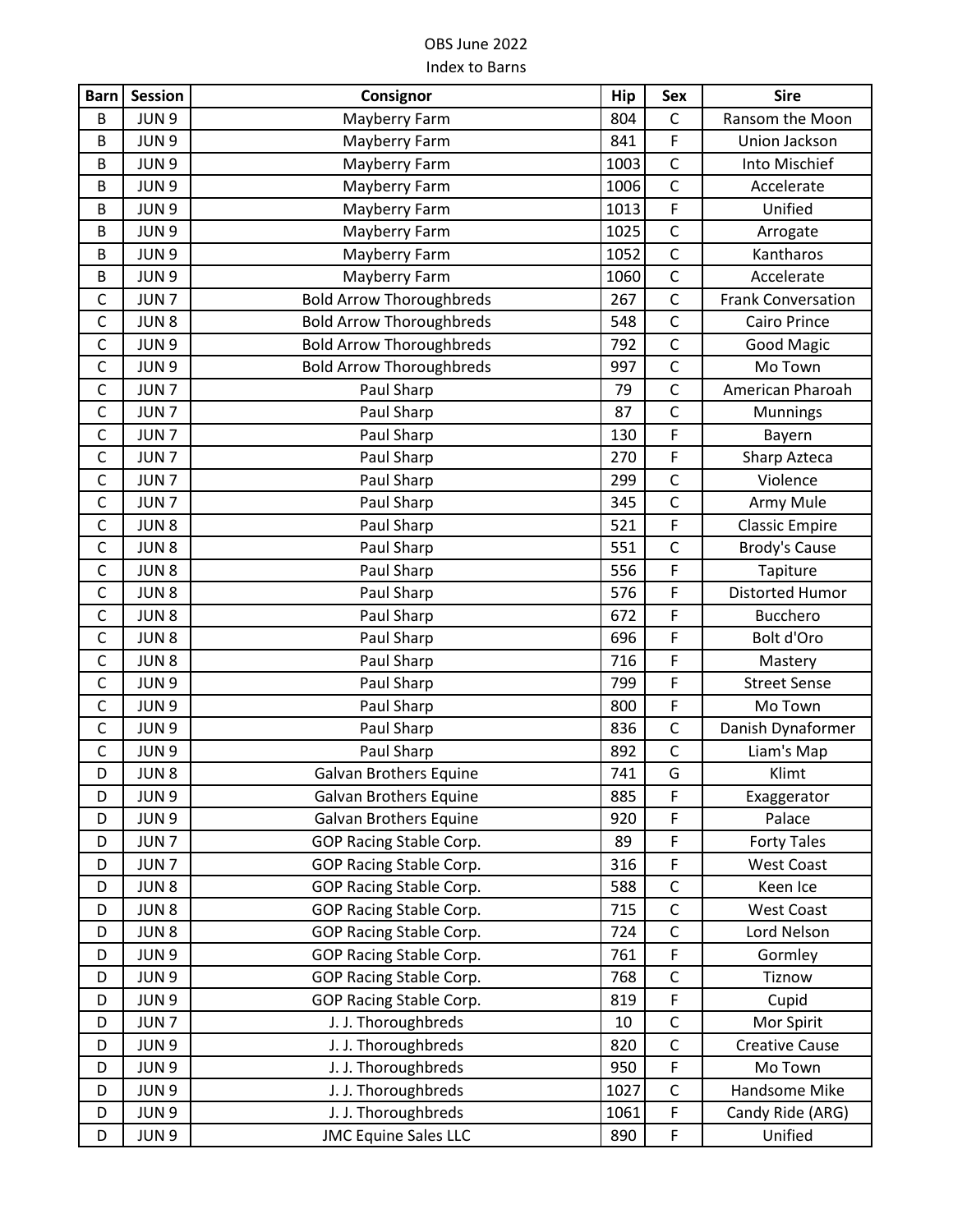| <b>Barn</b> | <b>Session</b>   | Consignor                               | Hip            | Sex            | <b>Sire</b>             |
|-------------|------------------|-----------------------------------------|----------------|----------------|-------------------------|
| D           | JUN <sub>9</sub> | <b>JMC Equine Sales LLC</b>             | 1016           | F              | Micromanage             |
| D           | JUN <sub>7</sub> | Little Horse                            | 269            | $\mathsf{C}$   | Verrazano               |
| D           | JUN <sub>7</sub> | Little Horse                            | 326            | $\mathsf{C}$   | Uncaptured              |
| D           | JUN 9            | Little Horse                            | 855            | $\mathsf{C}$   | Union Jackson           |
| D           | JUN <sub>7</sub> | <b>Scenic Sales</b>                     | 34             | $\mathsf{C}$   | Exaggerator             |
| D           | JUN <sub>7</sub> | <b>Scenic Sales</b>                     | 45             | $\mathsf{C}$   | Sharp Azteca            |
| D           | JUN8             | <b>Scenic Sales</b>                     | 420            | F              | Lord Nelson             |
| D           | JUN 9            | <b>Scenic Sales</b>                     | 964            | F              | Tunwoo                  |
| E           | JUN <sub>7</sub> | Centofanti Thoroughbreds                | 112            | F              | Into Mischief           |
| E           | JUN <sub>7</sub> | Centofanti Thoroughbreds                | 233            | $\mathsf{C}$   | <b>Union Rags</b>       |
| E           | JUN8             | Centofanti Thoroughbreds                | 547            | F              | Klimt                   |
| E           | JUN <sub>8</sub> | Centofanti Thoroughbreds                | 713            | $\mathsf C$    | <b>Quality Road</b>     |
| E           | JUN <sub>9</sub> | Centofanti Thoroughbreds                | 929            | F              | <b>Star Guitar</b>      |
| E           | JUN <sub>9</sub> | Centofanti Thoroughbreds                | 978            | F              | <b>Gun Runner</b>       |
| E           | JUN <sub>9</sub> | Centofanti Thoroughbreds                | 1046           | F              | Collected               |
| E           | JUN8             | <b>Classic Equine</b>                   | 631            | F              | Kantharos               |
| E           | JUN <sub>8</sub> | <b>Classic Equine</b>                   | 639            | $\mathsf C$    | Mor Spirit              |
| E           | JUN8             | <b>Classic Equine</b>                   | 684            | F              | <b>Cross Traffic</b>    |
| E           | JUN <sub>7</sub> | Golden Thoroughbreds Training and Sales | 109            | F              | The Factor              |
| E           | JUN <sub>7</sub> | Golden Thoroughbreds Training and Sales | 252            | $\mathsf F$    | Tapwrit                 |
| E           | JUN <sub>8</sub> | Golden Thoroughbreds Training and Sales | 600            | F              | Girvin                  |
| E           | JUN <sub>8</sub> | Golden Thoroughbreds Training and Sales | 602            | $\mathsf{C}$   | Malibu Moon             |
| E           | JUN <sub>7</sub> | Hill of Faith Farm                      | 291            | $\mathsf{C}$   | Flintshire (GB)         |
| E           | JUN <sub>8</sub> | Hill of Faith Farm                      | 592            | F              | Jimmy Creed             |
| E           | JUN <sub>9</sub> | <b>Medallion Farms</b>                  | 1110           | DB/BR          | Upstart                 |
| E           | JUN <sub>8</sub> | <b>MRM Thoroughbreds</b>                | 649            | $\mathsf{C}$   | Palace                  |
| E           | JUN <sub>7</sub> | New Hope AB LLC                         | 44             | $\mathsf C$    | <b>Valiant Minister</b> |
| E           | JUN <sub>7</sub> | New Hope AB LLC                         | 128            | $\mathsf{C}$   | Run Away and Hide       |
| E           | JUN <sub>7</sub> | New Hope AB LLC                         | 176            | $\mathsf C$    | California Chrome       |
| E           | JUN <sub>9</sub> | New Hope AB LLC                         | 852            | $\overline{C}$ | McCraken                |
| F           | JUN <sub>7</sub> | <b>Blue Sapphire Stables</b>            | $\overline{7}$ | F              | Tale of Verve           |
| F           | JUN <sub>7</sub> | <b>Blue Sapphire Stables</b>            | 53             | F              | Goldencents             |
| F           | JUN <sub>7</sub> | <b>Blue Sapphire Stables</b>            | 287            | F              | <b>Always Dreaming</b>  |
| F           | JUN <sub>8</sub> | <b>Blue Sapphire Stables</b>            | 630            | C              | Tourist                 |
| F           | JUN <sub>8</sub> | <b>Blue Sapphire Stables</b>            | 738            | $\mathsf{C}$   | Majestic City           |
| F           | JUN 9            | <b>Blue Sapphire Stables</b>            | 817            | F              | Bucchero                |
| $\mathsf F$ | JUN 9            | <b>Blue Sapphire Stables</b>            | 897            | F              | Dialed In               |
| F           | JUN 9            | <b>Blue Sapphire Stables</b>            | 961            | F              | Mo Town                 |
| F           | JUN 9            | <b>Ewinlade Equine Sales</b>            | 751            | F              | Cupid                   |
| F           | JUN 9            | <b>Ewinlade Equine Sales</b>            | 859            | F              | Mastery                 |
| $\mathsf F$ | JUN <sub>9</sub> | <b>Ewinlade Equine Sales</b>            | 946            | $\mathsf C$    | First Dude              |
| $\mathsf F$ | JUN <sub>7</sub> | Little Farm Equine LLC                  | 184            | $\mathsf{C}$   | Funtastic               |
| $\mathsf F$ | JUN <sub>8</sub> | Little Farm Equine LLC                  | 398            | F              | The Factor              |
| $\mathsf F$ | JUN <sub>8</sub> | Little Farm Equine LLC                  | 405            | F              | Goldencents             |
| F           | JUN <sub>8</sub> | Little Farm Equine LLC                  | 429            | $\mathsf C$    | Sharp Azteca            |
| F           | JUN <sub>8</sub> | Little Farm Equine LLC                  | 485            | $\mathsf C$    | Run Away and Hide       |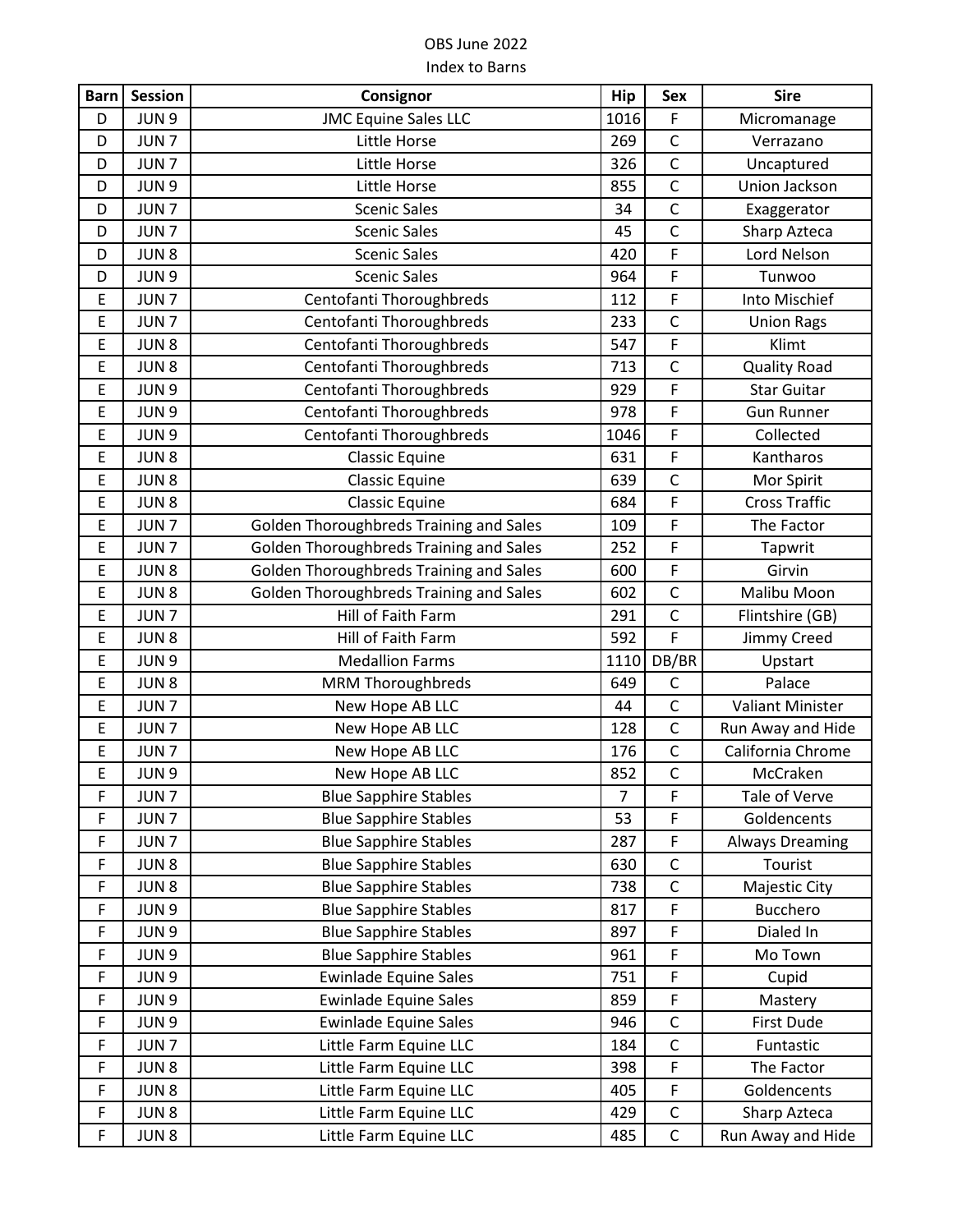| <b>Barn</b> | <b>Session</b>   | Consignor                        | Hip  | Sex          | <b>Sire</b>            |
|-------------|------------------|----------------------------------|------|--------------|------------------------|
| $\mathsf F$ | JUN <sub>8</sub> | Little Farm Equine LLC           | 667  | F            | Bolt d'Oro             |
| F           | JUN <sub>8</sub> | Little Farm Equine LLC           | 673  | $\mathsf C$  | Neolithic              |
| $\mathsf F$ | JUN <sub>8</sub> | Little Farm Equine LLC           | 743  | F            | Jess's Dream           |
| F           | JUN <sub>9</sub> | Little Farm Equine LLC           | 749  | F            | Mr. Z                  |
| $\mathsf F$ | JUN <sub>9</sub> | Little Farm Equine LLC           | 770  | $\mathsf C$  | Astern (AUS)           |
| $\mathsf F$ | JUN 9            | Little Farm Equine LLC           | 840  | F            | Free Drop Billy        |
| F           | JUN 9            | Little Farm Equine LLC           | 849  | F            | Finale                 |
| F           | JUN 9            | Little Farm Equine LLC           | 1103 | DB/BR        | <b>Always Dreaming</b> |
| G           | JUN <sub>7</sub> | Daylight Farm Racing & Sales     | 149  | F            | Good Samaritan         |
| G           | JUN <sub>7</sub> | <b>Goldencents Thoroughbreds</b> | 26   | $\mathsf C$  | Sky Kingdom            |
| G           | JUN <sub>7</sub> | <b>Goldencents Thoroughbreds</b> | 117  | C            | Noble Bird             |
| G           | JUN <sub>7</sub> | <b>Goldencents Thoroughbreds</b> | 141  | $\mathsf{C}$ | Jimmy Creed            |
| G           | JUN <sub>7</sub> | <b>Goldencents Thoroughbreds</b> | 178  | F            | <b>Big Drama</b>       |
| G           | JUN <sub>7</sub> | <b>Goldencents Thoroughbreds</b> | 325  | F            | Exaggerator            |
| G           | JUN <sub>8</sub> | <b>Goldencents Thoroughbreds</b> | 597  | F            | Sharp Azteca           |
| G           | JUN <sub>8</sub> | <b>Goldencents Thoroughbreds</b> | 624  | F            | Tapwrit                |
| G           | JUN <sub>9</sub> | <b>Goldencents Thoroughbreds</b> | 778  | F            | Funtastic              |
| G           | JUN <sub>7</sub> | <b>Marcial Galan</b>             | 219  | F            | Mark Valeski           |
| G           | JUN <sub>8</sub> | <b>Marcial Galan</b>             | 706  | $\mathsf C$  | First Samurai          |
| G           | JUN <sub>8</sub> | <b>Marcial Galan</b>             | 732  | $\mathsf C$  | Mineshaft              |
| G           | JUN <sub>9</sub> | <b>Marcial Galan</b>             | 861  | $\mathsf C$  | Mark Valeski           |
| G           | JUN <sub>9</sub> | <b>Marcial Galan</b>             | 923  | $\mathsf C$  | <b>Munnings</b>        |
| G           | JUN <sub>9</sub> | <b>Marcial Galan</b>             | 936  | F            | <b>Street Boss</b>     |
| G           | JUN <sub>7</sub> | <b>Shooting Star Sales LLC</b>   | 23   | $\mathsf C$  | <b>Bucchero</b>        |
| G           | JUN <sub>7</sub> | <b>Shooting Star Sales LLC</b>   | 59   | F            | Klimt                  |
| G           | JUN <sub>7</sub> | <b>Shooting Star Sales LLC</b>   | 154  | $\mathsf C$  | Gormley                |
| G           | JUN <sub>8</sub> | <b>Shooting Star Sales LLC</b>   | 692  | F            | <b>Central Banker</b>  |
| G           | JUN <sub>7</sub> | <b>Smokey Willow Farm</b>        | 25   | F            | Goldencents            |
| G           | JUN <sub>7</sub> | Smokey Willow Farm               | 211  | F            | Air Force Blue         |
| G           | JUN8             | <b>Smokey Willow Farm</b>        | 506  | $\mathsf C$  | <b>Texas Red</b>       |
| н           | JUN <sub>7</sub> | A B Thoroughbreds                | 18   | F            | Uncaptured             |
| Н           | JUN <sub>7</sub> | A B Thoroughbreds                | 46   | F            | Tapwrit                |
| H           | JUN 9            | A B Thoroughbreds                | 918  | F            | Collected              |
| н           | JUN <sub>9</sub> | <b>High Pine Farm</b>            | 1167 | G            | Rattlesnake Bridge     |
| н           | JUN <sub>9</sub> | J V C Training and Sales         | 1151 | $\mathsf C$  | Rattlesnake Bridge     |
| н           | JUN <sub>7</sub> | Octavio Mejia                    | 161  | F            | <b>Cloud Computing</b> |
| Н           | JUN <sub>7</sub> | Pick View LLC                    | 163  | F            | Laoban                 |
| н           | JUN <sub>7</sub> | Pick View LLC                    | 181  | $\mathsf C$  | Mendelssohn            |
| н           | JUN <sub>7</sub> | Pick View LLC                    | 182  | F            | Khozan                 |
| H           | JUN <sub>7</sub> | Pick View LLC                    | 242  | $\mathsf{C}$ | Girvin                 |
| н           | JUN <sub>7</sub> | Pick View LLC                    | 294  | F            | Carpe Diem             |
| H           | JUN <sub>8</sub> | Pick View LLC                    | 424  | $\mathsf C$  | <b>Always Dreaming</b> |
| н           | JUN <sub>8</sub> | Pick View LLC                    | 464  | $\mathsf C$  | Bolt d'Oro             |
| Н           | JUN <sub>8</sub> | Pick View LLC                    | 472  | F            | Hard Spun              |
| н           | JUN 8            | Pick View LLC                    | 483  | F            | City of Light          |
| Н           | JUN <sub>8</sub> | Pick View LLC                    | 504  | $\mathsf C$  | Midshipman             |